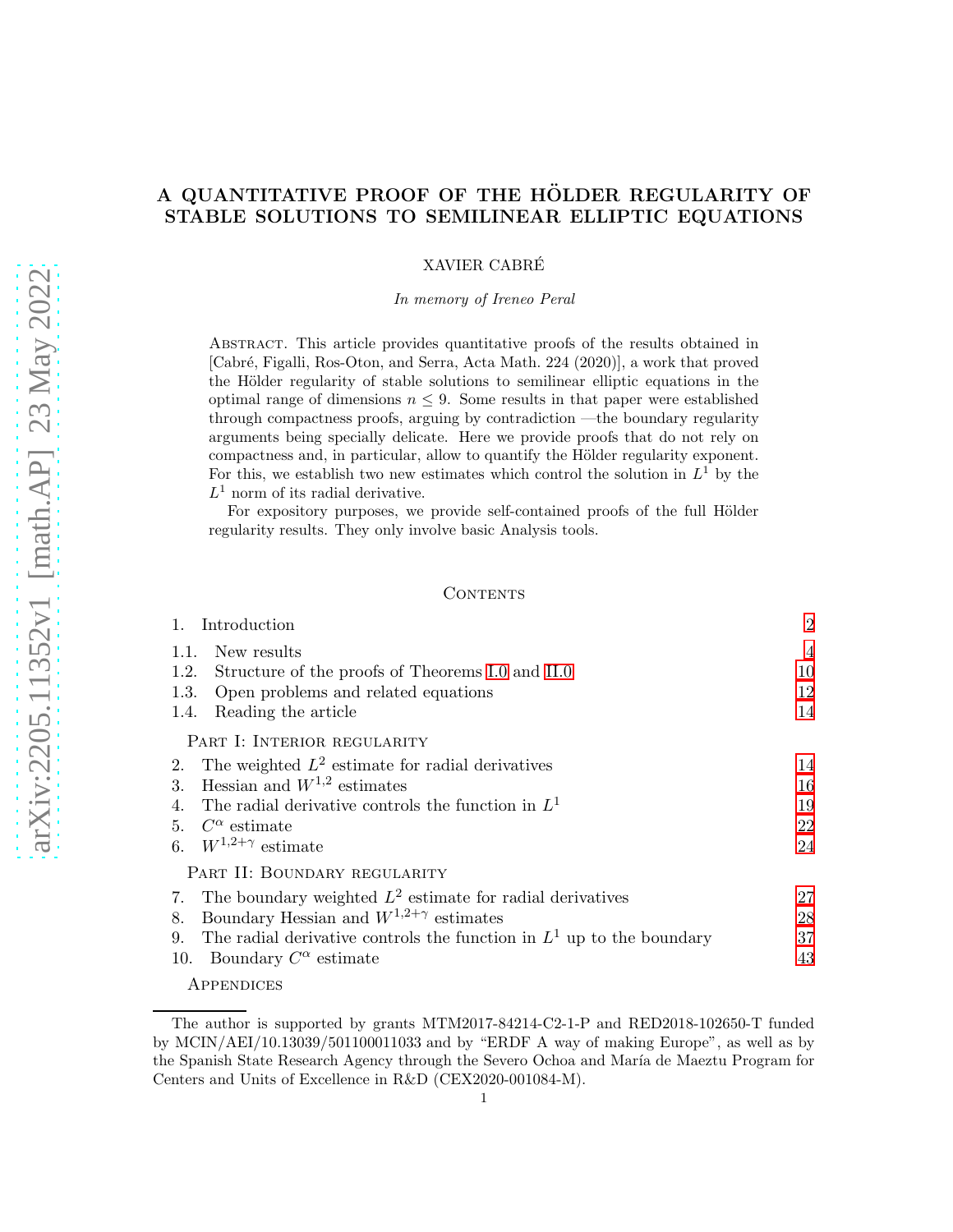#### $2 \times$  CABRÉ

|            | Appendix A. Two simple interpolation inequalities in cubes                           | 45 |
|------------|--------------------------------------------------------------------------------------|----|
|            | Appendix B. Absorbing errors in larger balls                                         | 48 |
|            | Appendix C. Morrey's embedding theorem stated with radial derivatives                | 49 |
|            | Appendix D. Gradient estimate for a mixed boundary value problem                     | 51 |
|            | Appendix E. Singular solutions satisfying the weighted radial derivative estimate 52 |    |
| References |                                                                                      | 54 |

### 1. Introduction

<span id="page-1-0"></span>This paper concerns the semilinear elliptic equation

<span id="page-1-1"></span>
$$
-\Delta u = f(u) \qquad \text{in } \Omega \subset \mathbb{R}^n,
$$
\n(1.1)

where  $\Omega$  is a bounded domain,  $f \in C^1(\mathbb{R})$ , and  $u : \overline{\Omega} \subset \mathbb{R}^n \to \mathbb{R}$ . Notice that  $(1.1)$ is the first variation of the functional

<span id="page-1-2"></span>
$$
\mathcal{E}[u] := \int_{\Omega} \left(\frac{|\nabla u|^2}{2} - F(u)\right) dx,\tag{1.2}
$$

where F is a primitive of f. Consider the second variation of  $\mathcal E$  at u, given by

$$
\frac{d^2}{d\varepsilon^2}\Big|_{\varepsilon=0}\mathcal{E}[u+\varepsilon\xi]=\int_{\Omega}\left(|\nabla\xi|^2-f'(u)\xi^2\right)dx.
$$

We say that u is a *stable* solution of equation  $(1.1)$  in  $\Omega$  if the second variation at u is nonnegative, namely, if

<span id="page-1-4"></span>
$$
\int_{\Omega} f'(u)\xi^2 dx \le \int_{\Omega} |\nabla \xi|^2 dx \quad \text{ for all } \xi \in C^1(\overline{\Omega}) \text{ with } \xi_{\text{on}} \equiv 0. \tag{1.3}
$$

Note that the stability of u is defined within the class of functions  $u + \varepsilon \xi$  agreeing with u on the boundary  $\partial\Omega$ . Stability is equivalent to assuming the nonnegativeness of the first Dirichlet eigenvalue in  $\Omega$  for the linearized operator of [\(1.1\)](#page-1-1) at u, namely  $-\Delta - f'(u)$ .

If a *local minimizer* of  $\mathcal E$  exists (that is, a minimizer for small perturbations having same boundary values), then it will be a stable solution as well.

This paper concerns the regularity of stable solutions to [\(1.1\)](#page-1-1), a question that has been investigated since the seventies. It was motivated by the Gelfand-type problems [\(1.5\)](#page-2-0) described below, for which  $f(u) = e^u$  is a model case. Notice that for this nonlinearity, and more generally when  $f$  satisfies  $(1.4)$  below, the energy functional [\(1.2\)](#page-1-2) is unbounded below —even among functions with same boundary values as u on  $\partial \Omega$ <sup>[1](#page-1-3)</sup>. Thus, the functional admits no absolute minimizer. However, we will see that it often admits stable solutions. This class of solutions are the subject of our work.

Two other remarks may be helpful to settle the general framework and goals. First, note that once a solution is proven to be bounded, further regularity follows

<span id="page-1-3"></span><sup>&</sup>lt;sup>1</sup>To see this, consider  $\mathcal{E}[u+tv]$  for any  $v \in C_c^1(\Omega)$  with  $v \ge 0$  and  $v \not\equiv 0$ , and let  $t \to +\infty$ .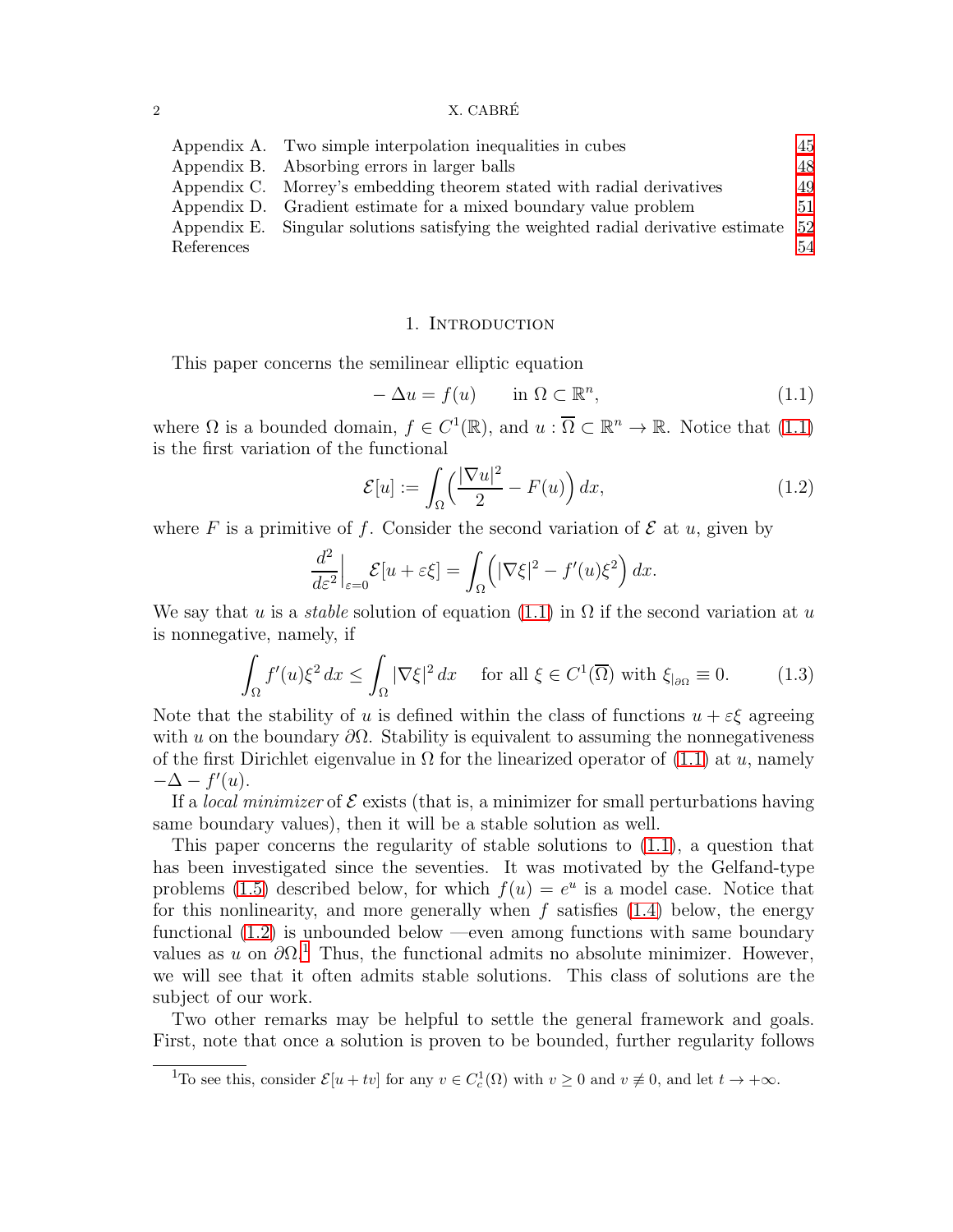from classical linear elliptic theory, since the right-hand side  $f(u)$  becomes bounded.<sup>[2](#page-2-2)</sup> Second, recall that within the class of all solutions (not being necessarily stable),  $L^{\infty}$ bounds are available, generally speaking, only for nonlinearities  $f$  growing at most as the critical Sobolev power. The goal is to reach a larger class of nonlinearities when we restrict ourselves to stable solutions.

This problem is a PDE analogue of another fundamental question: the regularity of stable minimal hypersurfaces in  $\mathbb{R}^n$ . It is known that these surfaces may be singular for  $n \geq 8$  (the Simons cone being an explicit example). On the other hand, their regularity has been established for  $n = 3$  in the late seventies (independently by Fischer-Colbrie and Schoen and by Do Carmo and Peng) and for  $n = 4$  in the very recent paper [\[CL\]](#page-54-0) by Chodosh and Li. The question remains open for  $5 \leq n \leq 7$ .

In our setting, as in minimal surfaces, there is an explicit singular stable solution (with finite energy) in large dimensions. Indeed, for  $n \geq 3$ ,

$$
u = \log \frac{1}{|x|^2}
$$
 solves (1.1) weakly, with  $f(u) = 2(n-2)e^u$  and  $\Omega = B_1$ .

Using Hardy's inequality, we see that the linearized operator  $-\Delta - 2(n-2)e^u =$  $-\Delta - 2(n-2)|x|^{-2}$  is nonnegative when  $2(n-2) \le (n-2)^2/4$ , i.e., when  $n \ge 10$ . Thus, there exist singular  $W^{1,2}(B_1)$  stable solutions to equations of the form  $(1.1)$ whenever  $n \geq 10$ . From our results we will see that this does not occur for  $n \leq 9$ .

Stable solutions exist and play an important role in the so called Gelfand-type problems. The case  $f(u) = e^u$  arose, in the sixties, from an ignition problem in combustion theory [\[G\]](#page-54-1) and motivated the subsequent literature on stable solutions. Assume that  $f : [0, +\infty) \to \mathbb{R}$  is  $C^1$  and that

<span id="page-2-1"></span>f is nondecreasing, convex, and satisfies 
$$
f(0) > 0
$$
 and  $\lim_{t \to +\infty} \frac{f(t)}{t} = +\infty$ . (1.4)

Given a constant  $\lambda > 0$  consider the problem<sup>[3](#page-2-3)</sup>

<span id="page-2-0"></span>
$$
\begin{cases}\n-\Delta u = \lambda f(u) & \text{in } \Omega \\
u > 0 & \text{in } \Omega \\
u = 0 & \text{on } \partial\Omega.\n\end{cases}
$$
\n(1.5)

Note first that  $-\Delta u = \lambda f(u)$  admits no trivial solution  $(u \equiv 0$  is not a solution since  $\lambda f(0) > 0$ . At the same time, the functional E is unbounded from below (see Footnote [1\)](#page-1-3) and thus admits no absolute minimizer. However,  $(1.5)$  admits a unique *stable* classical solution  $u_{\lambda}$  for every  $\lambda \in (0, \lambda^*)$ , where  $\lambda^* \in (0, +\infty)$  is a certain parameter; see e.g. the book  $[D]$  by Dupaigne.<sup>[4](#page-2-4)</sup> On the other hand, no weak solution exists for  $\lambda > \lambda^*$  (under various definitions of weak solution). The

<span id="page-2-2"></span><sup>&</sup>lt;sup>2</sup>Hence,  $f(u) \in L^p$  for all  $p < \infty$  and one can apply first Calderon-Zygmund theory, and later Schauder theory.

<span id="page-2-3"></span> ${}^{3}P$ roblem [\(1.5\)](#page-2-0) can be written equivalently in the form [\(1.12\)](#page-6-1) used later. Indeed, assuming [\(1.4\)](#page-2-1), extend f to  $(-\infty,0)$ , no matter how but to have  $f \in C^1(\mathbb{R})$  and  $f \ge 0$  in  $\mathbb{R}$ . Then, by the maximum principle, solutions of the problem  $-\Delta u = \lambda f(u)$  in  $\Omega$ ,  $u = 0$  on  $\partial \Omega$ , coincide (for  $\lambda > 0$ ) with those of [\(1.5\)](#page-2-0).

<span id="page-2-4"></span><sup>&</sup>lt;sup>4</sup>See [\[C4\]](#page-54-3) for a related situation concerning catenoids in minimal surfaces theory.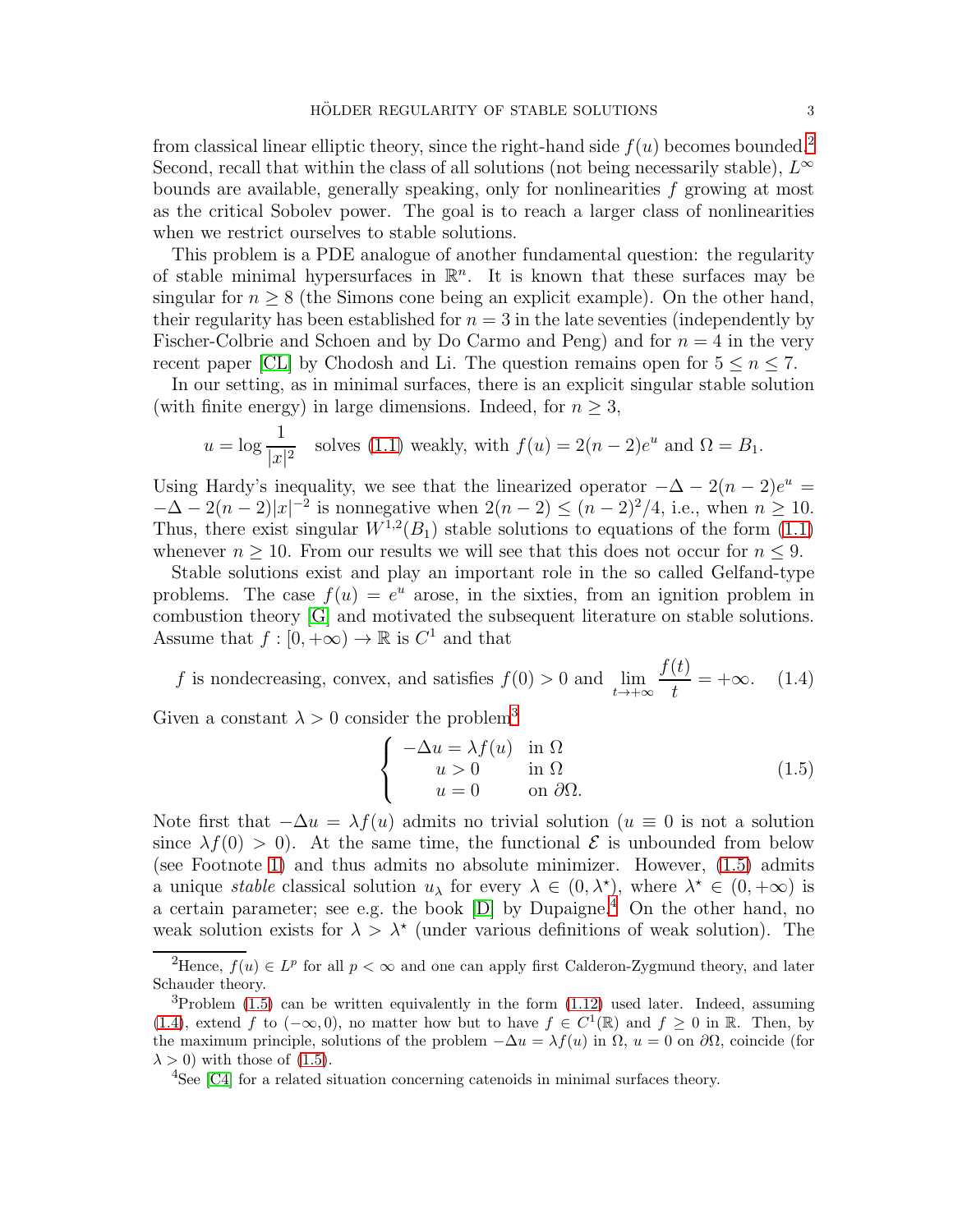#### 4 X. CABRE´

functions  $u_\lambda$ , which are bounded in  $\overline{\Omega}$  for  $\lambda < \lambda^*$ , increase as  $\lambda \uparrow \lambda^*$  towards an  $L^1(\Omega)$  distributional *stable* solution  $u^*$  of [\(1.5\)](#page-2-0) for  $\lambda = \lambda^*$ . It is called *the extremal solution* of the problem and, depending on the nonlinearity f and the domain  $\Omega$ , it may be either bounded or singular.

In the seventies, the seminal paper of Crandall and Rabinowitz [\[CR\]](#page-54-4) established the boundedness of  $u^*$  when  $n \leq 9$  and f is either the exponential  $f(u) = e^u$  or a power  $f(u) = (1 + u)^p$  with  $p > 1$ . In the mid-nineties Brezis asked for a similar result in the larger class of nonlinearities [\(1.4\)](#page-2-1) (see, e.g., [\[B\]](#page-53-1)), a question that gave rise to the following works, among others, cited in chronological order.

Nedev [\[N\]](#page-55-0) proved the regularity of  $u^*$  for  $n \leq 3$ . In the radial case, Cabré and Capella [\[CC\]](#page-54-5) established the boundedness of every  $W_0^{1,2}$  $C_0^{1,2}(B_1)$  stable radial weak solution to [\(1.1\)](#page-1-1) in the unit ball whenever  $n \leq 9$ , for every nonlinearity f. Back to the general nonradial case, an interior  $L^{\infty}$  bound for stable solutions holding for all nonlinearities was established for  $n \leq 4$  by Cabré [\[C1\]](#page-54-6) in 2010. The author gave a different proof of this result more recently, in [\[C3\]](#page-54-7). Finally, the optimal dimension  $n \leq 9$  has been reached in 2020, by Cabré, Figalli, Ros-Oton, and Serra [\[CFRS\]](#page-54-8), assuming  $f \geq 0$  for interior regularity, and  $f \geq 0$ ,  $f' \geq 0$ , and  $f'' \geq 0$  for boundary regularity.

The monograph [\[D\]](#page-54-2) contains detailed presentations of these developments, except for those of [\[CFRS\]](#page-54-8), which are more recent. The survey [\[C2\]](#page-54-9), which is a shorter presentation of the topic, contains also most of the proofs prior to [\[CFRS\]](#page-54-8).

Some results of [\[CFRS\]](#page-54-8) were established through contradiction-compactness proofs. The purpose of this article is to give quantitative proofs of all of them.

### <span id="page-3-0"></span>1.1. New results.

The following is the interior regularity result of [\[CFRS\]](#page-54-8). It provides a universal interior Hölder a priori bound for stable solutions when  $n \leq 9$ . It also establishes, in every dimension, an interior  $W^{1,2}$  estimate (indeed a better  $W^{1,2+\gamma}$  bound). All quantities are controlled in terms of only the  $L^1$  norm of the solution. Regarding the nonlinearity, all what we need is  $f \geq 0$ .

Here, and throughout the paper, by "dimensional constant" we mean a constant that depends only on n.

<span id="page-3-1"></span>**Theorem I.0.** ([\[CFRS\]](#page-54-8)) *Let*  $u \in C^{\infty}(B_1)$  *be a stable solution of*  $-\Delta u = f(u)$  *in*  $B_1 \subset \mathbb{R}^n$ , for some nonnegative function  $f \in C^1(\mathbb{R})$ .

*Then,*

<span id="page-3-2"></span>
$$
\|\nabla u\|_{L^{2+\gamma}(B_{1/2})} \le C \|u\|_{L^{1}(B_1)} \tag{1.6}
$$

*for some dimensional constants*  $\gamma > 0$  *and* C. In addition,

<span id="page-3-3"></span>
$$
||u||_{C^{\alpha}(\overline{B}_{1/2})} \leq C||u||_{L^{1}(B_{1})} \quad \text{if } n \leq 9,
$$
\n(1.7)

*where*  $\alpha > 0$  *and* C *are dimensional constants.*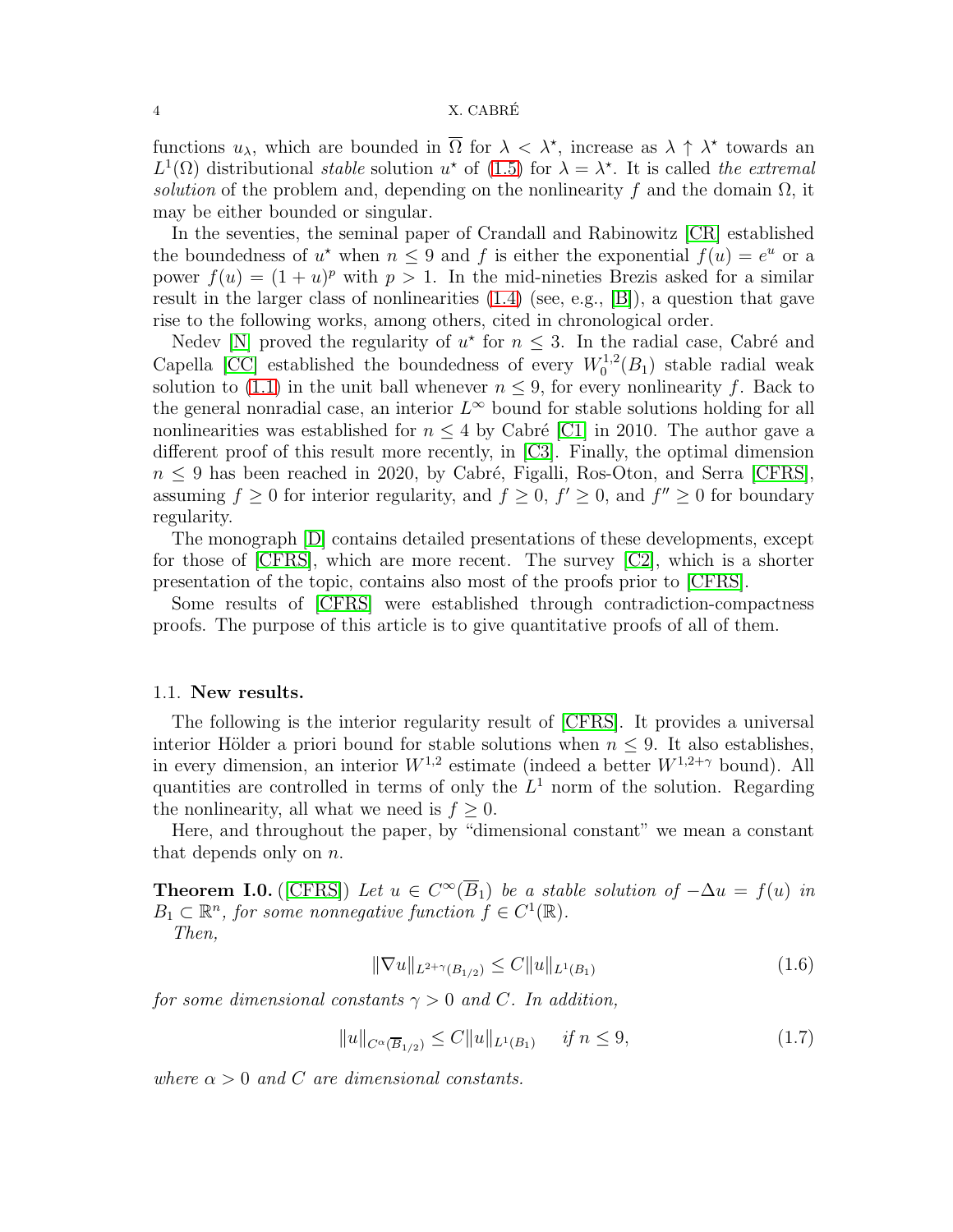The theorem is stated as an a priori bound for smooth stable solutions. From it one may deduce, by approximation results,<sup>[5](#page-4-0)</sup> interior regularity for  $W^{1,2}$  stable weak solutions to  $(1.1)$  when f is, in addition, nondecreasing and convex; see Proposition 4.2 and Corollary 4.3 in [\[CFRS\]](#page-54-8). Together with our boundary estimates, the theorem will also lead to regularity results up to the boundary for the extremal solution  $u^*$  to [\(1.5\)](#page-2-0), as commented below.

For  $n \geq 10$  (and still  $f \geq 0$ ), [\[CFRS\]](#page-54-8) proved that stable solutions belong, in the interior of the domain, to certain Morrey spaces. This was an almost optimal result that has been improved by Peng, Zhang, and Zhou [\[PZZ1\]](#page-55-1), reaching optimality. For instance, for  $n = 10$ , [\[PZZ1\]](#page-55-1) shows that stable solutions are BMO in the interior, a result also found, independently, by Figalli and Mayboroda (personal communication).

Also after [\[CFRS\]](#page-54-8), another interesting result by the same authors Peng, Zhang, and Zhou [\[PZZ2\]](#page-55-2) proves that, for  $n = 5$ , the hypothesis  $f \geq 0$  is not needed to conclude interior Hölder regularity. The Hölder control, however, is given by the  $W^{1,2}$  norm of the solution instead of the  $L^1$  norm. This establishes in dimension 5 previous analogue results of the author [\[C1,](#page-54-6) [C3\]](#page-54-7) for  $n \leq 4$ . More details on this are given below in Subsection [1.3,](#page-11-0) Open problem 1.3.1.

<span id="page-4-2"></span>Remark 1.1. Our quantitative proof of Theorem [I.0](#page-3-1) allows for an easy extension of the result to the case  $f \geq -K$  for some positive constant K. The resulting estimates in this case are those of Theorem [I.0](#page-3-1) with the right-hand sides replaced by  $C(||u||_{L^1(B_1)} + K)$ , where C is still a dimensional constant. The necessary changes in the proofs will be explained at the end of Section [6.](#page-23-0)

We point out that it was not clear how to obtain such a result for  $f \geq -K$  by extending the proof in [\[CFRS\]](#page-54-8), due to the compactness argument used in that paper. This has been accomplished recently by Fa Peng [\[P\]](#page-55-3).

The proof of Theorem [I.0](#page-3-1) is divided into three steps, as described in next subsection. The last step consists of controlling some norm of u by its radial derivative  $u_r$ in an annulus. Here and throughout the paper we will use the notation

<span id="page-4-3"></span>
$$
r = |x| \quad \text{and} \quad u_r = \frac{x}{|x|} \cdot \nabla u. \tag{1.8}
$$

In [\[CFRS\]](#page-54-8) this step of the proof controlled  $|\nabla u|$  in  $L^2$  by  $u_r$  in  $L^2$ , under a *doubling assumption* on  $|\nabla u|^2$ . More precisely, [\[CFRS,](#page-54-8) Lemma 3.1] proved that

<span id="page-4-1"></span>
$$
\|\nabla u\|_{L^2(B_{3/2})}^2 \le C_\delta \|u_r\|_{L^2(B_{3/2} \setminus B_1)}^2 \quad \text{whenever } \|\nabla u\|_{L^2(B_1)}^2 \ge \delta \|\nabla u\|_{L^2(B_2)}^2 \tag{1.9}
$$

and u is a stable solution in  $B_2$ . This was accomplished through a contradictioncompactness argument. Compactness in the  $W^{1,2}$  norm followed from the higher integrability bound [\(1.6\)](#page-3-2) (obtained in  $B_{3/2}$  instead of  $B_{1/2}$ ). The contradiction came from analyzing the validity of [\(1.9\)](#page-4-1) in the limiting case  $u_r \equiv 0$ . This is simple, since if  $u_r \equiv 0$ , then u is 0-homogeneous and, thus, u is a superharmonic function

<span id="page-4-0"></span><sup>&</sup>lt;sup>5</sup>Here one needs to approximate f by smooth nonlinearities, since we assume  $u \in C^{\infty}$ . This is not necessary in [\[CFRS\]](#page-54-8), which only assumes  $u \in C^2$ .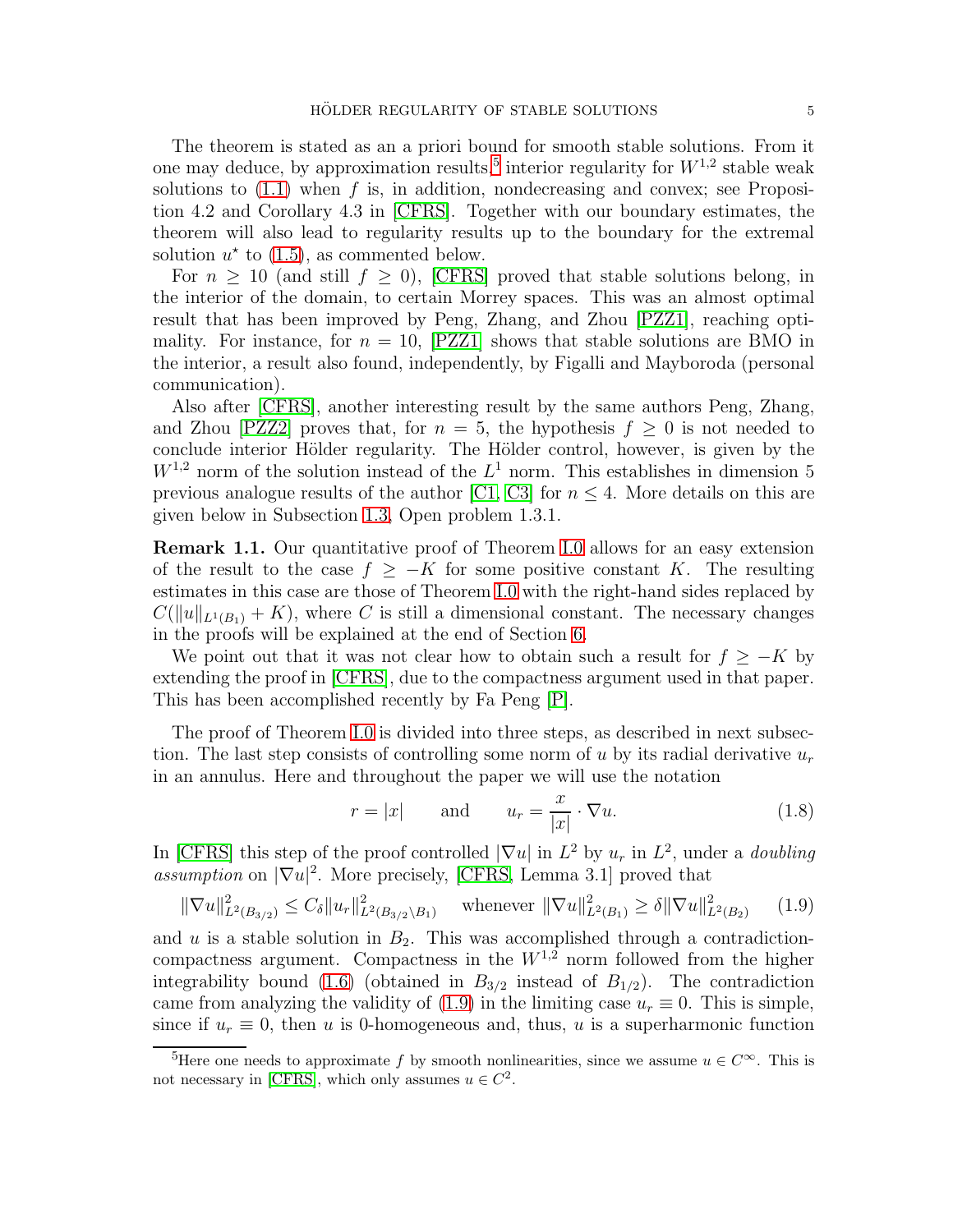for the Laplace-Beltrami operator on the unit sphere (recall that  $f \geq 0$ ). This yields u to be constant, and hence  $|\nabla u| \equiv 0$ .

In this paper we give a quantitative proof of this third step —which is the only one that used a contradiction-compactness argument in [\[CFRS\]](#page-54-8). The new proof does not rely on a compactness argument and, as a consequence, it allows to quantify the Hölder exponent  $\alpha$  of Theorem [I.0.](#page-3-1) At the same time, having two different proofs of the regularity result is of interest for possible future extensions to other frameworks. For instance, our quantitative proof can be easily adapted to the case when  $f$  is bounded below (instead of being nonnegative); see Remark [1.1](#page-4-2) above. It can also be extended to operators with variable coefficients, as done by Erneta in [\[E1\]](#page-54-10). However, the main applications of our quantitative approach, commented below, concern the boundary regularity treatment and its extensions to other equations.

Our interior quantitative proof is based on the following new estimate. We replace  $(1.9)$  by the new bound  $(1.10)$  in annuli, which still suffices to complete the proof of Theorem [I.0.](#page-3-1) Instead, we will not use estimate [\(1.11\)](#page-5-1) in balls, which follows easily from [\(1.10\)](#page-5-0) and is stated here only for completeness.

<span id="page-5-3"></span>**Theorem I.1.** Let  $u \in C^{\infty}(\overline{B}_1)$  be superharmonic in  $B_1 \subset \mathbb{R}^n$ . *Then, there exists a constant* t*, which depends on* u*, such that*

<span id="page-5-0"></span>
$$
||u - t||_{L^{1}(B_{1} \setminus B_{1/2})} \leq C||u_{r}||_{L^{1}(B_{1} \setminus B_{1/2})}
$$
\n(1.10)

*and*

<span id="page-5-1"></span>
$$
||u - t||_{L^{1}(B_1)} \leq C||u_r||_{L^{1}(B_1)}
$$
\n(1.11)

*for some dimensional constant* C*.*

With respect to [\(1.9\)](#page-4-1), we have replaced  $L^2$  norms by  $L^1$  norms, as well as  $|\nabla u|$ by  $u - t$  for some constant  $t$ .

Notice also that the new estimate [\(1.10\)](#page-5-0) does not require a doubling assumption, unlike  $(1.9)$ . In addition, it holds for all superharmonic functions.<sup>[6](#page-5-2)</sup> This is in contrast with the much more delicate case of boundary regularity, treated below, where the analogue estimate will crucially require  $u$  to be a stable solution of a semilinear equation for a certain class of nonlinearities.

At least for  $n \geq 3$ , Theorem [I.1](#page-5-3) also holds when replacing [\(1.10\)](#page-5-0), or [\(1.11\)](#page-5-1), by the stronger bound

$$
||u-t||_{L^1(B_1)} \leq C||u_r||_{L^1(B_1 \setminus B_{1/2})} \quad \text{(if } n \geq 3).
$$

This can be shown proceeding as in Remark [9.2,](#page-42-1) where the details are done for the boundary case.

The proof of Theorem [I.1](#page-5-3) uses a harmonic replacement together with the maximum principle. This allows us to reduce the problem to the case when  $u$  is harmonic —here it will be crucial that we work with  $L^1$  instead of  $L^2$  norms. But when  $\Delta u = 0$ , we confront a Neumann problem for the homogeneous Laplace equation (since  $u_r$ , restricted to any sphere, may be thought as the Neumann data), for which the estimate of the theorem is not surprising and, in fact, easy to prove.

<span id="page-5-2"></span><sup>&</sup>lt;sup>6</sup>Still, we could not find it in previous literature.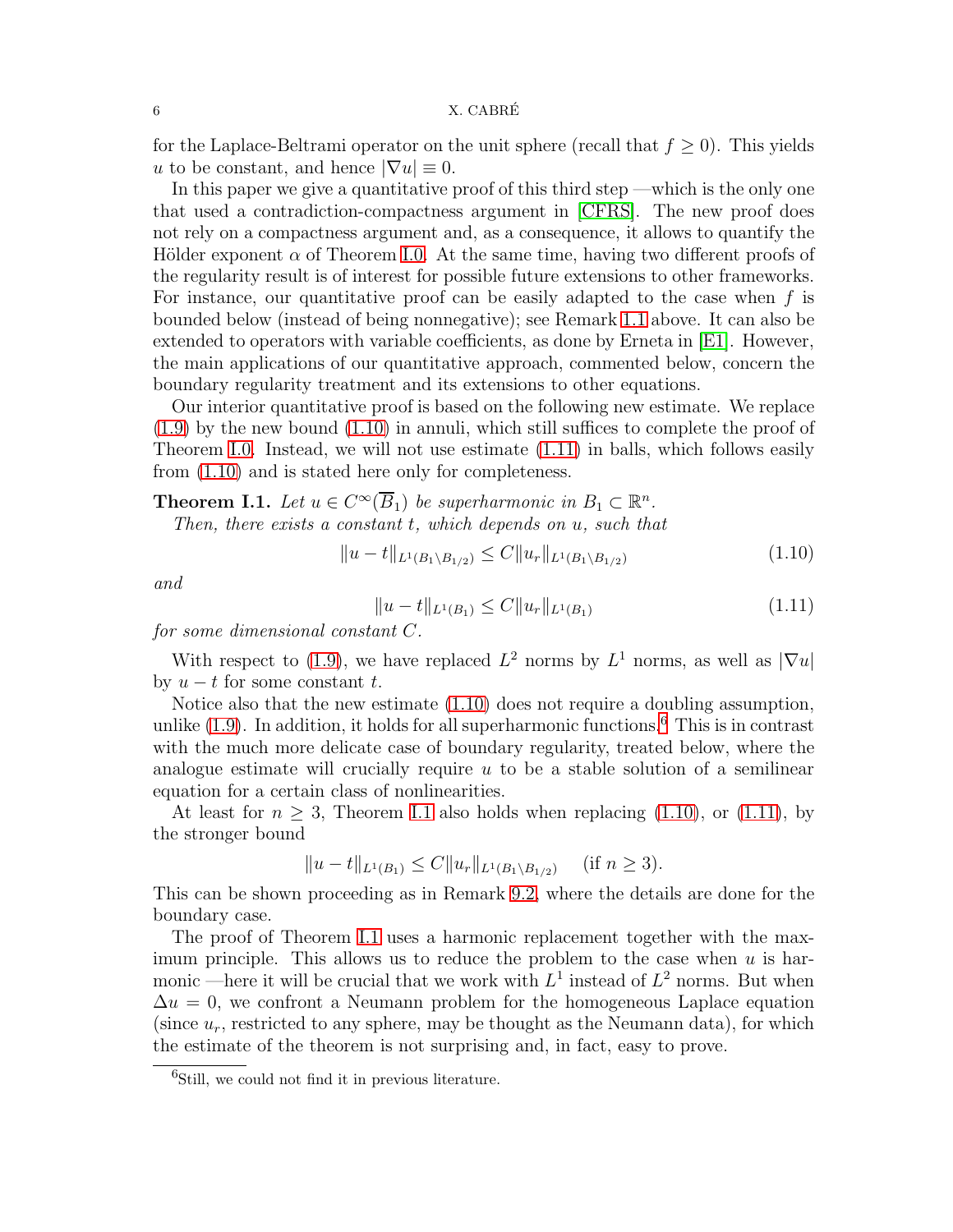Let us now turn into boundary regularity. It is well known that the interior bound of Theorem [I.0](#page-3-1) and the moving planes method yield an  $L^{\infty}$  bound for u up to the boundary when the domain  $\Omega$  is convex; see [\[C1\]](#page-54-6) and Corollary 1.4 of [\[CFRS\]](#page-54-8). Since this procedure does not work for nonconvex domains, [\[CFRS\]](#page-54-8) undertook the study of boundary regularity in general domains and proved the following result.

Let  $\Omega \subset \mathbb{R}^n$  be a bounded domain of class  $C^3$  and  $u \in C^0(\overline{\Omega}) \cap C^2(\Omega)$  be a stable solution of

<span id="page-6-1"></span>
$$
\begin{cases}\n-\Delta u = f(u) & \text{in } \Omega \\
u = 0 & \text{on } \partial\Omega.\n\end{cases}
$$
\n(1.12)

Assuming that  $f : \mathbb{R} \to \mathbb{R}$  is nonnegative, nondecreasing, and convex, [\[CFRS\]](#page-54-8) established that

$$
\|\nabla u\|_{L^{2+\gamma}(\Omega)} \leq C_{\Omega} \|u\|_{L^{1}(\Omega)}
$$

and that

if  $n \leq 9$ , then  $||u||_{C^{\alpha}(\overline{\Omega})} \leq C_{\Omega} ||u||_{L^{1}(\Omega)},$ 

where  $\gamma > 0$  and  $\alpha > 0$  are dimensional constants, while  $C_{\Omega}$  depends only on  $\Omega$ .

From these two a priori estimates, one deduces the corresponding regularity results for the extremal solution  $u^*$  to [\(1.5\)](#page-2-0). This is accomplished by using the above estimates for the family of *bounded* stable solutions  $u_{\lambda}$ , where  $\lambda < \lambda^*$ .

To prove the estimates, one first covers  $\partial\Omega$  by small enough balls so that  $\partial\Omega$  is almost flat (in the sense of [\[CFRS\]](#page-54-8)) inside each of the balls. Thus, it is sufficient to prove a local-boundary result<sup>[7](#page-6-2)</sup> for almost flat boundaries. To simplify the exposition, in the current paper we place ourselves in the simpler setting of a flat boundary. A forthcoming work by Erneta [\[E2\]](#page-54-11) will extend our quantitative proof to almost flat boundaries. This will allow, in [\[E2\]](#page-54-11), to avoid the proof of Theorem 6.1 in [\[CFRS\]](#page-54-8), which is a delicate blow-up and compactness argument used together with a Liouville theorem in the half-space. It was needed there since the contradiction-compactness argument (Step 2 of the proof of Proposition 6.3 in [\[CFRS\]](#page-54-8)) required the boundary to be flat.

We introduce the notation

$$
\mathbb{R}^n_+ = \{x \in \mathbb{R}^n : x_n > 0\}, \quad B^+_\rho = \mathbb{R}^n_+ \cap B_\rho, \quad \text{and} \quad \partial^0 B^+_\rho = \{x_n = 0\} \cap \partial B^+_\rho,
$$

and state the result of [\[CFRS\]](#page-54-8) in the case of flat boundaries.

<span id="page-6-0"></span>**Theorem II.0.** ([\[CFRS\]](#page-54-8)) Let  $u \in C^{\infty}(B_1^+)$  be a nonnegative stable solution of  $-\Delta u = f(u)$  in  $B_1^+ \subset \mathbb{R}^n$ , with  $u = 0$  on  $\partial^0 B_1^+$ . Assume that  $f \in C^1(\mathbb{R})$  is *nonnegative, nondecreasing, and convex.*

*Then,*

<span id="page-6-3"></span>
$$
\|\nabla u\|_{L^{2+\gamma}(B_{1/2}^+)} \le C \|u\|_{L^1(B_1^+)}
$$
\n(1.13)

*for some dimensional constants*  $\gamma > 0$  *and* C. In addition,

<span id="page-6-4"></span>
$$
||u||_{C^{\alpha}(\overline{B_{1/2}^+})} \leq C||u||_{L^1(B_1^+)} \quad \text{if } n \leq 9,
$$
\n(1.14)

<span id="page-6-2"></span><sup>7</sup>See the statement of Theorem [II.0](#page-6-0) to understand the expression "local-boundary result". It concerns a bound in a half-ball smaller than the half-ball where the equation and part of the boundary data are assumed.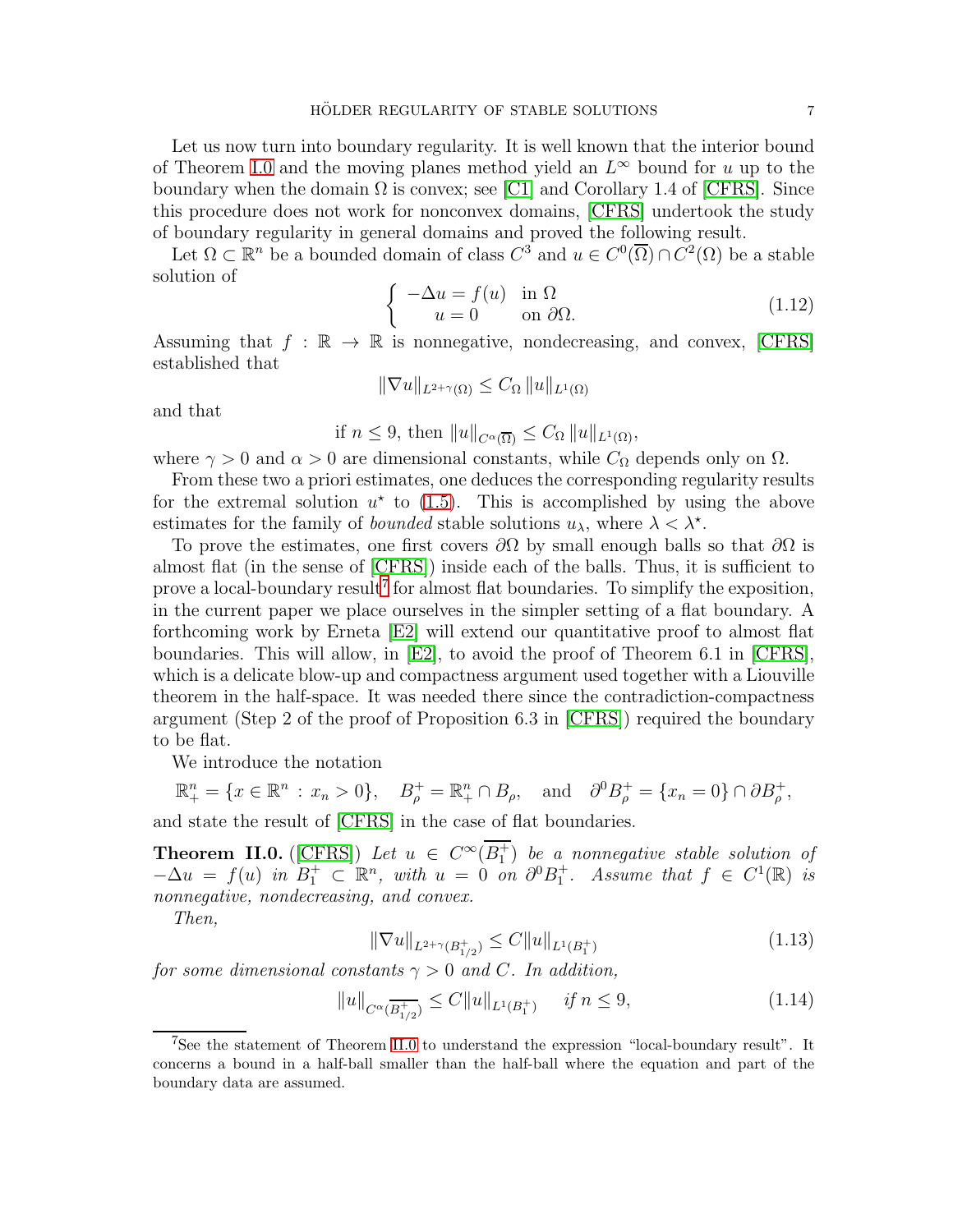*where*  $\alpha > 0$  *and C are dimensional constants.* 

It is important here to assume the solution  $u$  to be nonnegative —an assumption that will hold when applying the theorem to the global problem [\(1.12\)](#page-6-1), since  $f \geq 0$ . Note also that the result requires more assumptions on the nonlinearity than the interior theorem.

As in the interior case, the proof of Theorem [II.0](#page-6-0) consists of three steps. The last one, on control of the solution u by its radial derivative  $u_r$ , is where  $|CFRS|$ used a contradiction-compactness argument (Step 2 of the proof of Proposition 6.3 in that paper). Carrying it out required to establish a rather delicate, but powerful, closedness result for stable solutions to semilinear equations with different (varying) nonlinearities. This is Theorem 4.1 of [\[CFRS\]](#page-54-8), further commented below, which will not be needed in our quantitative proof. As a consequence, it will be simpler to implement our proof in other frameworks than that of [\[CFRS\]](#page-54-8). This is the case of stable solutions for operators with variable coefficients, as treated in [\[E2\]](#page-54-11).

Our quantitative proof of boundary regularity will use estimate [\(1.15\)](#page-7-0) below, which is the main result of this paper.

<span id="page-7-1"></span>**Theorem II.1.** *Let*  $u \in C^{\infty}(\overline{B_1^+})$  *be a nonnegative stable solution of*  $-\Delta u = f(u)$ *in*  $B_1^+$  ⊂  $\mathbb{R}^n$ , with  $u = 0$  *on*  $\partial^0 \dot{B}_1^+$ *. Assume that*  $f \in C^1(\mathbb{R})$  *is nonnegative, nondecreasing, and convex.*

*Then,*

<span id="page-7-0"></span>
$$
||u||_{L^{1}(B_{1}^{+}\setminus B_{1/2}^{+})} \leq C||u_{r}||_{L^{1}(B_{1}^{+}\setminus B_{1/2}^{+})}
$$
\n(1.15)

*and*

<span id="page-7-2"></span>
$$
||u||_{L^{1}(B_{1}^{+})} \leq C||u_{r}||_{L^{1}(B_{1}^{+})}
$$
\n(1.16)

*for some dimensional constant* C*.*

Several comments are in order.

We will show in Remark [9.1](#page-36-1) that, unlike the interior case of Theorem [I.1,](#page-5-3) estimate [\(1.15\)](#page-7-0) does not hold in the larger class of nonnegative superharmonic functions in  $B_1^+$ which are smooth up to the boundary of  $B_1^+$  and vanish on  $\partial^0 B_1^+$ .

In Remark [9.2](#page-42-1) we will prove that, at least for  $n \geq 3$ , Theorem [II.1](#page-7-1) also holds when replacing  $(1.15)$ , or  $(1.16)$ , by the stronger bound

$$
||u||_{L^1(B_1^+)} \leq C||u_r||_{L^1(B_1^+\setminus B_{1/2}^+)} \quad (\text{if } n \geq 3).
$$

The proof of Theorem [II.1](#page-7-1) is rather delicate and required new ideas, described below. It uses not only the semilinear equation for  $u$ , but also the stability condition. Furthermore, it requires the nonlinearity to satisfy  $f \geq 0$ ,  $f' \geq 0$ , and  $f'' \geq 0$ . Note that these are the exactly same assumptions needed in the contradictioncompactness proof in [\[CFRS\]](#page-54-8). This fact came partly as a surprise, since our quantitative proof and the one of [\[CFRS\]](#page-54-8) are based in very different ingredients, as described next.

As we did in the interior case, it is interesting to first look at the extreme case of Theorem [II.1](#page-7-1) in which  $u_r \equiv 0$  —this can be seen as a first validity test for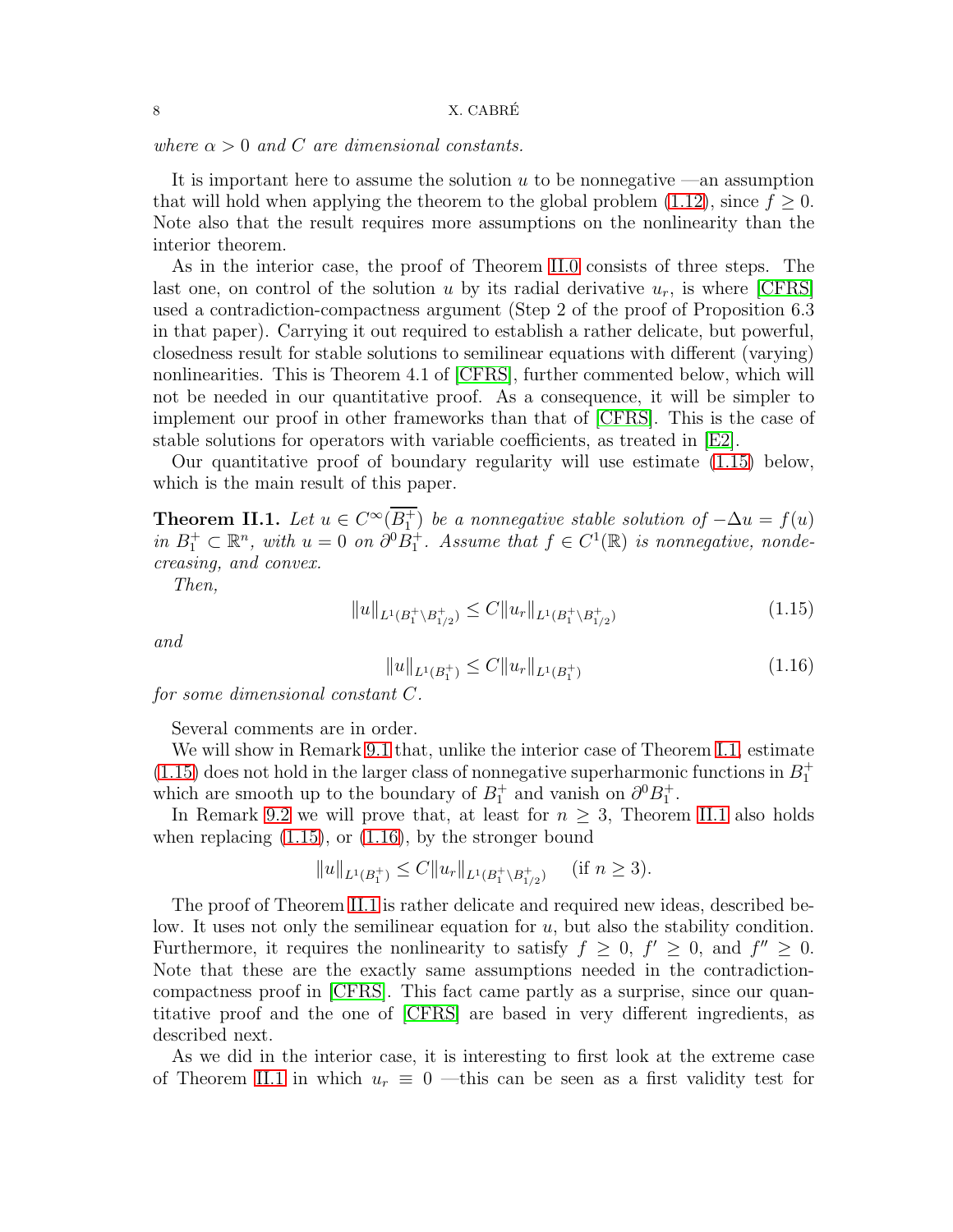[\(1.15\)](#page-7-0). In fact, such case had to be analyzed also in the contradiction-compactness proof of  $[CFRS]$  —which does not prove  $(1.15)$  but a boundary version of  $(1.9)$ . In contrast with the interior case, "bad news" arise here. Indeed, there exist nonzero nonnegative superharmonic functions  $u$  in  $B_1^+$  which vanish on  $\partial^0 B_1^+$  and are 0-homogeneous (i.e., for which  $u_r \equiv 0$ ) —obviously, they are not smooth at the ori-gin as in our statement of Theorem [II.1,](#page-7-1) but belong to  $W^{1,2}(B_1^+)$  when  $n \geq 3$ . An example is given by the function

$$
u(x) = \frac{x_n}{|x|}.
$$

This is the key reason behind the fact that Theorem [II.1](#page-7-1) does not hold in the class of superharmonic functions which are smooth up to the flat boundary, as we will show in Remark [9.1.](#page-36-1)

As a consequence, the contradiction in [\[CFRS\]](#page-54-8) could not come from the limiting function being superharmonic —as in the interior case—, but from a stronger property. Namely, Theorem 4.1 of [\[CFRS\]](#page-54-8) established that the class of  $W^{1,2}$  functions  $u$  for which there exists a nonnegative, nondecreasing, and convex nonlinearity f (with f blowing-up, perhaps, at the value  $\sup u$ ) such that u is a stable solution of  $-\Delta u = f(u)$ , is closed under the L<sup>1</sup>-convergence in compact sets of the functions u. Note that the class does not correspond to stable solutions of only one equation, but of all equations with such nonlinearities. This is a very strong result, of interest by itself, which will not be needed in the current paper. [\[CFRS\]](#page-54-8) used it to find that, in the extreme case discussed above, the limiting function u would be not only superharmonic, but also a solution of an equation  $-\Delta u = g(u)$  for some nonlinearity  $g$  with the properties listed above. This gave a contradiction, since then  $g(u)$  would be 0-homogeneous (being  $u_r$  identically 0), while  $-\Delta u$  would be −2-homogeneous.

Instead, the proof of Theorem [II.1](#page-7-1) originates from the identity

<span id="page-8-1"></span>
$$
-2\Delta u + \Delta(x \cdot \nabla u) = -f'(u)x \cdot \nabla u,\tag{1.17}
$$

which is easily checked by computing  $\Delta(x \cdot \nabla u)^8$  $\Delta(x \cdot \nabla u)^8$ . After multiplying [\(1.17\)](#page-8-1) by an appropriate test function and integrating by parts in a half-annulus, it is easily seen that the left-hand side bounds the  $L^1$  norm of u by below, modulus an error which is admissible for [\(1.15\)](#page-7-0): the  $L^1$  norm of  $x \cdot \nabla u = ru_r$ . The main difficulty is how to control the right-hand side of  $(1.17)$  by above, in terms of only  $u_r$ . This is delicate, due to the presence of  $f'(u)$ . We will explain the details in Section [9.](#page-36-0) The proof involves introducing the functions  $u_{\lambda}(x) := u(\lambda x)$ , interpreting the radial derivative  $x \cdot \nabla u(\lambda x)$  as  $\frac{d}{d\lambda} u_\lambda(x)$ , considering a "u<sub> $\lambda$ </sub>-version" of [\(1.17\)](#page-8-1), and averaging such version in  $\lambda$  to reduce the number of derivatives falling on the solution u through the proof arguments.

<span id="page-8-0"></span> ${}^{8}$ This is the same identity as  $(2.3)$  in the interior proof. It is the crucial expression leading to the requirement  $n \leq 9$  for interior regularity.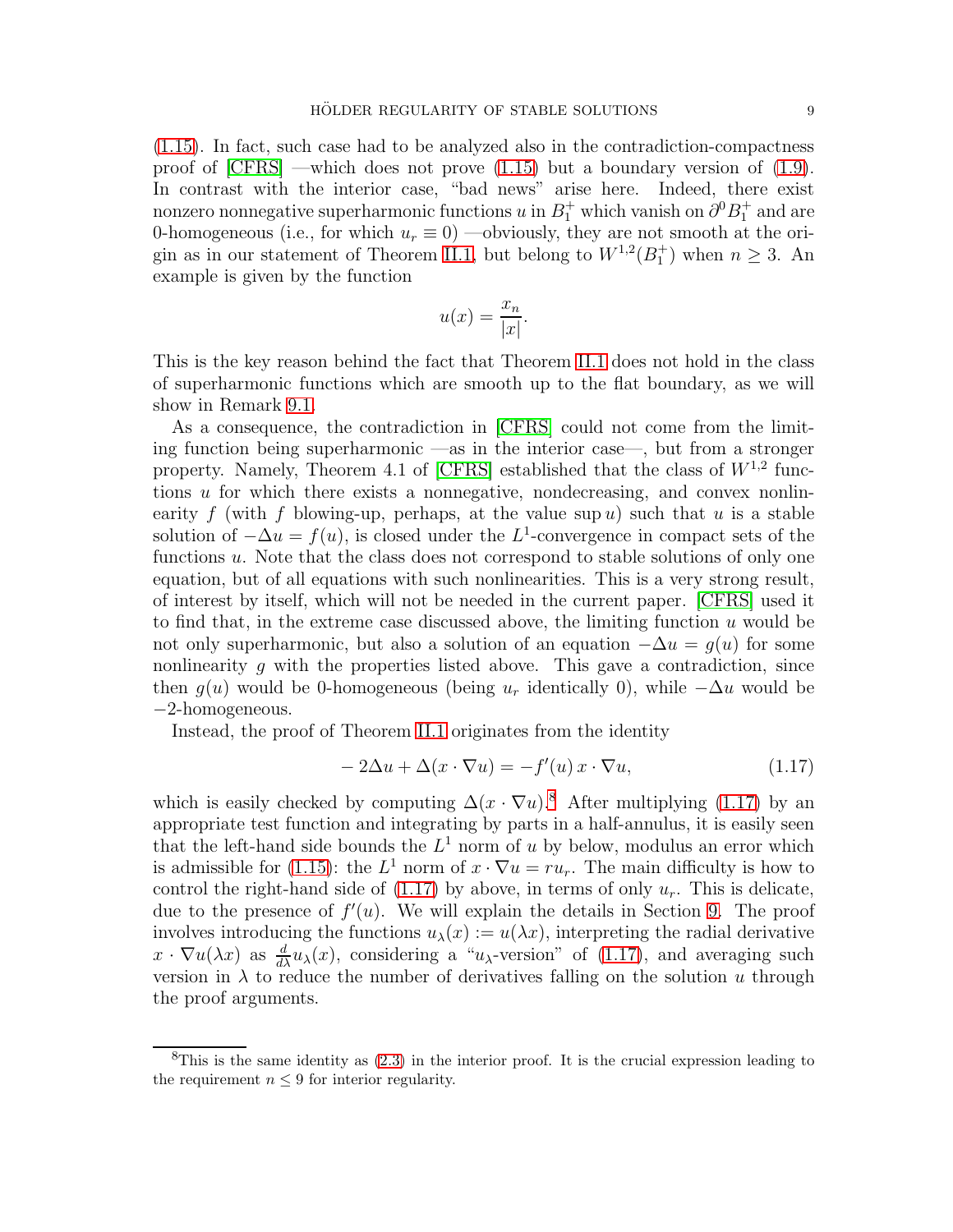#### 10  $X. CABRÉ$

### 1.2. Structure of the proofs of Theorems [I.0](#page-3-1) and [II.0.](#page-6-0)

We first note that, by approximation, the stability inequality  $(1.3)$ ,

$$
\int_{\Omega} f'(u)\xi^2 dx \le \int_{\Omega} |\nabla \xi|^2 dx,
$$

holds not only for  $C^1(\overline{\Omega})$  functions  $\xi$  vanishing on  $\partial\Omega$ , but also for all Lipschitz functions  $\xi$  in  $\overline{\Omega}$  which vanish on  $\partial\Omega$ . Hence, we can consider a test function of the form  $\xi = c\eta$ , where  $c \in W^{2,\infty}(\Omega)$ ,  $\eta$  is a Lipschitz function in  $\overline{\Omega}$ , and  $c\eta$  vanishes on  $\partial\Omega$ . Then, a simple integration by parts argument gives that

<span id="page-9-1"></span>
$$
\int_{\Omega} (\Delta \mathbf{c} + f'(u)\mathbf{c}) \mathbf{c} \eta^2 dx \le \int_{\Omega} \mathbf{c}^2 |\nabla \eta|^2 dx.
$$
 (1.18)

This expression brings the linearized operator  $\Delta + f'(u)$ , acting on c, into play. The rest of the paper will make three different crucial choices for the function c, all of them displayed later in this subsection.

The proof of Hölder regularity is based on putting together three estimates. In the interior case, the first one, and where the restriction  $n \leq 9$  appears, is the following. Here  $f \geq 0$  is not needed.

<span id="page-9-3"></span>**Theorem I.2.** ([\[CFRS\]](#page-54-8)) *Let*  $u \in C^{\infty}(B_1)$  *be a stable solution of*  $-\Delta u = f(u)$  *in*  $B_1 \subset \mathbb{R}^n$ , for some function  $f \in C^1(\mathbb{R})$ .

*If*  $3 \leq n \leq 9$ *, then* 

<span id="page-9-2"></span>
$$
\int_{B_{\rho}} r^{2-n} u_r^2 dx \le C\rho^{2-n} \int_{B_{3\rho/2} \backslash B_{\rho}} |\nabla u|^2 dx \tag{1.19}
$$

*for all*  $\rho < 2/3$ *, where C is a dimensional constant.* 

This result will be proven using [\(1.18\)](#page-9-1) with

<span id="page-9-5"></span> $\mathbf{c} = x \cdot \nabla u$  and  $\eta = r^{(2-n)/2}$  $(1.20)$ 

where  $\zeta$  is a cut-off function. Recall that  $r = |x|$ .

Note that the theorem requires  $n \geq 3$ . However, adding superfluous independent variables to the solution, as in [\[CFRS\]](#page-54-8), one can use it to establish Theorem [I.0](#page-3-1) also in dimensions one and two.

Notice that the left-hand side of estimate [\(1.19\)](#page-9-2) is rescale invariant. That is, it is an adimensional quantity —like the  $L^{\infty}$  norm of u in  $B_{\rho}$  is, as well. As we will see, if the right-hand side of estimate [\(1.19\)](#page-9-2) had  $u_r^2$  as integrand, instead of  $|\nabla u|^2$ , then Hölder regularity of u would be a simple consequence of it. Instead, in Appendix [E](#page-51-0) we will show that in the actual form [\(1.19\)](#page-9-2), Theorem [I.2](#page-9-3) (even when used with radial derivatives taken with respect to any point, and not only the origin) is not enough to deduce an interior  $L^{\infty}$  bound for u. This is true even assuming that u is an (unstable)<sup>[9](#page-9-4)</sup> solution to [\(1.1\)](#page-1-1) for some nonnegative nonlinearity f. We emphasize this fact since we (and some other experts) initially thought that that the estimate of Theorem [I.2,](#page-9-3) used with respect to any base point, could suffice. Therefore, still

<span id="page-9-0"></span>

<span id="page-9-4"></span><sup>&</sup>lt;sup>9</sup>Instead, the  $L^{\infty}$  bound holds among stable solutions, by Theorem [I.0.](#page-3-1)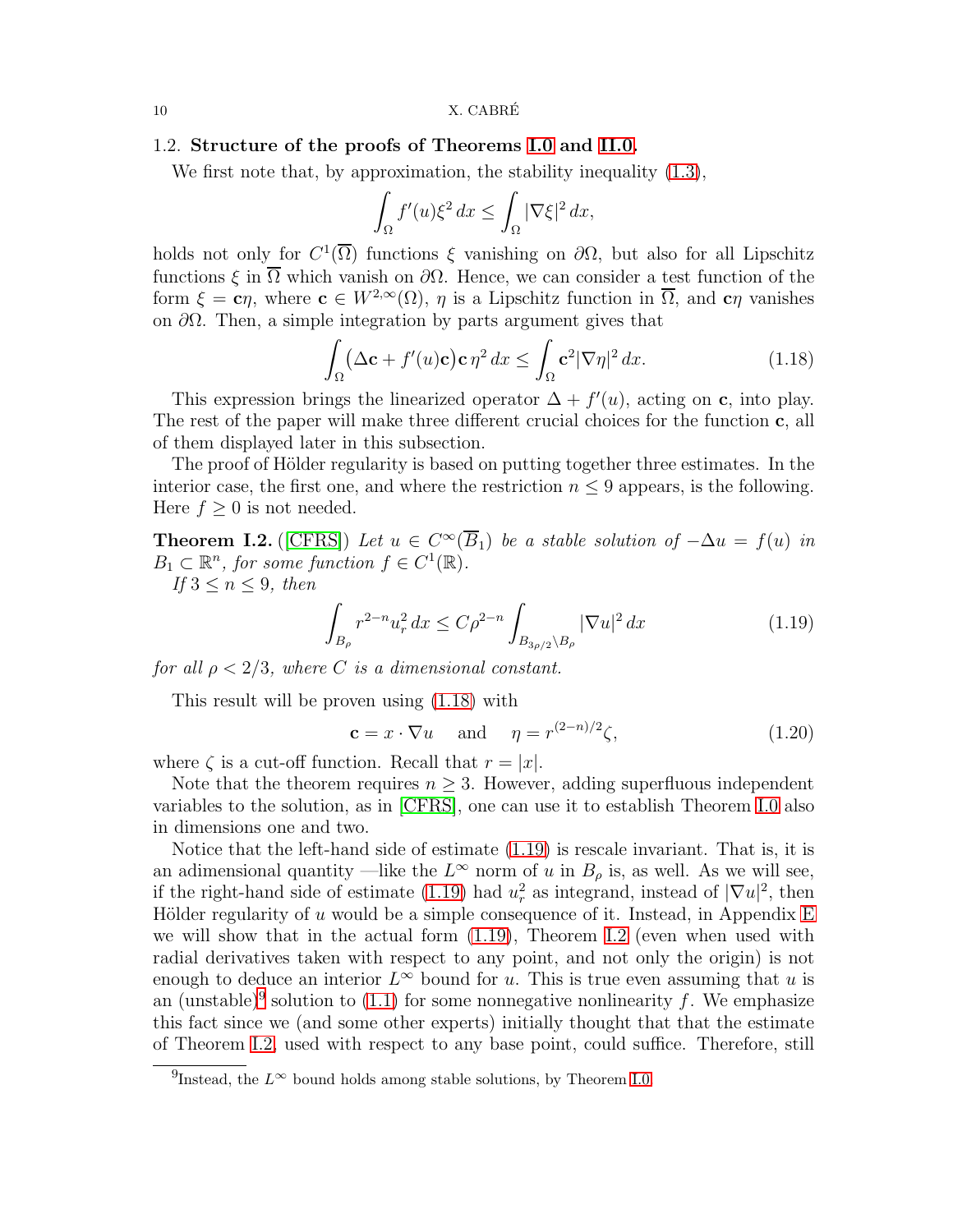having Theorem [I.2](#page-9-3) at hand, to get Hölder regularity one needs to exploit again the stability of the solution u.

The second and third ingredients will allow to replace  $|\nabla u|^2$  by  $u_r^2$  as integrand in the right-hand side of [\(1.19\)](#page-9-2). The second one, already contained in [\[CFRS\]](#page-54-8), uses the choice

<span id="page-10-0"></span>
$$
\mathbf{c} = |\nabla u| \tag{1.21}
$$

in [\(1.18\)](#page-9-1). It was first introduced by Sternberg and Zumbrun [\[SZ\]](#page-55-4) while studying the Allen-Cahn equation. It will lead, in every dimension, to certain  $L^2$  and  $L^1$  second derivative estimates. From them, we will deduce the  $W^{1,2}$  estimate of the following theorem, which holds in all dimensions.

Before stating it, let us mention that the two key test functions [\(1.20\)](#page-9-5) and [\(1.21\)](#page-10-0) used in the stability inequality correspond, respectively, to the following perturbations of the solution  $u$  (one in the radial direction, the other in the normal direction to the level sets):

$$
u\left(x+\varepsilon r^{(2-n)/2}\zeta(x)x\right)
$$
 and  $u\left(x+\varepsilon\eta(x)\frac{\nabla u(x)}{|\nabla u(x)|}\right)$ ,

where  $\zeta$  and  $\eta$  are cut-off functions. Indeed, making the derivative of these expressions with respect to  $\varepsilon$ , at  $\varepsilon = 0$ , we obtain the above test functions  $\xi = c\eta$ .

<span id="page-10-1"></span>**Theorem I.3.** ([\[CFRS\]](#page-54-8)) *Let*  $u \in C^{\infty}(B_1)$  *be a stable solution of*  $-\Delta u = f(u)$  *in*  $B_1 \subset \mathbb{R}^n$ , for some nonnegative function  $f \in C^1(\mathbb{R})$ . *Then,*

<span id="page-10-2"></span>
$$
\|\nabla u\|_{L^2(B_{1/2})} \le C \|u\|_{L^1(B_1)}\tag{1.22}
$$

*for some dimensional constant* C*.*

This  $W^{1,2}$  regularity result solves [\[BV,](#page-54-12) Open problem 1], a question posed by Brezis and Vázquez. Previously, it had been proven, under the stronger hypotheses [\(1.4\)](#page-2-1) on the nonlinearity, for  $n \leq 5$  by Nedev [\[N\]](#page-55-0) and for  $n = 6$  by Villegas [\[V\]](#page-55-5).

Theorem [I.3](#page-10-1) provides the second step towards the Hölder regularity proof. Indeed, one starts from estimate [\(1.19\)](#page-9-2) of Theorem [I.2](#page-9-3) with, for instance,  $\rho = 5/8$ . Now, one covers the annulus in the right-hand side of [\(1.19\)](#page-9-2) by a universal number of balls with an appropriate universally small radius. Next, in each of these balls one uses  $(1.22)$ , properly rescaled, with u replaced by the stable solution  $u-t$  —a solution of  $-\Delta v = f(v+t)$ , where t is a constant to be chosen later. Adding the right-hand sides of [\(1.22\)](#page-10-2) in all the balls, one concludes that the integral of  $r^{2-n}u_r^2$  in  $B_{1/2}$  can be controlled by the  $L^1$  norm of  $u - t$  in the annulus  $B_1 \setminus B_{1/2}$ . Finally, one uses the third ingredient, estimate [\(1.10\)](#page-5-0) of Theorem [I.1.](#page-5-3)

In this way, one concludes that the integral of  $r^{2-n}u_r^2$  in  $B_{1/2}$  is controlled by its integral on the annulus  $B_1 \setminus B_{1/2}$ . This estimate, used at all scales and iterated —this is sometimes called "the hole filling technique", referring to the hole of the annulus— will easily lead to the Hölder regularity of  $u$ .

Let us now switch to estimates up to  $\partial \mathbb{R}^n_+$ , that is, global regularity in the case of flat boundaries. Theorem [II.0](#page-6-0) will follow from three results, which are the analogues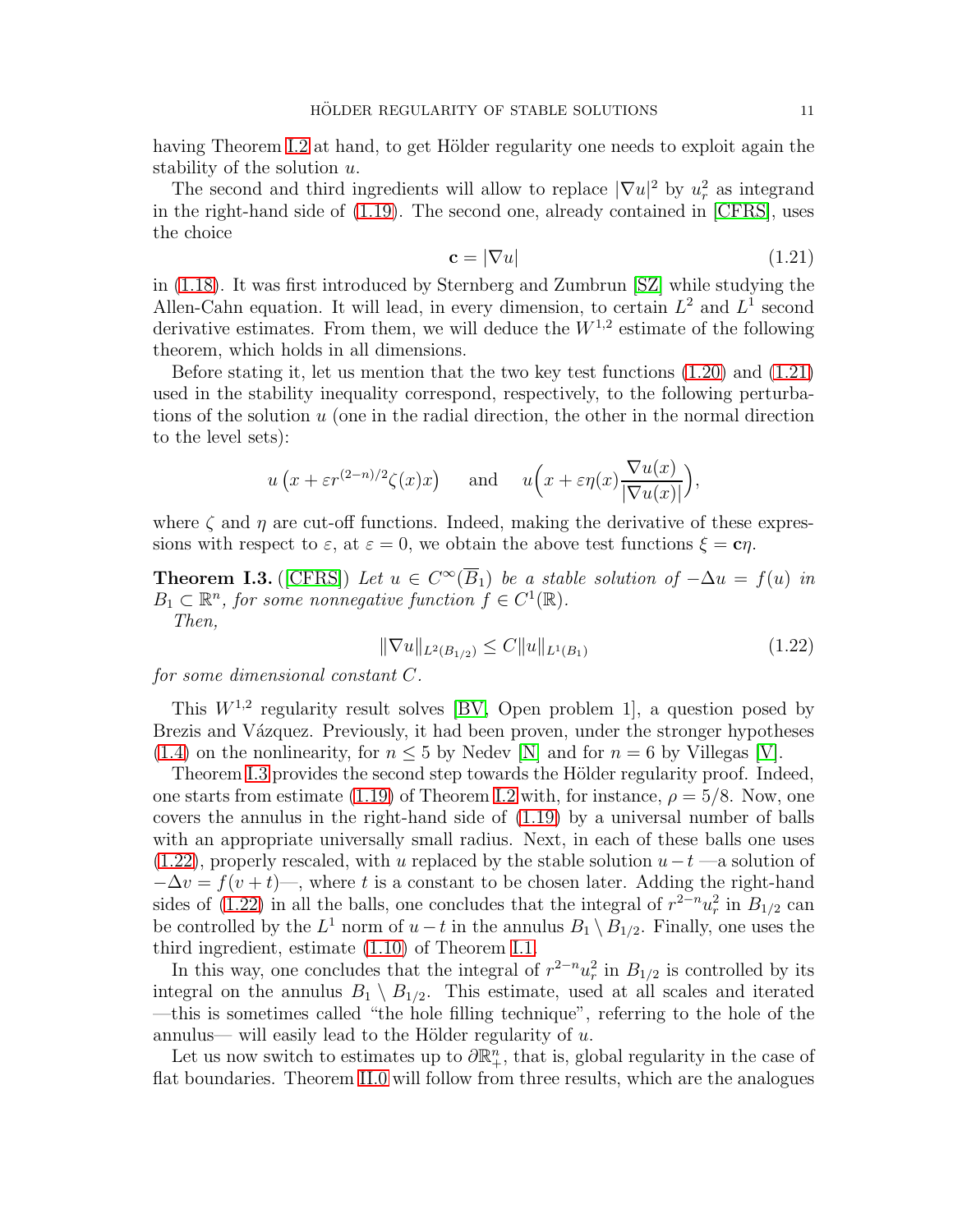#### 12 X. CABRÉ

of the interior ones described above. The last one is our main result, Theorem [II.1,](#page-7-1) from the previous subsection. The other two ingredients are the following.

<span id="page-11-2"></span>**Theorem II.2.** ([\[CFRS\]](#page-54-8)) *Let*  $u \in C^{\infty}(B_1^+)$  *be a stable solution of*  $-\Delta u = f(u)$  *in*  $B_1^+ \subset \mathbb{R}^n$ , with  $u = 0$  on  $\partial^0 B_1^+$ , for some nonlinearity  $f \in C^1(\mathbb{R})$ . *If*  $3 \leq n \leq 9$ *, then* 

$$
\int_{B_{\rho}^+} r^{2-n} u_r^2 dx \le C_\lambda \rho^{2-n} \int_{B_{\lambda_\rho}^+ \backslash B_{\rho}^+} |\nabla u|^2 dx
$$

*for all*  $\lambda > 1$  *and*  $\rho < 1/\lambda$ *, where*  $C_{\lambda}$  *is a constant depending only on n and*  $\lambda$ *.* 

For the proof of this result, as well as of the following one, the stability condition is used with certain test functions  $\xi = c\eta$  for which it is important that  $\eta$  does not vanish on  $\partial^0 B_1^+$ . Thus, we will need to take **c** vanishing on the flat boundary. For the previous theorem, one makes the same choice  $\mathbf{c} = x \cdot \nabla u$  as in the interior case, which indeed does vanish on the flat boundary.

Instead, for the following result one cannot use the choice  $c = |\nabla u|$  made in the interior case, since this function does not vanish on  $\partial^0 B_1^+$ . In [\[CFRS\]](#page-54-8) we found that

$$
\mathbf{c} = |\nabla u| - u_{x_n},
$$

which vanishes on  $\partial^0 B_1^+$ , is a suitable replacement. This allowed to establish the following  $W^{1,2+\gamma}$  estimate. Note that while the previous theorem required no condition on f, we now require f to be nonnegative and nondecreasing —but not necessarily convex.

<span id="page-11-1"></span>**Theorem II.3.** ([\[CFRS\]](#page-54-8)) Let  $u \in C^{\infty}(B_1^+)$  be a nonnegative stable solution of  $-\Delta u = f(u)$  in  $B_1^+ \subset \mathbb{R}^n$ , with  $u = 0$  on  $\partial^0 B_1^+$ . Assume that  $f \in C^1(\mathbb{R})$  is *nonnegative and nondecreasing.*

*Then,*

$$
\|\nabla u\|_{L^{2+\gamma}(B_{1/4}^+)} \leq C \|u\|_{L^1(B_1^+)},
$$

*for some dimensional constants*  $\gamma > 0$  *and* C.

To use this result as second ingredient towards the Hölder estimate, it would suffice to have the exponent  $2 + \gamma$  to be 2 (as it was the case in the interior regularity). However, as a novelty with respect to the interior theory, Theorem [II.3](#page-11-1) will be used also to establish the control of u by  $u_r$  (that is, Theorem [II.1,](#page-7-1) our main result). For this, having the integrability exponent  $2 + \gamma$  larger than 2 will be crucial.

### <span id="page-11-0"></span>1.3. Open problems and related equations.

1.3.1. The assumption  $f \geq 0$  is not needed in the interior  $L^{\infty}$  estimates of [\[C1,](#page-54-6) [C3\]](#page-54-7) for  $n \leq 4$ , nor in the interior Hölder bound of [\[PZZ2\]](#page-55-2) for  $n \leq 5$ . It is neither needed in the bounds for  $n \leq 9$  of the radial case, [\[CC\]](#page-54-5). In the general nonradial case, it is not known if an interior  $L^{\infty}$  estimate could hold for  $6 \leq n \leq 9$  without the hypothesis  $f \geq 0$ .

For future developments, it is of interest to keep in mind the test functions used in the stability inequality [\(1.3\)](#page-1-4). Up to trivial cut-off functions  $\zeta$ , [\[C1\]](#page-54-6) used  $\xi =$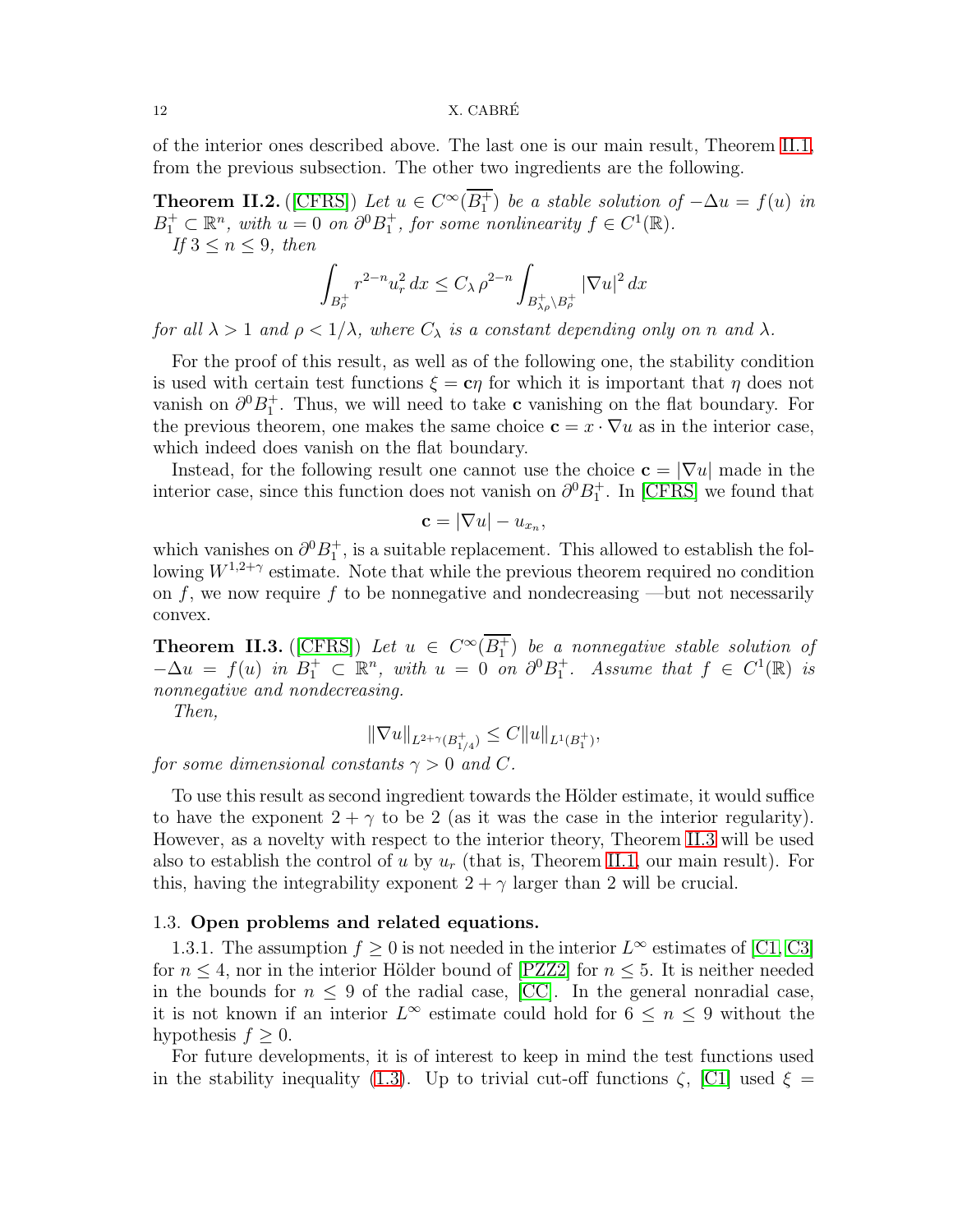$|\nabla u|\varphi(u)\zeta$  for some appropriate function  $\varphi$ . Both [\[CFRS\]](#page-54-8) and the current paper use, for interior regularity, the two test functions  $\xi = c\eta$  given by [\(1.20\)](#page-9-5) and [\(1.21\)](#page-10-0) (this last one with  $\eta$  being a cut-off). Instead, [\[C3\]](#page-54-7) and the recent [\[PZZ2\]](#page-55-2) use

$$
\xi = |\nabla u| r r^{-\beta} \zeta
$$

for some positive exponents  $\beta$  —[\[PZZ2\]](#page-55-2) takes the optimal exponent  $\beta = (n-2)/2$ .

1.3.2. Our boundary regularity results require  $f \geq 0$ ,  $f' \geq 0$ , and  $f'' \geq 0$ . Both the proof in [\[CFRS\]](#page-54-8) and the one of this paper, which are completely different, turn out to need these three conditions. It is not known if these hypotheses could be relaxed.

Theorem 1.5 in [\[CFRS\]](#page-54-8) establishes Hölder regularity up to the boundary in domains  $\Omega$  of class  $C^3$ . May the regularity of the domain be improved?

1.3.3. It is an open problem to extend the techniques of [\[CFRS\]](#page-54-8) to stable solutions of MEMS problems (see, e.g. [\[EGG,](#page-54-13) [LY\]](#page-54-14)) and reach a regularity result in the optimal range  $n \leq 6$ . Here one has the equation  $-\Delta u = \lambda f(u)$  for positive nonlinearities  $f: [0, 1) \to \mathbb{R}$  which blow-up at  $u = 1$  in such a way that  $\int_{0}^{1} f = +\infty$ . In this new setting, a solution is said to be regular when  $||u||_{L^{\infty}(\Omega)} < 1.1^{0}$ 

1.3.4. The results of [\[CFRS\]](#page-54-8) have been extended by Figalli and Zhang [\[FZ\]](#page-54-15) to finite Morse index solutions (a larger class than stable solutions). Here the nonlinearity must be required to be supercritical, in an appropriate sense. It would be interesting to make further progress on finite Morse index solutions, both in bounded domains and in the entire space. See also the presentation and open problems in [\[W\]](#page-55-6).

1.3.5. Dupaigne and Farina [\[DF\]](#page-54-16) have used the results of [\[CFRS\]](#page-54-8) to establish Liouville theorems for entire stable solutions. One of them, for dimensions  $n \leq 10$ and nonlinearities  $f \geq 0$ , applies to all stable solutions which are bounded by below. Still, [\[DF\]](#page-54-16) and [\[W\]](#page-55-6) raise some open questions in this topic.

1.3.6. The interior result of [\[CFRS\]](#page-54-8) has been extended to the p-Laplacian by Cabré, Miraglio, and Sanchón [\[CMS\]](#page-54-17). This work reaches the optimal dimension for interior regularity of stable solutions when  $p > 2$ . It remains an open problem to accomplish the expected optimal dimension for  $1 < p < 2$ . On the other hand, to our knowledge, boundary regularity à la [\[CFRS\]](#page-54-8) has not yet been treated (for any  $p$ ).

1.3.7. For the equation  $(-\Delta)^{s}u = f(u)$  involving the fractional Laplacian, the optimal dimension for regularity of stable solutions has only been reached when  $f(u) = \lambda e^u$ . This was accomplished by Ros-Oton [\[R-O\]](#page-55-7). The dimension found in that paper, which depends on  $s \in (0, 1)$ , is expected to also give the correct range of dimensions for other nonlinearities. This is however an open problem, even in the radial case. The most recent progress (in the general nonradial case) is the paper [\[CS\]](#page-54-18) by Cabré and Sanz-Perela, where the techniques of [\[CFRS\]](#page-54-8) are extended

<span id="page-12-0"></span><sup>&</sup>lt;sup>10</sup>Note that the results of  $[CFRS]$  apply to this class of blow-up nonlinearities —in fact, they appeared naturally while proving the results of Section 4 in that paper. Thus, Corollary 4.3 of [\[CFRS\]](#page-54-8) gives Hölder regularity of stable solutions to MEMS problems when  $n \leq 9$ . However, this does not prevent the solution to be singular in the new meaning, that is, equal to 1 at some points.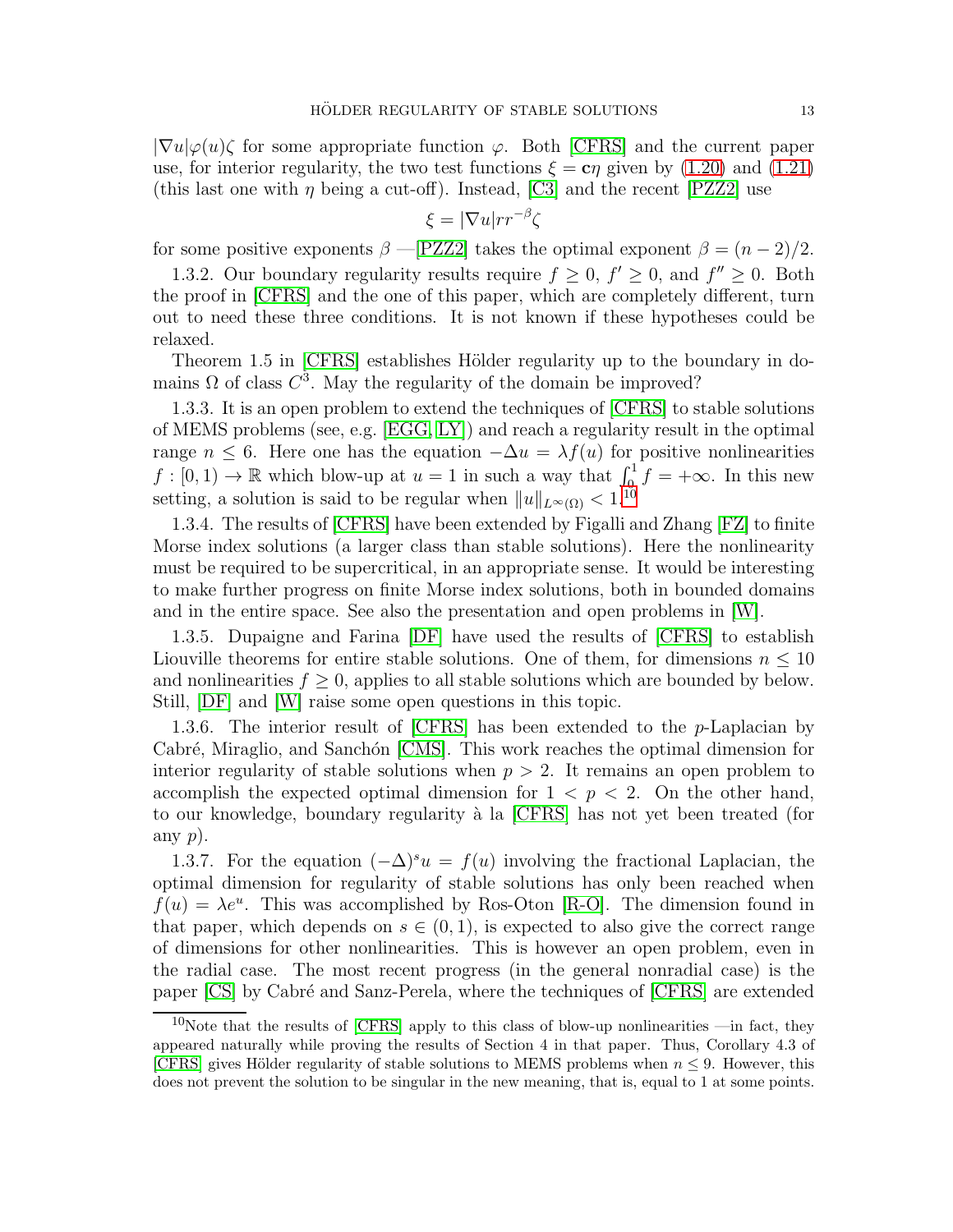#### 14 X. CABRÉ

for the half-Laplacian ( $s = 1/2$ ) to prove interior regularity in dimensions  $n \leq 4$  for all nonnegative convex nonlinearities —here, with  $s = 1/2$ , one expects  $n \leq 8$  to be the optimal result.

### <span id="page-13-0"></span>1.4. Reading the article.

The monograph [\[D\]](#page-54-2) and the shorter survey [\[C2\]](#page-54-9) present the general framework and previous regularity results on stable solutions, except for those from [\[CFRS\]](#page-54-8). Besides regularity issues, [\[D\]](#page-54-2) treats other questions on stable solutions.

For expository purposes, the presentation in the current paper is self-contained, in the sense that all results are fully proven. In addition, a novel, non-expert, reader in elliptic PDEs can follow all proofs, since we only use basic Analysis tools (for instance, in the interior regularity proofs, we do not even use the Sobolev inequality).

The article is divided into two parts, dealing with interior and boundary regularity, respectively. The new results, Theorems [I.1](#page-5-3) and [II.1,](#page-7-1) are proven in the third sections of Part I and Part II, respectively (Sections [4](#page-18-0) and [9\)](#page-36-0). The appendices also contain new results that are needed in our proofs. The lemmas in the remaining sections, and most of their proofs, are taken from [\[CFRS\]](#page-54-8). We will point out those passages which simplify some arguments of that paper.

### PART I: INTERIOR REGULARITY

This first part of the article concerns interior regularity. Thanks to the new result of Theorem [I.1,](#page-5-3) which is proven in Section [4,](#page-18-0) we avoid the contradiction-compactness argument of [\[CFRS\]](#page-54-8).

In addition, our proof of the  $W^{1,2}$  estimate of Theorem [I.3](#page-10-1) (given in Section [3\)](#page-15-0) is more elementary than that of [\[CFRS\]](#page-54-8), which needed the higher integrability result [\(1.6\)](#page-3-2) for  $|\nabla u|$ . While this last result was obtained through the Sobolev inequality and some estimates on each level set of the solution, we will instead use a new and simple interpolation inequality.

### 2. THE WEIGHTED  $L^2$  estimate for radial derivatives

<span id="page-13-1"></span>The following is the key estimate towards the interior regularity result. In particular, it is here (and only here) where the condition  $n \leq 9$  arises. It is proven by using the test function  $\xi = (x \cdot \nabla u)\eta$  in the stability condition and by later taking  $\eta = r^{(2-n)/2}\zeta$  for some cut-off function  $\zeta$ . Recall the notation [\(1.8\)](#page-4-3) for r and  $u_r$ .

Throughout the paper, some subscripts denote partial derivatives, that is,  $u_i =$  $\partial_i u, u_{ij} = \partial_{ij} u$ , etc.

**Lemma 2.1** ([\[CFRS\]](#page-54-8)). Let  $u \in C^{\infty}(\overline{B}_1)$  be a stable solution of  $-\Delta u = f(u)$  in  $B_1 \subset \mathbb{R}^n$ , for some function  $f \in C^1(\mathbb{R})$ .

*Then,*

<span id="page-13-2"></span>
$$
\int_{B_1} \left( \left\{ (n-2)\eta + 2\boldsymbol{x} \cdot \nabla \eta \right\} \eta \, |\nabla u|^2 - 2(\boldsymbol{x} \cdot \nabla u) \nabla u \cdot \nabla (\eta^2) - |\boldsymbol{x} \cdot \nabla u|^2 |\nabla \eta|^2 \right) dx \le 0 \tag{2.1}
$$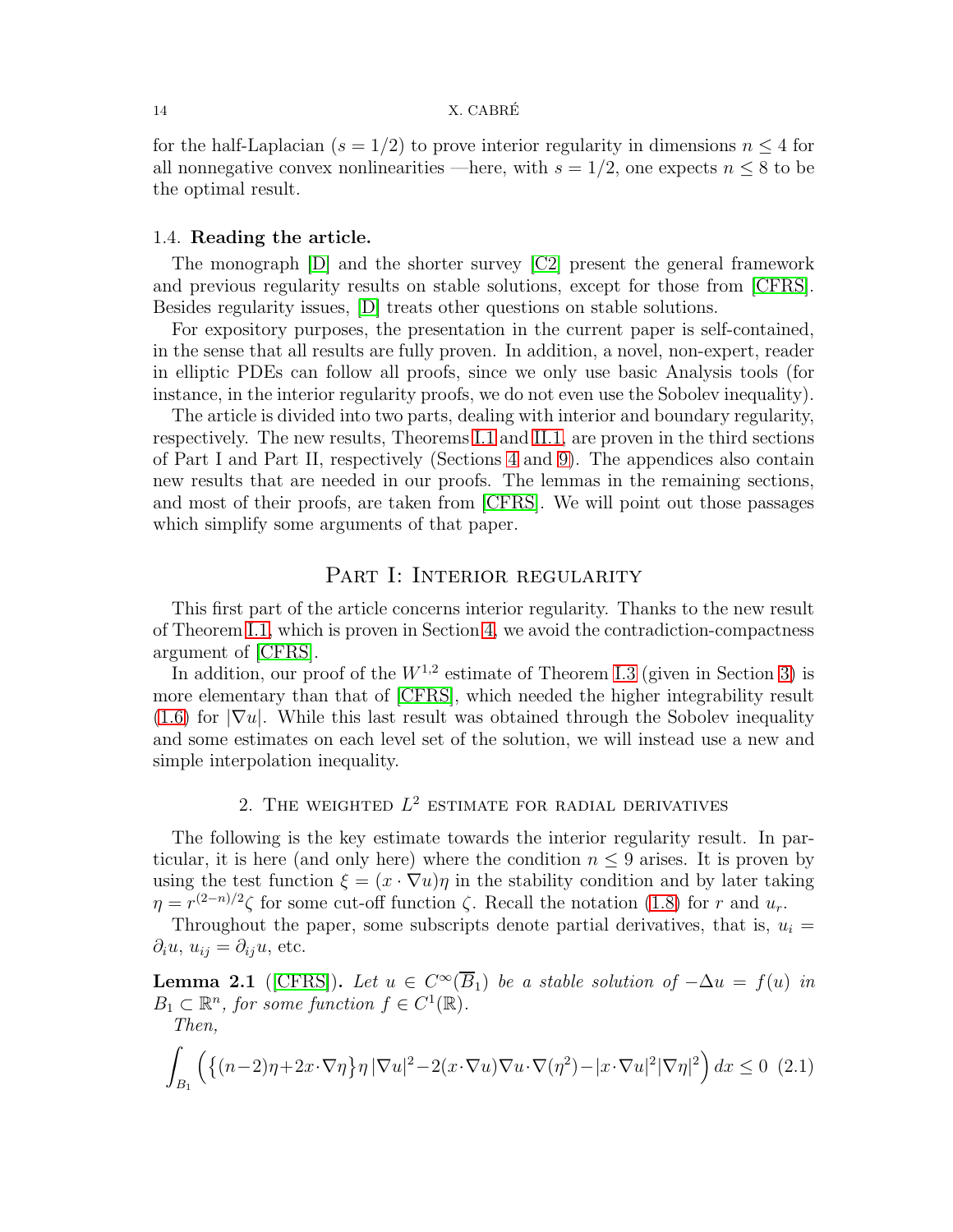<span id="page-14-2"></span>*for all Lipschitz functions* η *vanishing on* ∂B<sub>1</sub>. As a consequence,

$$
\frac{(n-2)(10-n)}{4} \int_{B_1} r^{2-n} u_r^2 \zeta^2 dx
$$
  
\n
$$
\leq \int_{B_1} (-2)r^{3-n} |\nabla u|^2 \zeta \zeta_r dx + \int_{B_1} 4r^{3-n} u_r \zeta \nabla u \cdot \nabla \zeta dx \qquad (2.2)
$$
  
\n
$$
+ \int_{B_1} (2-n)r^{3-n} u_r^2 \zeta \zeta_r dx + \int_{B_1} r^{4-n} u_r^2 |\nabla \zeta|^2 dx
$$

*for all Lipschitz functions*  $\zeta$  *vanishing on*  $\partial B_1$ *.* 

*Proof.* We first establish [\(2.1\)](#page-13-2). We choose  $\mathbf{c}(x) := x \cdot \nabla u(x)$ . By a direct computation we have that

<span id="page-14-0"></span>
$$
\Delta \mathbf{c} = x \cdot \nabla \Delta u + 2 \sum_{i=1}^{n} u_{ii} = -f'(u)\mathbf{c} + 2\Delta u \quad \text{in } B_1.
$$
 (2.3)

Substituting this identity in  $(1.18)$  we get<sup>[11](#page-14-1)</sup>

$$
\int_{B_1} |x \cdot \nabla u|^2 |\nabla \eta|^2 dx \ge \int_{B_1} (\Delta \mathbf{c} + f'(u)\mathbf{c}) \mathbf{c} \eta^2 dx = 2 \int_{B_1} (x \cdot \nabla u) \Delta u \eta^2 dx
$$
  
= 
$$
\int_{B_1} (\text{div}(2(x \cdot \nabla u)\nabla u - |\nabla u|^2 x) + (n-2)|\nabla u|^2) \eta^2 dx
$$
  
= 
$$
\int_{B_1} (-2(x \cdot \nabla u)\nabla u \cdot \nabla (\eta^2) + |\nabla u|^2 x \cdot \nabla (\eta^2) + (n-2)|\nabla u|^2 \eta^2) dx,
$$

which establishes  $(2.1)$ .

We can now deduce [\(2.2\)](#page-14-2). Given  $a \in (0, n)$ , we would like to take  $\eta := r^{-a/2}\zeta$ , with  $\zeta$  Lipschitz and vanishing on  $\partial B_1$ , as test function in [\(2.1\)](#page-13-2). Since in general  $\eta$ is not Lipschitz, we approximate it by the Lipschitz function

$$
\eta_{\varepsilon}:=\min\{r^{-a/2},\varepsilon^{-a/2}\}\zeta
$$

for  $\varepsilon \in (0, 1)$ , which agrees with  $\eta$  in  $B_1 \setminus B_{\varepsilon}$ . We have that  $\eta_{\varepsilon} \to \eta$  and  $\nabla \eta_{\varepsilon} \to \nabla \eta$ a.e. in  $B_1$  as  $\varepsilon \downarrow 0$ . At the same time, when  $\eta$  is chosen to be  $\eta_{\varepsilon}$ , every term in [\(2.1\)](#page-13-2) is bounded in absolute value by  $Cr^{-a}|\nabla u|^2 \leq Cr^{-a} \in L^1(B_1)$ , since  $u \in C^{\infty}(\overline{B_1})$ . Hence, the dominated convergence theorem gives that [\(2.1\)](#page-13-2) also holds with  $\eta :=$  $r^{-a/2}\zeta$ .

Now, noticing that

$$
x \cdot \nabla \eta = -\frac{a}{2} r^{-a/2} \zeta + r^{-a/2} x \cdot \nabla \zeta, \quad \nabla(\eta^2) = -ar^{-a-2} \zeta^2 x + 2r^{-a} \zeta \nabla \zeta,
$$

and

$$
|\nabla \eta|^2 = \left| -\frac{a}{2} r^{-a/2 - 2} \zeta x + r^{-a/2} \nabla \zeta \right|^2 = \frac{a^2}{4} r^{-a-2} \zeta^2 + r^{-a} |\nabla \zeta|^2 - ar^{-a-2} \zeta (x \cdot \nabla \zeta),
$$

[\(2.2\)](#page-14-2) follows from [\(2.1\)](#page-13-2) by choosing  $a = n - 2$ .

<span id="page-14-1"></span><sup>11</sup>The same computation arises in the proof of the classical Pohozaev identity.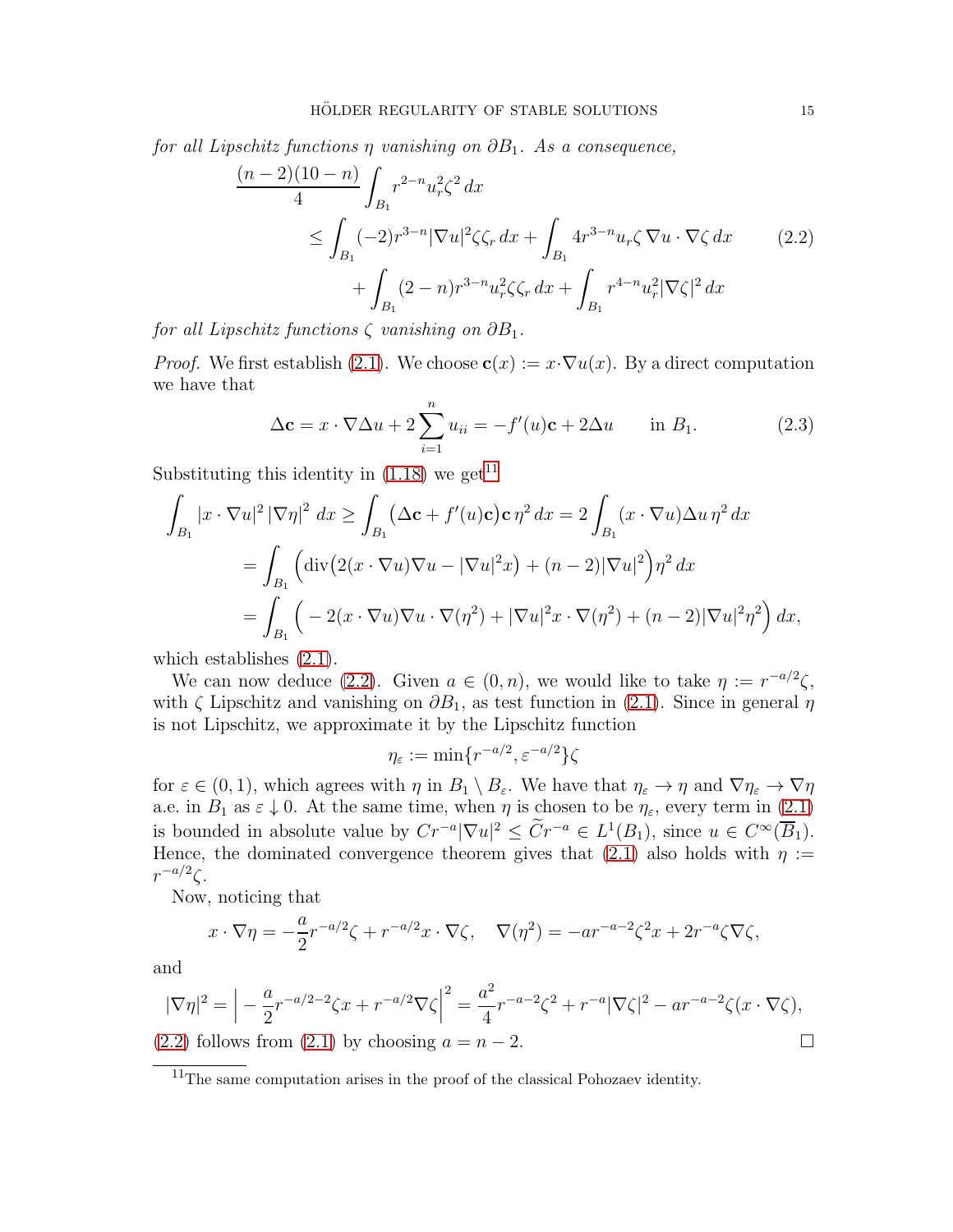#### 16 X. CABRÉ

From the lemma, we easily deduce our key estimate in dimensions  $3 \leq n \leq 9$ .

*Proof of Theorem [I.2.](#page-9-3)* Given  $\rho \in (0, 2/3)$ , consider a Lipschitz function  $\zeta$  satisfying  $0 \leq \zeta \leq 1$ ,  $\zeta_{|B_\rho} = 1$ ,  $\zeta_{|\mathbb{R}^n \setminus B_{3\rho/2}} = 0$ , and  $|\nabla \zeta| \leq C/\rho$ . Using it in [\(2.2\)](#page-14-2) and noticing that  $r = |x|$  is comparable to  $\rho$  inside supp $(\nabla \zeta) \subset \overline{B}_{3\rho/2} \setminus B_\rho$ , the result follows.  $\square$ 

## 3. HESSIAN AND  $W^{1,2}$  ESTIMATES

<span id="page-15-0"></span>To establish the  $W^{1,2}$  estimate of Theorem [I.3](#page-10-1) we use again the stability of u, but choosing now another test function:  $\xi = |\nabla u| \eta$  with  $\eta$  a cut-off. This choice was introduced by Sternberg and Zumbrun [\[SZ\]](#page-55-4) in 1998 while studying the Allen-Cahn equation. It leads to the following result.

Define

<span id="page-15-4"></span>
$$
\mathcal{A} := \begin{cases} \left( \sum_{ij} u_{ij}^2 - \sum_i \left( \sum_j u_{ij} \frac{u_j}{|\nabla u|} \right)^2 \right)^{1/2} & \text{if } \nabla u \neq 0\\ 0 & \text{if } \nabla u = 0. \end{cases}
$$
(3.1)

<span id="page-15-5"></span>**Lemma 3.1** ([\[SZ\]](#page-55-4)). Let  $u \in C^{\infty}(\overline{B}_1)$  be a stable solution of  $-\Delta u = f(u)$  in  $B_1 \subset \mathbb{R}^n$ , *for some function*  $f \in C^1(\mathbb{R})$ .

*Then,*

<span id="page-15-1"></span>
$$
\int_{B_1} \mathcal{A}^2 \eta^2 dx \le \int_{B_1} |\nabla u|^2 |\nabla \eta|^2 dx \tag{3.2}
$$

*for all Lipschitz functions*  $\eta$  *vanishing on*  $\partial B_1$ *.* 

*Proof.* We would like to take  $c := |\nabla u|$  in the alternative form [\(1.18\)](#page-9-1) of stability. A simple computation shows that

<span id="page-15-2"></span>
$$
|\nabla u|(\Delta|\nabla u| + f'(u)|\nabla u|) = \mathcal{A}^2 \quad \text{in } \{\nabla u \neq 0\}.
$$
 (3.3)

This, together with  $(1.18)$ , suggests that  $(3.2)$  should hold. However a complete argument is needed, since we used integration by parts to derive [\(1.18\)](#page-9-1),  $\mathbf{c} = |\nabla u|$ may not be differentiable where the gradient vanishes, and [\(3.3\)](#page-15-2) in principle only holds in  $\{\nabla u \neq 0\}$ .

The following is the most elementary proof of the lemma.<sup>[12](#page-15-3)</sup> As in [\[C1\]](#page-54-6), for  $\varepsilon > 0$ we consider

$$
\mathbf{c}_{\varepsilon}:=\left(|\nabla u|^2+\varepsilon^2\right)^{1/2}
$$

and introduce

$$
\mathcal{A}_{\varepsilon} := \left( \sum_{ij} u_{ij}^2 - \sum_i \left( \sum_j u_{ij} \frac{u_j}{c_{\varepsilon}} \right)^2 \right)^{1/2}.
$$

<span id="page-15-3"></span><sup>&</sup>lt;sup>12</sup>See [\[CFRS\]](#page-54-8) for an alternative proof which does not require to compute  $\Delta |\nabla u|$  and hence applies to  $C^2$  solutions u —it uses, however, Stampacchia's theorem to ensure that  $D^2u = 0$  a.e. in  ${\nabla u = 0}$ . A third proof, similar to the one we give here and that does not rely on Stampacchia's result, can be given following an argument for the p-Laplacian from [\[CMS\]](#page-54-17). It consists of using [\(1.18\)](#page-9-1) with  $\mathbf{c} = |\nabla u| \phi(|\nabla u|/\varepsilon)$ , where  $\phi \in C^{\infty}(\mathbb{R})$  is nondecreasing,  $\phi(t) = 0$  for  $t \leq 1$ , and  $\phi(t) = 1$  for  $t \geq 2$ , and letting  $\varepsilon \downarrow 0$  at the end.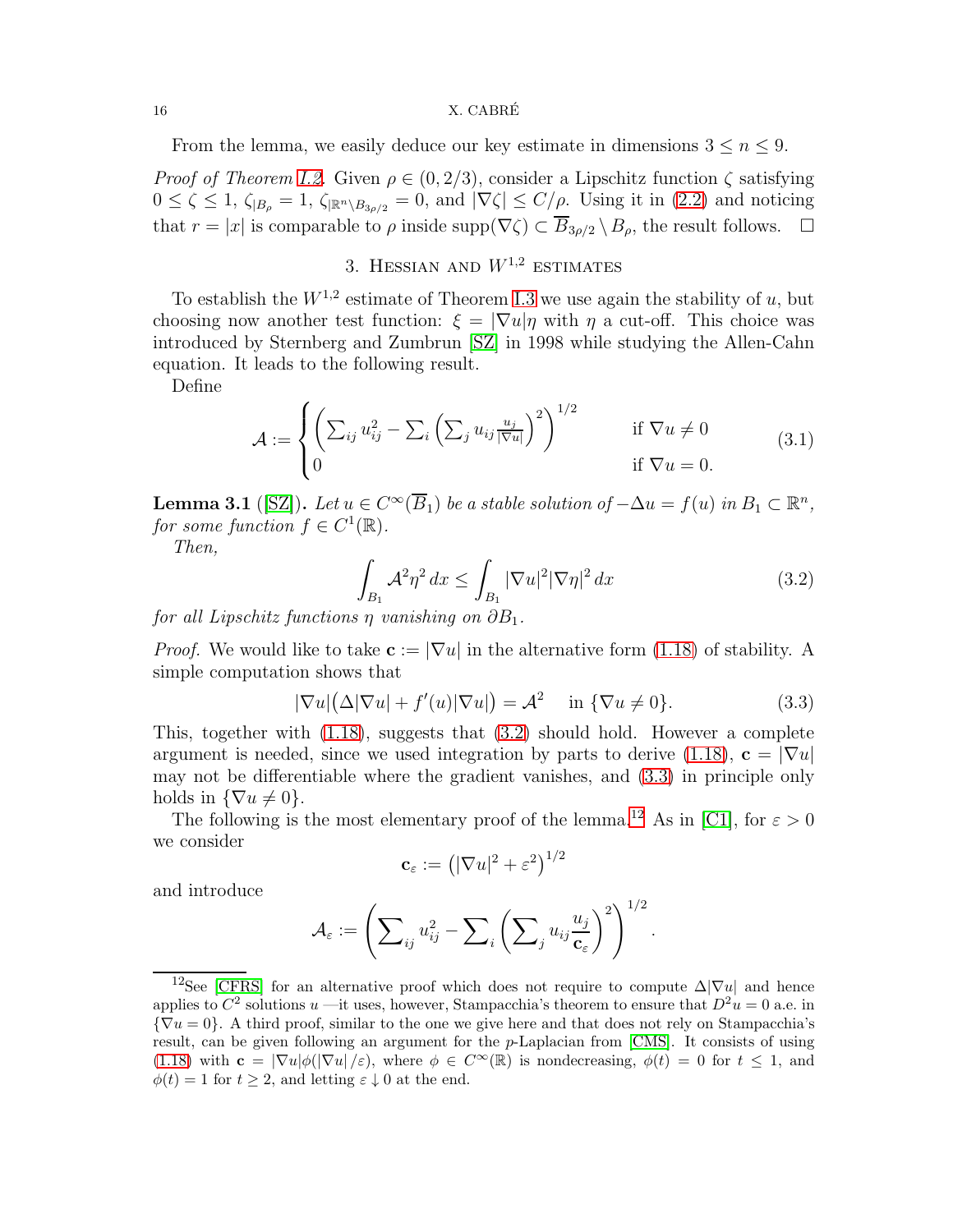Note that we are taking the square root of nonnegative numbers and that now  $\mathbf{c}_\varepsilon$  is a  $C^{\infty}$  function in all of  $B_1$ . Since  $\Delta u_j + f'(u)u_j = 0$  and  $\mathcal{A} = 0$  in  $\{\nabla u = 0\}$ , it is simple to verify that

$$
(\Delta \mathbf{c}_{\varepsilon} + f'(u)\mathbf{c}_{\varepsilon}) \mathbf{c}_{\varepsilon} = \varepsilon^2 f'(u) + \mathcal{A}_{\varepsilon}^2 \ge \varepsilon^2 f'(u) + \mathcal{A}^2 \quad \text{in } B_1.
$$

Now, from [\(1.18\)](#page-9-1) used with **c** replaced by  $c_{\varepsilon}$  we deduce that

$$
\int_{B_1} \left( \varepsilon^2 f'(u) + \mathcal{A}^2 \right) \eta^2 dx \le \int_{B_1} \left( |\nabla u|^2 + \varepsilon^2 \right) |\nabla \eta|^2 dx.
$$

Letting  $\varepsilon \downarrow 0$ , we conclude the lemma.

We can now deduce two  $L^1$  estimates for second derivatives. One of them,  $(3.5)$ , is weighted by the gradient and will lead to our  $W^{1,2}$  a priori bound. We now assume  $f \geq 0$  and use crucially the superharmonicity of the stable solution.

<span id="page-16-4"></span>**Lemma 3.2** ([\[CFRS\]](#page-54-8)). Let  $u \in C^{\infty}(B_1)$  be a stable solution of  $-\Delta u = f(u)$  in  $B_1 \subset \mathbb{R}^n$ , for some nonnegative function  $f \in C^1(\mathbb{R})$ . *Then,*

<span id="page-16-3"></span>
$$
||D^2u||_{L^1(B_{3/4})} \leq C||\nabla u||_{L^2(B_1)}
$$
\n(3.4)

*and*

<span id="page-16-0"></span>
$$
\| |\nabla u| D^2 u \|_{L^1(B_{3/4})} \le C \| \nabla u \|_{L^2(B_1)}^2 \tag{3.5}
$$

*for some dimensional constant* C*.*

*Proof.* Define  $\nu = \nabla u / |\nabla u|$  in the set  ${\nabla u \neq 0}$  and  $\nu = 0$  in  ${\nabla u = 0}$ . We claim that

<span id="page-16-1"></span>
$$
\left|D^2u - (D^2u[\nu, \nu])\nu \otimes \nu\right| \le C\mathcal{A} \quad \text{a.e. in } B_1 \tag{3.6}
$$

and, as a consequence,

<span id="page-16-2"></span>
$$
|D^2u| \le |\Delta u| + C\mathcal{A} \quad \text{a.e. in } B_1,\tag{3.7}
$$

for some dimensional constants C.

Indeed, at points x for which  $\nabla u(x) \neq 0$ , [\(3.6\)](#page-16-1) follows from the fact that  $\mathcal{A}^2$ , as defined in [\(3.1\)](#page-15-4), is larger or equal than half the squared Hilbert-Schmidt norm of the matrix  $D^2u - (D^2u[\nu, \nu]) \nu \otimes \nu$ . This is easily seen by writing the symmetric matrix  $D^2u(x)$  in any orthonormal basis having  $\nu(x)$  as last (say) basic vector. We conclude the validity, almost everywhere, of [\(3.6\)](#page-16-1) using Stampacchia's result (see for instance [\[LL,](#page-54-19) Theorem 6.19]), which ensures that  $D^2u = 0$  a.e. in  $\{\nabla u = 0\}$ .

Now, to prove [\(3.7\)](#page-16-2), notice that by [\(3.6\)](#page-16-1) it suffices to control  $|D^2u[\nu, \nu]|$ . To accomplish this, we simply rely on

$$
D^{2}u[\nu,\nu] = \Delta u - \text{tr}\left(D^{2}u - (D^{2}u[\nu,\nu])\nu \otimes \nu\right)
$$

and use again [\(3.6\)](#page-16-1).

Now, choose a nonnegative function  $\zeta \in C_c^{\infty}(B_1)$  with  $\zeta \equiv 1$  in  $B_{3/4}$ . Then, since  $-\Delta u \geq 0$ , we have

<span id="page-16-5"></span>
$$
\int_{B_{3/4}} |\Delta u| dx \le - \int_{B_1} \Delta u \zeta dx = \int_{B_1} \nabla u \cdot \nabla \zeta dx \le C ||\nabla u||_{L^2(B_1)}.
$$
 (3.8)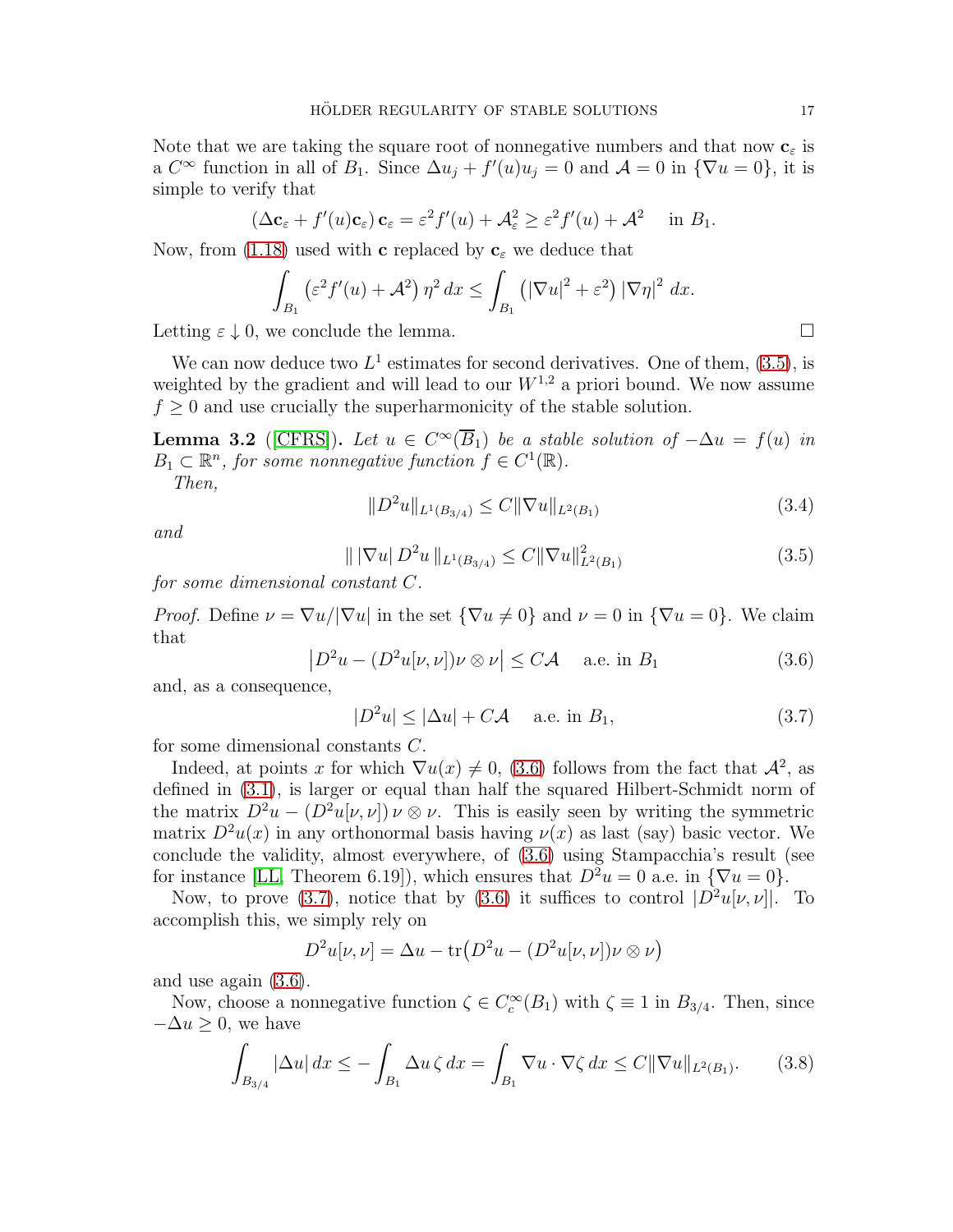This bound, together with [\(3.7\)](#page-16-2) and Lemma [3.1,](#page-15-5) gives [\(3.4\)](#page-16-3).

To establish [\(3.5\)](#page-16-0), we begin from the pointwise identity

$$
\operatorname{div}(|\nabla u| \nabla u) = |\nabla u| \left( \sum_{ij} \frac{u_{ij} u_i u_j}{|\nabla u|^2} + \Delta u \right) \quad \text{in } \{ \nabla u \neq 0 \},
$$

from which we deduce

<span id="page-17-1"></span>
$$
\operatorname{div}(|\nabla u| \nabla u) = -|\nabla u| \operatorname{tr}(D^2 u - (D^2 u[\nu, \nu]) \nu \otimes \nu) + 2|\nabla u| \Delta u \quad \text{a.e. in } B_1, \tag{3.9}
$$

where tr denotes the trace. Here we used again Stampacchia's result ([\[LL,](#page-54-19) Theorem 6.19]), now also applied to each of the functions  $|\nabla u|u_j$ . For this, one needs to verify that  $|\nabla u| u_j$  has weak derivatives locally in  $L^{1,13}$  $L^{1,13}$  $L^{1,13}$  Stampacchia's theorem ensures then that  $\partial_k(|\nabla u|u_i) = 0$  a.e. in  $\{u_i = 0\}$  for all k. In particular,  $div(|\nabla u| \nabla u) = 0$  a.e. in  ${\nabla u = 0}.$ 

Next, let  $\eta \in C_c^{\infty}(B_1)$  be a cut-off function with  $\eta \equiv 1$  in  $B_{3/4}$ . We use [\(3.9\)](#page-17-1), [\(3.6\)](#page-16-1), and Lemma [3.1](#page-15-5) to obtain

<span id="page-17-2"></span>
$$
2\int_{B_{3/4}} |\nabla u| |\Delta u| dx \leq -\int_{B_1} 2|\nabla u| \Delta u \eta^2 dx
$$
  
=  $-\int_{B_1} |\nabla u| \operatorname{tr} (D^2 u - (D^2 u[\nu, \nu]) \nu \otimes \nu) \eta^2 dx - \int_{B_1} \operatorname{div} (|\nabla u| \nabla u) \eta^2 dx$   
 $\leq C \left( \int_{B_1} |\nabla u|^2 \eta^2 dx \right)^{1/2} \left( \int_{B_1} \mathcal{A}^2 \eta^2 dx \right)^{1/2} + \int_{B_1} |\nabla u| \nabla u \cdot \nabla (\eta^2) dx$   
 $\leq C ||\nabla u||^2_{L^2(B_1)}.$  (3.10)

Using this bound and [\(3.7\)](#page-16-2) (together with a similar argument as the previous one, to control the integral of  $|\nabla u| \mathcal{A}$  in  $B_{3/4}$ , we conclude [\(3.5\)](#page-16-0).

We now prove that the Dirichlet energy of a stable solution in a ball can be controlled by its  $L^1$  norm in a larger ball. To get this result, we combine the previous weighted Hessian estimate with two new (but easy) interpolation lemmas proven in Appendix [A.](#page-44-0) This proof is more elementary than the one of [\[CFRS\]](#page-54-8), which was based on the  $W^{1,2+\gamma}$  bound of Section [6](#page-23-0) below and on the Sobolev inequality.

*Proof of Theorem [I.3.](#page-10-1)* We cover  $B_{1/2}$  (except for a set of measure zero) with a family of disjoint open cubes  $Q_i$  of side-length small enough (depending only on n) such that  $Q_j \subset B_{3/4}$ . We now combine the interpolation inequalities of Propositions [A.1](#page-45-0) and [A.2](#page-46-0) in each cube  $Q_j$  (we rescale them to pass from the unit cube to the cubes  $(Q_j)$ , used with  $p = 2$  and  $\tilde{\varepsilon} = \varepsilon^{3/2}$  for a given  $\varepsilon \in (0, 1)$ . We obtain that

$$
\int_{Q_j} |\nabla u|^2 dx \le C\varepsilon \int_{Q_j} |\nabla u| |D^2 u| dx + C\varepsilon \int_{Q_j} |\nabla u|^2 dx + C\varepsilon^{-2-\frac{3n}{2}} \left( \int_{Q_j} |u| dx \right)^2
$$

<span id="page-17-0"></span><sup>&</sup>lt;sup>13</sup>This can be done replacing  $|\nabla u|$  by  $(|\nabla u|^2 + \varepsilon^2)^{1/2}$  in the definition of weak derivative, and letting  $\varepsilon \downarrow 0$  at the end.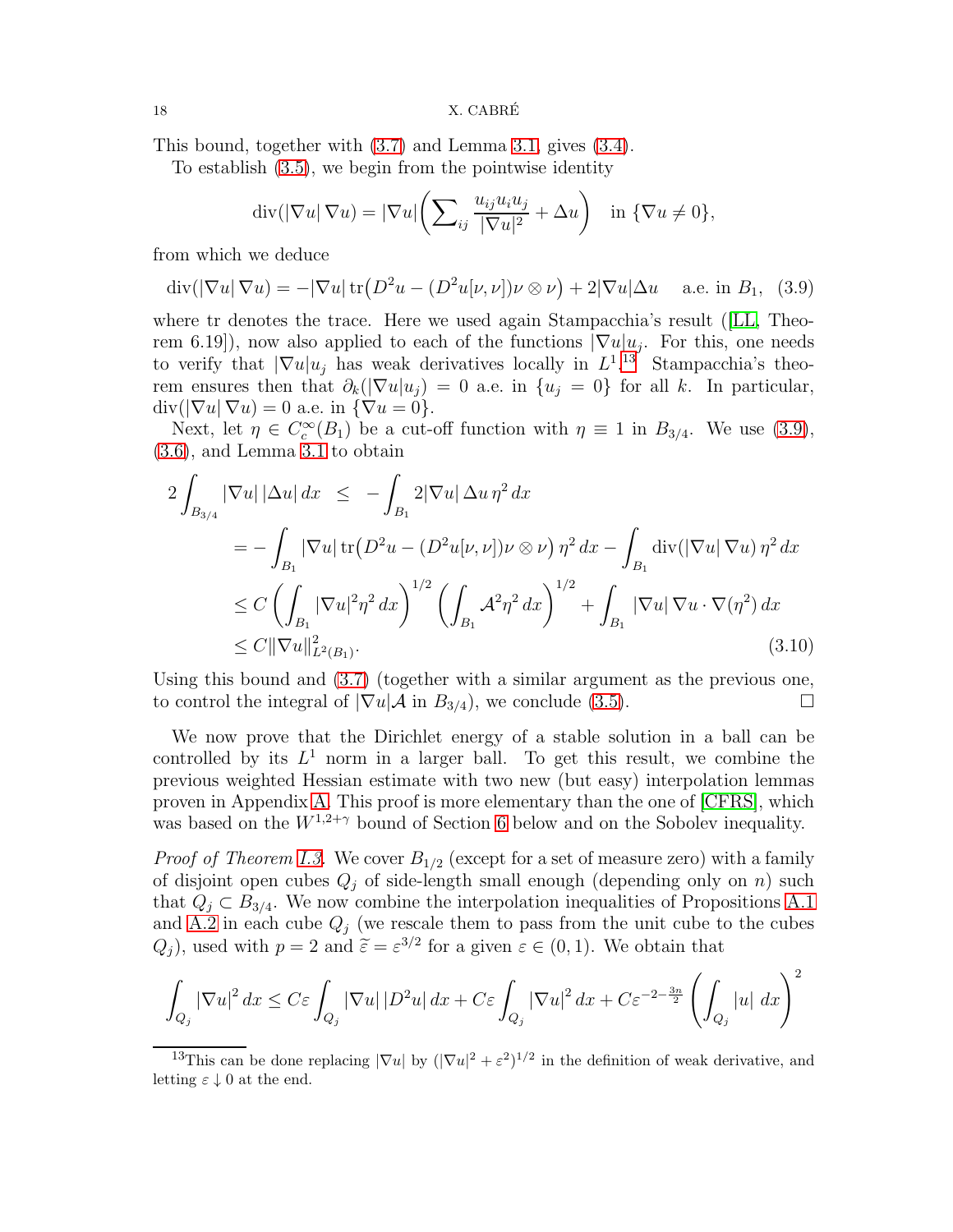and thus, using  $Q_j \subset B_{3/4}$  and estimate [\(3.5\)](#page-16-0), that

$$
\int_{Q_j} |\nabla u|^2 dx \leq C\varepsilon \int_{B_1} |\nabla u|^2 dx + C\varepsilon^{-2-\frac{3n}{2}} \left( \int_{B_1} |u| dx \right)^2.
$$

Adding up all these inequalities (note that the number of cubes  $Q_i$  depends only on  $n$ , we get

$$
\|\nabla u\|_{L^2(B_{1/2})}^2 \leq C\varepsilon \|\nabla u\|_{L^2(B_1)}^2 + C\varepsilon^{-2-\frac{3n}{2}} \|u\|_{L^1(B_1)}^2.
$$

Applying this estimate to the functions  $u_{\rho,y}(\overline{x}) := u(y + \rho \overline{x})$ , where  $\overline{x} \in B_1$ and  $B_{\rho}(y) \subset B_1$  (note that  $u_{\rho,y}$  is a stable solution to the semilinear equation  $-\Delta u_{\rho,y} = f_{\rho}(u_{\rho,y})$  in  $B_1$  with  $f_{\rho}(t) = \rho^2 f(t)$ , and thus all the previous results apply to  $u_{\rho, y}$  as well), we conclude that

$$
\rho^{n+2} \int_{B_{\rho/2}(y)} |\nabla u|^2 dx \le C \varepsilon \rho^{n+2} \int_{B_{\rho}(y)} |\nabla u|^2 dx + C \varepsilon^{-2-\frac{3n}{2}} \left( \int_{B_{\rho}(y)} |u| dx \right)^2
$$
  

$$
\le C \varepsilon \rho^{n+2} \int_{B_{\rho}(y)} |\nabla u|^2 dx + C \varepsilon^{-2-\frac{3n}{2}} \left( \int_{B_1} |u| dx \right)^2
$$

<span id="page-18-0"></span>for every  $\varepsilon \in (0,1)$ . By Lemma [B.1,](#page-47-1) applied with  $\sigma(B) := \|\nabla u\|_{L^2(B)}^2$  and  $\varepsilon$  sufficiently small, the result follows.  $\Box$ 

### 4. THE RADIAL DERIVATIVE CONTROLS THE FUNCTION IN  $L^1$

In the previous section we have controlled the  $W^{1,2}$  norm of a stable solution by its  $L^1$  norm. We now prove, as claimed in Theorem [I.1,](#page-5-3) that the  $L^1$  norm of the solution (in fact of any superharmonic function) in an annulus (respectively, in a ball) can be controlled, up to an additive constant, by the  $L<sup>1</sup>$  norm of its radial derivative, taken also in the annulus (respectively, in the ball). For this, we first need a similar result for harmonic functions.

<span id="page-18-1"></span>**Lemma 4.1.** Let 
$$
v \in C^{\infty}(\overline{B}_1)
$$
 solve  $\Delta v = 0$  in  $B_1 \subset \mathbb{R}^n$ . Then,  

$$
||v - v(0)||_{L^{\infty}(\partial B_1)} \leq 2n^{3/2} ||v_r||_{L^{\infty}(\partial B_1)}
$$
(4.1)

*and*

<span id="page-18-3"></span><span id="page-18-2"></span>
$$
||v - t||_{L^{1}(\partial B_1)} \le 2n^{3/2} ||v_r||_{L^{1}(\partial B_1)},
$$
\n(4.2)

*where*  $t := \inf \{ \overline{t} : |\{v > \overline{t}\} \cap \partial B_1| \leq |\partial B_1|/2 \}$  *is the median of v.* 

The previous estimates should not be surprising. Indeed, we are controlling the solution to a boundary value problem for an homogeneous equation by its Neumann data  $v_{r|_{\partial B_1}}$ . Alternatively, the flux  $v_{r|_{\partial B_1}}$  can be considered as a first-order elliptic integro-differential operator acting on the function  $v_{|_{\partial B_1}}$ . This operator is a kind of "half-Laplacian", since we extend the data  $v_{|_{\partial B_1}}$  harmonically in the ball —the half-Laplacian corresponds to the harmonic extension in a half-space. Anyhow, these comments will not be needed in the following elementary proof.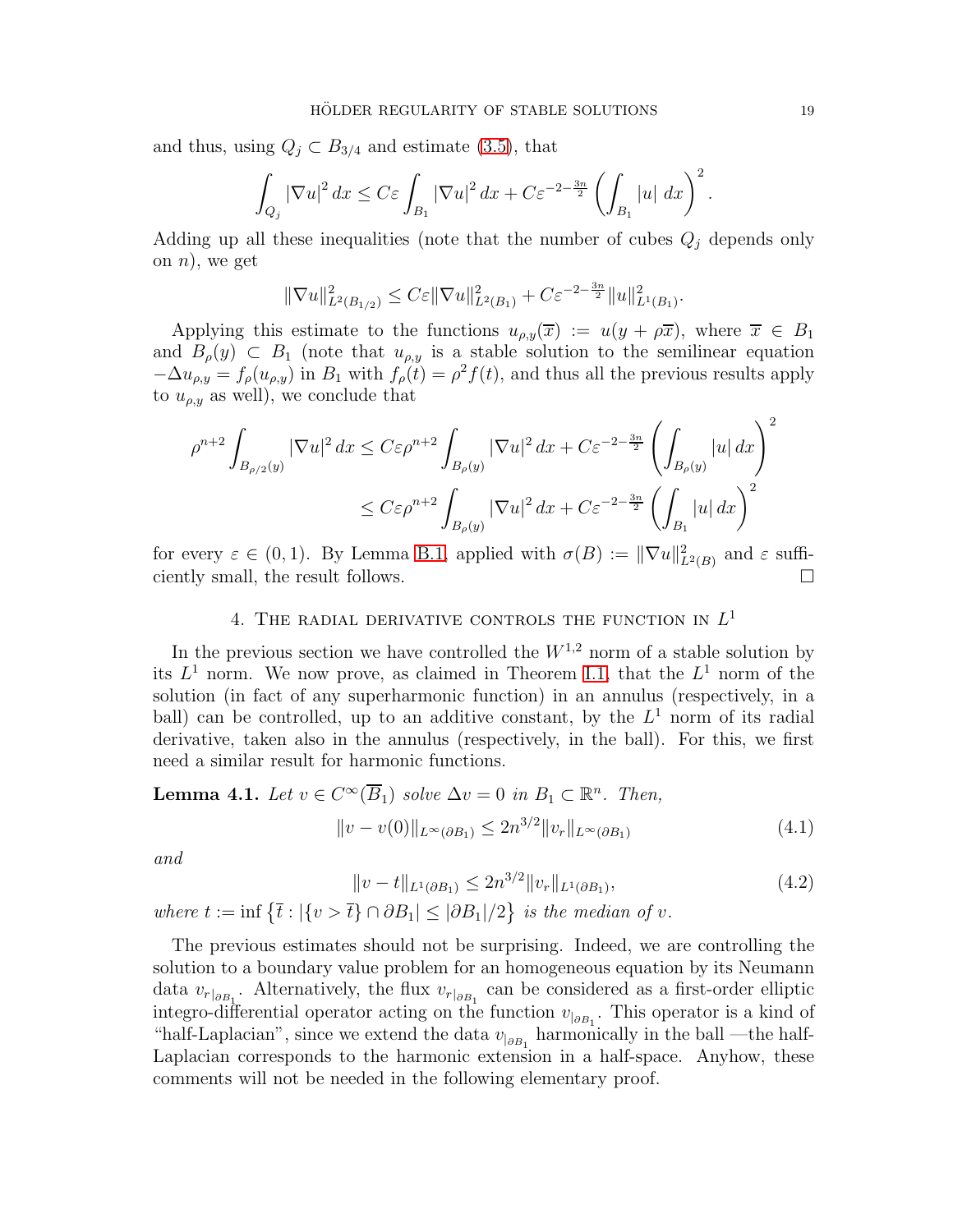*Proof of Lemma [4.1.](#page-18-1)* We start proving [\(4.1\)](#page-18-2). From it, we will easily deduce [\(4.2\)](#page-18-3) by duality.

Let

$$
w(x) := x \cdot \nabla v(x) = rv_r \qquad \text{for } x \in \overline{B}_1.
$$

We claim that

<span id="page-19-0"></span>
$$
|w(x)| \le 2n^{3/2} \|v_r\|_{L^\infty(\partial B_1)} r \qquad \text{for } x \in \overline{B}_1.
$$
 (4.3)

From this, [\(4.1\)](#page-18-2) will clearly follow since, for all  $\sigma \in \partial B_1$  we have

$$
v(\sigma) - v(0) = \int_0^1 v_r(r\sigma) dr = \int_0^1 r^{-1} w(r\sigma) dr.
$$

Now, to prove [\(4.3\)](#page-19-0), note that w is harmonic in  $B_1$  and agrees with  $v_r$  on  $\partial B_1$ . Consequently,

<span id="page-19-1"></span>
$$
||w||_{L^{\infty}(B_1)} \le ||v_r||_{L^{\infty}(\partial B_1)}.
$$
\n(4.4)

It follows that [\(4.3\)](#page-19-0) holds whenever  $|x| = r \geq 1/2$ .

Assume now that  $x \in B_{1/2}$ . Note that

<span id="page-19-2"></span>
$$
|w(x)| = |w(x) - w(0)| \le ||\nabla w||_{L^{\infty}(B_{1/2})} r.
$$
 (4.5)

Using that the partial derivatives  $w_i$  of w are harmonic and also [\(4.4\)](#page-19-1), we see that

$$
|w_i(x)| = \frac{1}{|B_{1/2}|} \left| \int_{B_{1/2}(x)} w_i dx \right| = \frac{1}{|B_{1/2}|} \left| \int_{\partial B_{1/2}(x)} w v^i d\mathcal{H}^{n-1} \right|
$$
  

$$
\leq \frac{|\partial B_{1/2}|}{|B_{1/2}|} ||v_r||_{L^{\infty}(\partial B_1)} = 2n ||v_r||_{L^{\infty}(\partial B_1)}.
$$

Hence  $|\nabla w(x)| \leq 2n^{3/2} ||v_r||_{L^{\infty}(\partial B_1)}$ , which combined with  $(4.5)$ , gives  $(4.3)$  when  $r < 1/2$ .

Next, we establish  $(4.2)$  by a duality argument. First note that the value t is finite and well-defined. Replacing v by  $v-t$  we may assume that  $t = 0$ , and therefore that  $0 = \inf \{ \overline{t} : |\{v > \overline{t}\} \cap \partial B_1| \leq |\partial B_1|/2 \}.$  It follows that  $|\{v > 0\} \cap \partial B_1| \leq |\partial B_1|/2$ and that  $|\{v > \overline{t}\} \cap \partial B_1| > |\partial B_1|/2$  for all  $\overline{t} < 0$ . As a consequence,  $|\{v < \overline{t}\} \cap \partial B_1| \le$  $|\partial B_1|/2$  for all  $\bar{t} < 0$ , and thus  $|\{v < 0\} \cap \partial B_1| \leq |\partial B_1|/2$ .

Let now sgn(v) :=  $v/|v|$  where  $v \neq 0$ . Since  $|\{v > 0\} \cap \partial B_1| \leq |\partial B_1|/2$  and  $|\{v < 0\} \cap \partial B_1| \leq |\partial B_1|/2$ , it is possible to extend sgn(v) to  $\{v = 0\} \cap \partial B_1$ , still taking values  $\pm 1$  and in such a way that we have  $\int_{\partial B_1}$  sgn(v)  $d\mathcal{H}^{n-1} = 0.14$  $d\mathcal{H}^{n-1} = 0.14$  In addition, it will also hold that  $|v| = v \operatorname{sgn}(v)$  on  $\partial B_1$ .

We now define the functions

$$
g_k(x) := \int_{\partial B_1} \operatorname{sgn}(v)(y) \, \rho_k(|x - y|) \, d\mathcal{H}^{n-1}(y),
$$

<span id="page-19-3"></span><sup>&</sup>lt;sup>14</sup>This follows from the fact that, given a measurable set  $A \subset \partial B_1$  (which we take here to be  $\{v = 0\} \cap \partial B_1$  and  $\theta \in (0, 1)$ , there exists a measurable subset  $B \subset A$  with  $|B| = \theta |A|$ . This follows from the continuity with respect to  $\rho$  of the quantity  $|A \cap B_{\rho}(1,0,\ldots,0)|$ .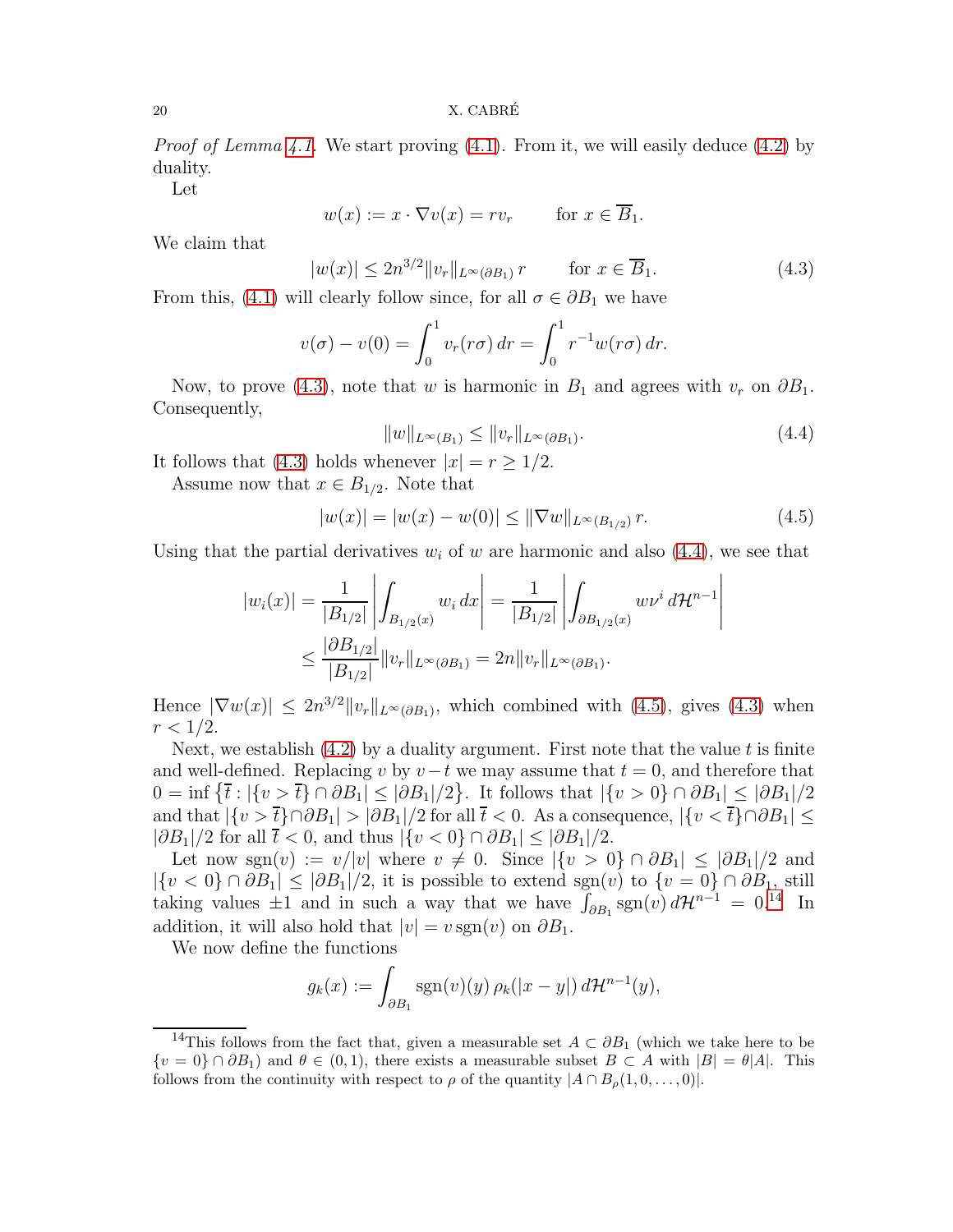where  $\{\rho_k = \rho_k(|\cdot|)\}\$ is a sequence of smooth mollifiers on  $\partial B_1$ . We have that  $g_k \in C^{\infty}(\partial B_1)$ ,  $|g_k| \leq 1$ , and  $\int_{\partial B_1} g_k d\mathcal{H}^{n-1} = 0$  since  $sgn(v)$  has zero average on  $\partial B_1$ . In addition, since  $|v| = v \operatorname{sgn}(v)$  a.e. on  $\partial B_1$ , it holds that

<span id="page-20-0"></span>
$$
\int_{\partial B_1} |v| d\mathcal{H}^{n-1} = \lim_{k} \int_{\partial B_1} v g_k d\mathcal{H}^{n-1}.
$$
\n(4.6)

Now, since  $g_k$  is smooth and has zero average on  $\partial B_1$ , we can uniquely solve the problem

$$
\begin{cases} \Delta \varphi_k = 0 & \text{in } B_1 \\ \partial_r \varphi_k = g_k & \text{on } \partial B_1 \end{cases}
$$

by imposing, additionally,  $\varphi_k(0) = 0$ . By [\(4.1\)](#page-18-2), we have  $\|\varphi_k\|_{L^{\infty}(\partial B_1)} \leq 2n^{3/2}$ . We conclude that

$$
\left| \int_{\partial B_1} v g_k \, d\mathcal{H}^{n-1} \right| = \left| \int_{\partial B_1} v \, \partial_r \varphi_k \, d\mathcal{H}^{n-1} \right| = \left| \int_{B_1} \nabla v \cdot \nabla \varphi_k \, dx \right| = \left| \int_{\partial B_1} v_r \, \varphi_k \, d\mathcal{H}^{n-1} \right|
$$
  

$$
\leq 2n^{3/2} \int_{\partial B_1} |v_r| \, d\mathcal{H}^{n-1}.
$$

This, together with [\(4.6\)](#page-20-0), concludes the proof of [\(4.2\)](#page-18-3).

We can now give the

*Proof of Theorem [I.1.](#page-5-3)* Since

$$
||u_r||_{L^1(B_1 \setminus B_{1/2})} = \frac{1}{1/2} \int_{1/2}^1 \left( \int_{\partial B_r} \frac{1}{2} |u_r| d\mathcal{H}^{n-1} \right) dr,
$$

there exists  $\rho \in [1/2, 1]$  such that  $||u_r||_{L^1(B_1 \setminus B_{1/2})} = \frac{1}{2}$  $\frac{1}{2}\int_{\partial B_\rho}|u_r|\,d\mathcal{H}^{n-1}.$ 

Let v be the harmonic function in  $B_\rho$  which agrees with u on  $\partial B_\rho$ . We have  $v \in C^{\infty}(\overline{B}_{\rho})$ . Decompose the radial derivatives  $u_r = u_r^+ - u_r^-$  and  $v_r = v_r^+ - v_r^-$  in their positive and negative parts. Since  $v \leq u$  in  $B_{\rho}$  and the functions agree on the boundary, we have  $v_r \geq u_r$  on  $\partial B_\rho$ . As a consequence,  $v_r^- \leq u_r^-$  on  $\partial B_\rho$ . Since, in addition  $0 = \int_{B_\rho} \Delta v \, dx = \int_{\partial B_\rho} v_r \, d\mathcal{H}^{n-1} = \int_{\partial B_\rho} v_r^+ \, d\mathcal{H}^{n-1} - \int_{\partial B_\rho} v_r^- \, d\mathcal{H}^{n-1}$ , it follows that

$$
2\|u_r\|_{L^1(B_1 \setminus B_{1/2})} = \int_{\partial B_{\rho}} |u_r| d\mathcal{H}^{n-1} \ge \int_{\partial B_{\rho}} u_r^- d\mathcal{H}^{n-1} \ge \int_{\partial B_{\rho}} v_r^- d\mathcal{H}^{n-1} = \int_{\partial B_{\rho}} v_r^+ d\mathcal{H}^{n-1} = \frac{1}{2} \int_{\partial B_{\rho}} |v_r| d\mathcal{H}^{n-1}.
$$

Now, since  $\rho \in [1/2, 1]$ , we can rescale the estimate [\(4.2\)](#page-18-3) in Lemma [4.1](#page-18-1) and apply it to the harmonic function  $v$  to deduce

$$
C\int_{\partial B_{\rho}}|v_r|\,d\mathcal{H}^{n-1}\geq \int_{\partial B_{\rho}}|v-t|\,d\mathcal{H}^{n-1}=\int_{\partial B_{\rho}}|u-t|\,d\mathcal{H}^{n-1}
$$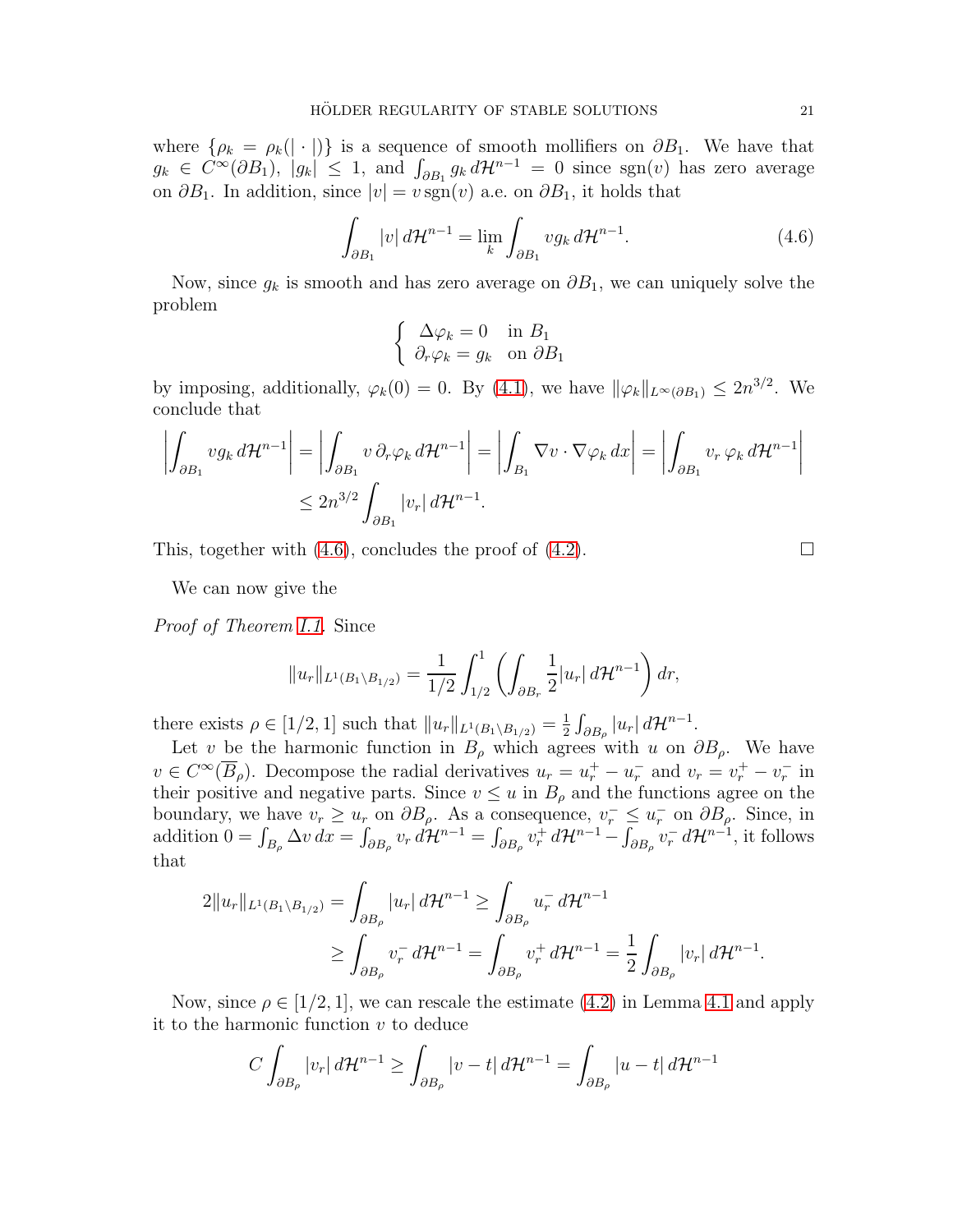22 X. CABRE´

for some value t and a dimensional constant  $C$ , where in the last equality we used that  $v = u$  on  $\partial B_{\rho}$ . Therefore, by the previous two estimates, the theorem will be proven once we establish that

<span id="page-21-1"></span>
$$
||u - t||_{L^{1}(B_{1} \setminus B_{1/2})} \leq C \left( \int_{\partial B_{\rho}} |u - t| d\mathcal{H}^{n-1} + ||u_{r}||_{L^{1}(B_{1} \setminus B_{1/2})} \right) \tag{4.7}
$$

and

<span id="page-21-2"></span>
$$
||u - t||_{L^{1}(B_{1/2})} \leq C \left( \int_{\partial B_{\rho}} |u - t| \, d\mathcal{H}^{n-1} + ||u_r||_{L^{1}(B_1)} \right). \tag{4.8}
$$

This is simple. For both estimates, we will use that

$$
(u-t)(s\sigma) = (u-t)(\rho\sigma) - \int_s^\rho u_r(r\sigma) dr
$$

for every  $s \in (0,1)$  and  $\sigma \in S^{n-1}$ .

Now, to check [\(4.7\)](#page-21-1) we take  $s \in (1/2, 1)$  and note that

$$
s^{n-1}|(u-t)(s\sigma)| \le 2^{n-1}\rho^{n-1}|(u-t)(\rho\sigma)| + 2^{n-1}\int_{1/2}^1 r^{n-1}|u_r(r\sigma)| dr.
$$

Integrating in  $\sigma \in S^{n-1}$ , and then in  $s \in (1/2, 1)$ , we conclude [\(4.7\)](#page-21-1).

Finally, to prove [\(4.8\)](#page-21-2) we take  $s \in (0, 1/2)$  and note that (since  $\rho \geq 1/2 > s$ )

$$
s^{n-1}|(u-t)(s\sigma)| \le \rho^{n-1}|(u-t)(\rho\sigma)| + \int_s^\rho r^{n-1}|u_r(r\sigma)| dr
$$
  

$$
\le \rho^{n-1}|(u-t)(\rho\sigma)| + \int_0^1 r^{n-1}|u_r(r\sigma)| dr.
$$

<span id="page-21-0"></span>Integrating in  $\sigma \in S^{n-1}$ , and then in  $s \in (0,1/2)$ , we conclude [\(4.8\)](#page-21-2) by using also  $(4.7)$ .

### 5.  $C^{\alpha}$  estimate

Here we prove the interior Hölder estimate for  $n \leq 9$ . It yields, in particular, an interior  $L^{\infty}$  bound for stable solutions.

*Proof of the Hölder estimate* [\(1.7\)](#page-3-3) *in Theorem [I.0.](#page-3-1)* We may assume  $3 \le n \le 9$ . Indeed, in case  $n \leq 2$  one can easily reduce the problem to the case  $n = 3$  by adding artificial variables. This simply means looking at the function of two variables (or, respectively, of one variable) as a function of three variables which does not depend on the third Euclidean variable (or, respectively, on the last two variables). Note that both the equation and the stability condition are preserved under this procedure.

Using Theorem [I.2](#page-9-3) with  $\rho = 5/8$ , we have

<span id="page-21-3"></span>
$$
\int_{B_{1/2}} r^{2-n} u_r^2 dx \le \int_{B_{5/8}} r^{2-n} u_r^2 dx \le C \int_{B_{15/16} \backslash B_{5/8}} |\nabla u|^2 dx.
$$
 (5.1)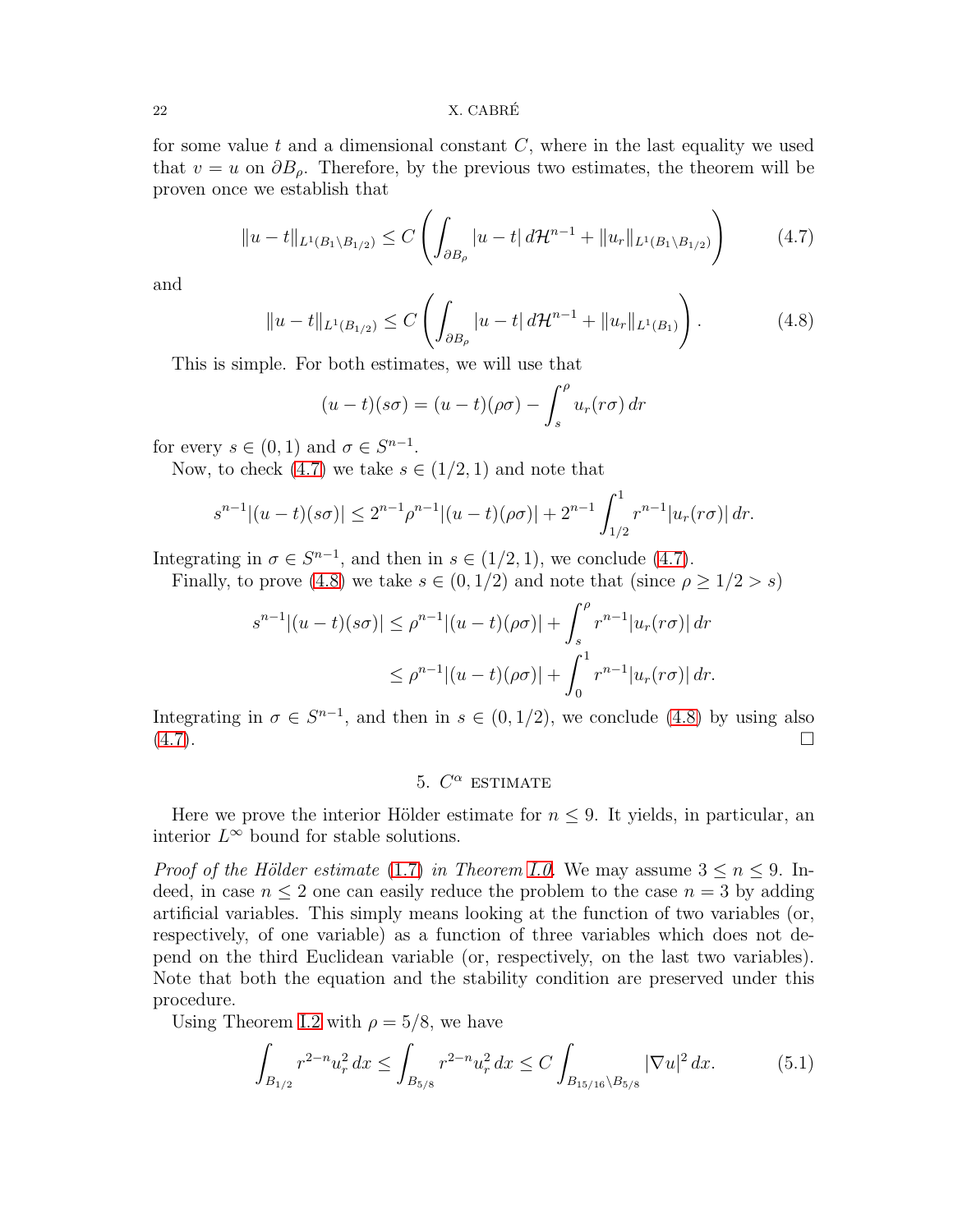Now, since  $1/2 < 5/8 < 15/16 < 1$ , we can cover the annulus  $B_{15/16} \setminus B_{5/8}$  by a finite number of balls  $B_j$ , all of them with the same radius, that we choose small enough for the balls  $2B_i$  (with same center as  $B_i$  and twice its radius) to satisfy  $2B_j \subset B_1 \setminus B_{1/2}$ . Now, let  $t \in \mathbb{R}$ . In each ball  $2B_j$  we can apply Theorem [I.3,](#page-10-1) rescaled, with u replaced by  $u - t$ , since  $u - t$  is also a stable solution of the same equation. We deduce that

$$
\int_{B_j} |\nabla u|^2 dx \le C \|u - t\|_{L^1(2B_j)}^2 \le C \|u - t\|_{L^1(B_1 \setminus B_{1/2})}^2.
$$

Adding up in  $j$ , this yields

<span id="page-22-0"></span>
$$
\int_{B_{15/16}\backslash B_{5/8}} |\nabla u|^2 dx \le C \|u - t\|_{L^1(B_1 \backslash B_{1/2})}^2
$$
\n(5.2)

for all  $t \in \mathbb{R}$ .

We now use estimate [\(1.10\)](#page-5-0) from Theorem [I.1](#page-5-3) to see that

$$
||u-t||_{L^{1}(B_{1}\setminus B_{1/2})}^{2} \leq C||u_{r}||_{L^{1}(B_{1}\setminus B_{1/2})}^{2} \leq C||u_{r}||_{L^{2}(B_{1}\setminus B_{1/2})}^{2} \leq C\int_{B_{1}\setminus B_{1/2}} r^{2-n}u_{r}^{2} dx
$$

for some  $t \in \mathbb{R}$  (which depends on u) —it is here that we make the choice of the constant t. This, together with  $(5.1)$  and  $(5.2)$ , leads to

$$
\int_{B_{1/2}} r^{2-n} u_r^2 dx \le C \int_{B_1 \backslash B_{1/2}} r^{2-n} u_r^2 dx.
$$

We can write this inequality, in an equivalent way, as

$$
\int_{B_{1/2}} r^{2-n} u_r^2 dx \le \theta \int_{B_1} r^{2-n} u_r^2 dx
$$

for the dimensional constant  $\theta = \frac{C}{1+\epsilon}$  $\frac{C}{1+C} \in (0,1).$ 

For every  $\rho \in (0,1)$ , this estimate applied to the stable solution  $u(\rho \cdot)$  yields

<span id="page-22-1"></span>
$$
\int_{B_{\rho/2}} r^{2-n} u_r^2 dx \le \theta \int_{B_{\rho}} r^{2-n} u_r^2 dx \tag{5.3}
$$

(note that the integrals are rescale invariant). This inequality can be iterated, in the balls of radius  $2^{-j}$  centered at 0, for  $j \geq 1$  an integer, to obtain

$$
\int_{B_{2^{-j}}} r^{2-n} u_r^2 dx \leq \theta^{j-1} \int_{B_{1/2}} r^{2-n} u_r^2 dx.
$$

Since  $\theta \in (0, 1)$ , it follows that, for some dimensional  $\alpha \in (0, 1)$ ,

<span id="page-22-2"></span>
$$
\int_{B_{\rho}} r^{2-n} u_r^2 dx \le C\rho^{2\alpha} \int_{B_{1/3}} r^{2-n} u_r^2 dx \le C\rho^{2\alpha} \|\nabla u\|_{L^2(B_{1/2})}^2 \quad \text{for all } \rho \le 1/3, \tag{5.4}
$$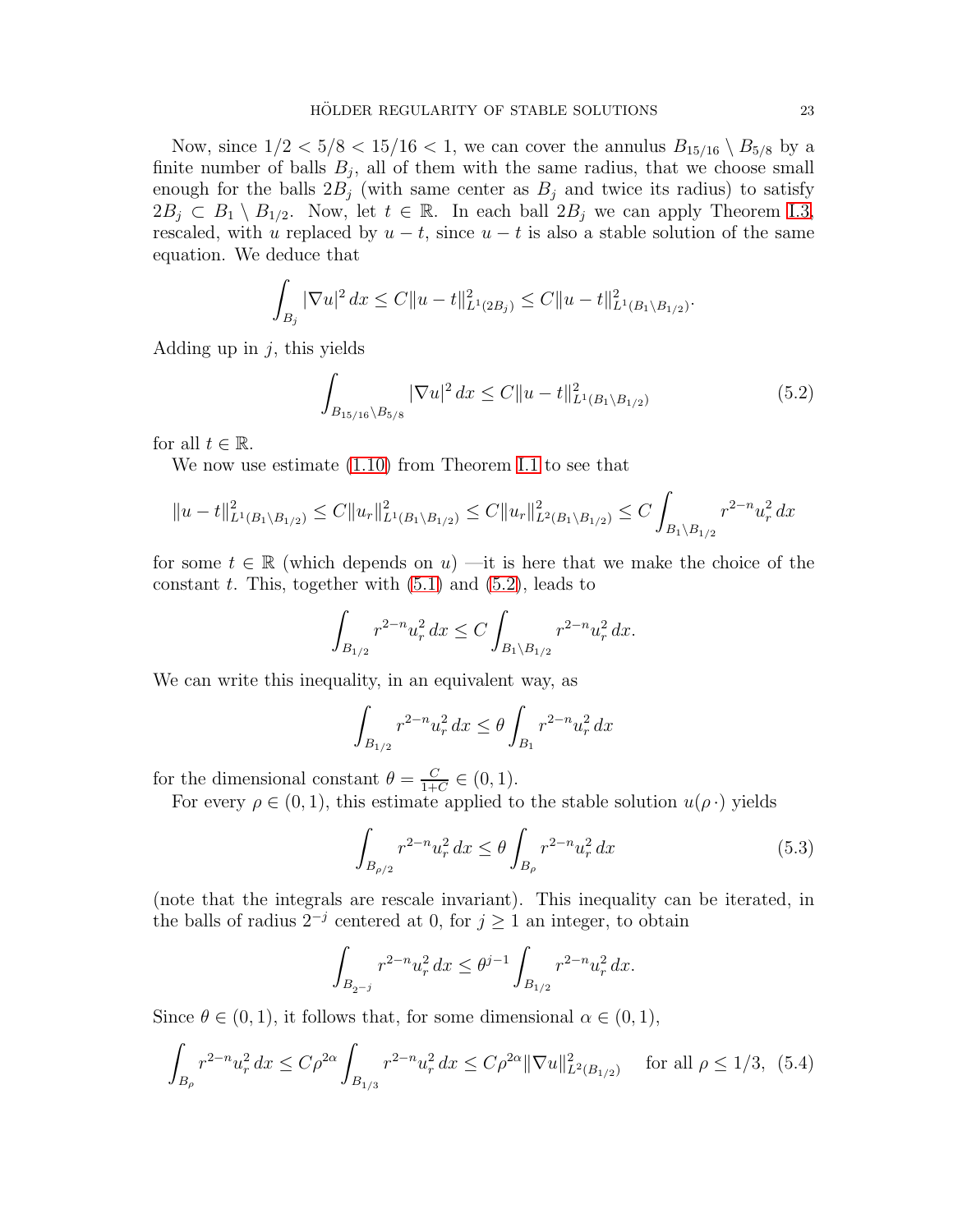#### 24 X. CABRE´

where we have used Theorem [I.2](#page-9-3) with  $\rho = 1/3$  in the last inequality. In particular, since  $\rho^{2-n} \leq r^{2-n}$  in  $B_\rho$ , we conclude that

$$
\int_{B_{\rho}} u_r^2 dx \le C\rho^{n-2+2\alpha} \|\nabla u\|_{L^2(B_{1/2})}^2 \le C\rho^{n-2+2\alpha} \|u\|_{L^1(B_1)}^2 \quad \text{for all } \rho \le 1/3,
$$

where we have used Theorem [I.3](#page-10-1) in the last inequality.

Next, given  $y \in \overline{B}_{1/12}$ , we can apply the last estimate to the function  $u_y(x) :=$  $u(y+\frac{x}{2})$  $(\frac{x}{2})$ , defined for  $x \in B_1$ , since  $y + \frac{1}{2}B_1 \subset B_1$ . Denoting by

$$
u_{r_y}(x) := \frac{x - y}{|x - y|} \cdot \nabla u(x)
$$

the radial derivative based at the point  $y$ , we get

<span id="page-23-1"></span>
$$
\int_{B_{\rho}(y)} u_{r_y}^2 dx \le C\rho^{n-2+2\alpha} \|u\|_{L^1(B_1)}^2 \quad \text{for all } y \in \overline{B}_{1/12} \text{ and } \rho \le 1/6. \tag{5.5}
$$

From [\(5.5\)](#page-23-1), we immediately get

<span id="page-23-2"></span>
$$
\int_{B_{\rho}(y)} |u_{r_y}| dx \le C\rho^{n-1+\alpha} \|u\|_{L^1(B_1)} \quad \text{for all } y \in \overline{B}_{1/12} \text{ and } \rho \le 1/6. \tag{5.6}
$$

At this point we use Morrey's estimate, as stated and proven in Appendix [C.](#page-48-0) By Theorem [C.2](#page-49-0) applied to  $u(\frac{1}{3})$  with  $\overline{C} = C||u||_{L^1(B_1)}$ , [\(5.6\)](#page-23-2) yields<sup>[15](#page-23-3)</sup>

$$
||u||_{C^{\alpha}(\overline{B}_{1/12})} \leq C||u||_{L^{1}(B_1)}.
$$

<span id="page-23-0"></span>Finally, from this estimate, [\(1.7\)](#page-3-3) follows by a standard covering and scaling argument.  $\Box$ 

# 6.  $W^{1,2+\gamma}$  estimate

Here we establish a higher  $L^{2+\gamma}$  integrability result for the gradient of the solution, as stated in Theorem [I.0.](#page-3-1) In [\[CFRS\]](#page-54-8) this result was used crucially to get compacity in  $W^{1,2}$ , locally in the interior, for any sequence of stable solutions that are uniformly bounded in  $L^1$  —here the solutions may correspond to different nonnegative nonlinearities. This was an essential tool in the non-quantitative proof of Hölder continuity in [\[CFRS\]](#page-54-8), when controlling the full gradient by the radial derivative. Instead, in the current paper we do not use the higher integrability result to establish interior Hölder continuity.

<span id="page-23-3"></span> $^{15}$ In [\[CFRS\]](#page-54-8) we employed an alternative way to conclude the Hölder estimate. It consists of averaging  $(5.5)$  with respect to y to get the analogue estimate with the radial derivative in the integrand replaced by the full gradient. From this, by classical estimates on Morrey spaces (see for instance [\[GT,](#page-54-20) Theorem 7.19]) one deduces the desired bound. Instead, in this paper we see that there is no need to average in y since, as we show in Appendix [C,](#page-48-0) Morrey's proof involves, in fact, radial derivatives —and not the full gradient.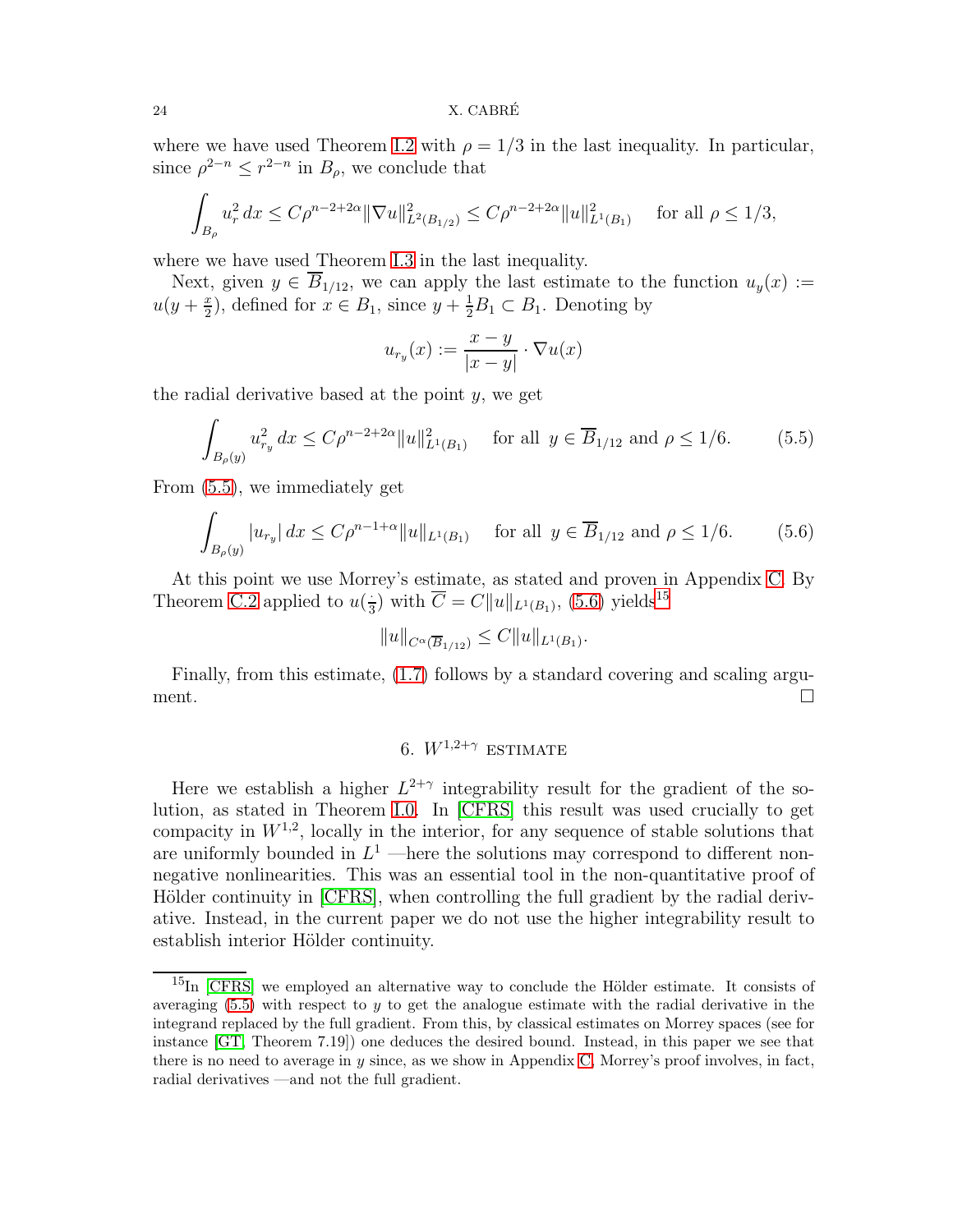The proof of the  $W^{1,2+\gamma}$  estimate will be based in the following bound on every level set of the solution.<sup>[16](#page-24-0)</sup>

**Lemma 6.1** ([\[CFRS\]](#page-54-8)). Let  $u \in C^{\infty}(\overline{B}_1)$  be a stable solution of  $-\Delta u = f(u)$  in  $B_1 \subset \mathbb{R}^n$ , for some nonnegative function  $f \in C^1(\mathbb{R})$ .

*Then, for almost every*  $t \in \mathbb{R}$ *, we have* 

<span id="page-24-2"></span>
$$
\int_{\{u=t\}\cap B_{1/2}} |\nabla u|^2 d\mathcal{H}^{n-1} \leq C ||\nabla u||^2_{L^2(B_1)}
$$
\n(6.1)

*for some dimensional constant* C*.*

*Proof.* Let  $\eta \in C_c^{\infty}(B_{3/4})$  with  $\eta \equiv 1$  in  $B_{1/2}$ . Combining [\(3.9\)](#page-17-1) with [\(3.6\)](#page-16-1) and [\(3.10\)](#page-17-2), and using again Lemma [3.1,](#page-15-5) we get

<span id="page-24-1"></span>
$$
\int_{B_1} |\text{div}(|\nabla u| \nabla u)| \eta^2 dx \le C \int_{B_1} |\nabla u| \mathcal{A} \eta^2 dx + \int_{B_1} 2|\nabla u| |\Delta u| \eta^2 dx
$$
\n
$$
\le C \left( \int_{B_1} |\nabla u|^2 \eta^2 dx \right)^{1/2} \left( \int_{B_1} \mathcal{A}^2 \eta^2 dx \right)^{1/2} + C \|\nabla u\|_{L^2(B_1)}^2 \le C \|\nabla u\|_{L^2(B_1)}^2. \tag{6.2}
$$

Now, by Sard's theorem,  $\{u = t\}$  is a smooth hypersurface for almost every  $t \in \mathbb{R}$ . For such values of  $t$ , we can apply the divergence theorem and get

$$
\int_{\{u=t\}\cap B_{1/2}} |\nabla u|^2 d\mathcal{H}^{n-1} \leq \int_{\{u=t\}\cap B_1} |\nabla u|^2 \eta^2 d\mathcal{H}^{n-1}
$$
  
= 
$$
-\int_{\{u>t\}\cap B_1} \operatorname{div} (|\nabla u| \nabla u \eta^2) dx.
$$

This bound, combined with  $(6.2)$ , gives  $(6.1)$ .

*Proof of the*  $W^{1,2+\gamma}$  *estimate* [\(1.6\)](#page-3-2) *in Theorem [I.0.](#page-3-1)* Since  $u/||\nabla u||_{L^2(B_1)}$  is a stable solution of a new equation, we may assume  $\|\nabla u\|_{L^2(B_1)} = 1$ . This normalization will simplify the following proof.

First note that, by the Sobolev inequality with average for  $W^{1,2}$  functions, we have

$$
\left(\int_{B_1} |u - \overline{u}|^p dx\right)^{\frac{1}{p}} \le C \left(\int_{B_1} |\nabla u|^2 dx\right)^{\frac{1}{2}} = C
$$

for some dimensional exponent  $p > 2$  and constant C, where  $\overline{u} := \int_{B_1} u$ . Using this and the coarea formula, we obtain

<span id="page-24-3"></span>
$$
\int_{\mathbb{R}} dt \int_{\{u=t\}\cap B_1 \cap \{|\nabla u| \neq 0\}} d\mathcal{H}^{n-1} |t-\overline{u}|^p |\nabla u|^{-1} = \int_{B_1} |u-\overline{u}|^p 1_{\{|\nabla u| \neq 0\}} dx \le C. \tag{6.3}
$$

<span id="page-24-0"></span><sup>16</sup>Since level sets appear here, it is worth noticing (even though we will not use this in the paper) that the quantity  $\mathcal A$  in [\(3.1\)](#page-15-4) controls the second fundamental form of every level set of u. This was crucially used in [\[C1\]](#page-54-6), in combination with the Sobolev-type inequality of Michael-Simon and Allard (applied on every level set of  $u$ ), to prove regularity of stable solutions up to dimension  $n \leq 4$  for all nonlinearities f (including sign-changing nonlinearities).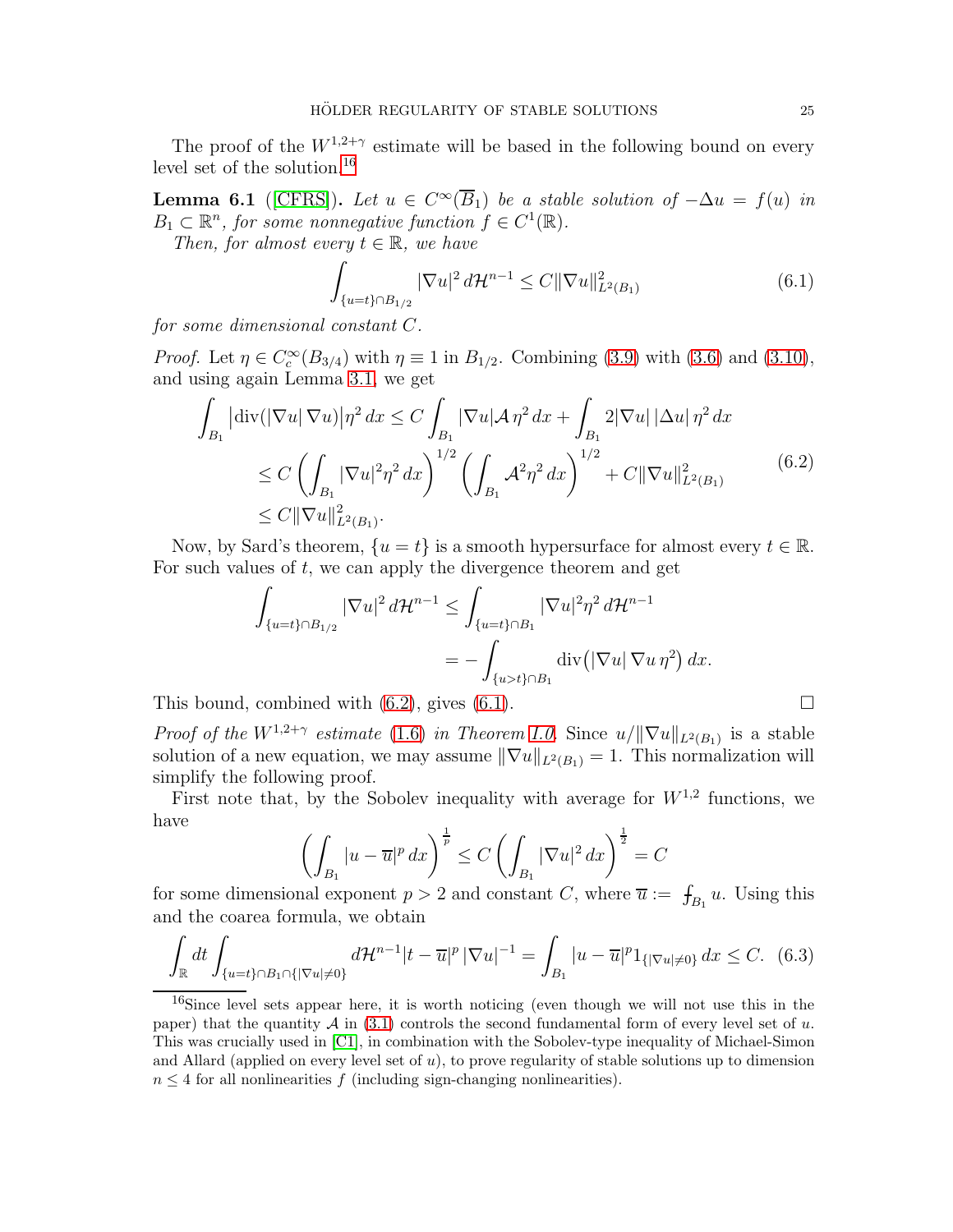Also, since  $p > 2$ , we may choose dimensional constants  $q > 1$  and  $\theta \in (0, 1/3)$  such that  $p/q = (1 - \theta)/\theta$ . Thus, defining

$$
h(t):=\max\left\{1,\left|t-\overline{u}\right|\right\}
$$

and using the coarea formula and Hölder's inequality (note that  $p\theta - q(1 - \theta) = 0$ ), we obtain

$$
\int_{B_{1/2}} |\nabla u|^{3-3\theta} dx = \int_{\mathbb{R}} dt \int_{\{u=t\} \cap B_{1/2} \cap \{|\nabla u| \neq 0\}} d\mathcal{H}^{n-1} h(t)^{p\theta - q(1-\theta)} |\nabla u|^{-\theta + 2(1-\theta)}
$$
\n
$$
\leq \left( \int_{\mathbb{R}} dt \int_{\{u=t\} \cap B_1 \cap \{|\nabla u| \neq 0\}} d\mathcal{H}^{n-1} h(t)^p |\nabla u|^{-1} \right)^{\theta}.
$$
\n
$$
\cdot \left( \int_{\mathbb{R}} dt \int_{\{u=t\} \cap B_{1/2}} h(t)^{-q} |\nabla u|^2 \right)^{1-\theta}.
$$

Observe now that, thanks to  $(6.3)$  and the definition of  $h(t)$ , we have

$$
\int_{\mathbb{R}} dt \int_{\{u=t\}\cap B_1 \cap \{|\nabla u|\neq 0\}} d\mathcal{H}^{n-1} h(t)^p |\nabla u|^{-1}
$$
\n
$$
\leq \int_{\overline{u}-1}^{\overline{u}+1} dt \int_{\{u=t\}\cap B_1 \cap \{|\nabla u|\neq 0\}} d\mathcal{H}^{n-1} |\nabla u|^{-1} + C
$$
\n
$$
\leq |B_1| + C \leq C.
$$

Also, since  $q > 1$  it follows that  $\int_{\mathbb{R}} h(t)^{-q} dt$  is finite, and thus [\(6.1\)](#page-24-2) leads to

$$
\int_{\mathbb{R}} dt \, h(t)^{-q} \int_{\{u=t\} \cap B_{1/2}} d\mathcal{H}^{n-1} |\nabla u|^2 \le C \int_{\mathbb{R}} h(t)^{-q} \, dt \le C.
$$

Therefore, we have proven that  $\int_{B_{1/2}} |\nabla u|^{3-3\theta} dx \leq C$  for some dimensional constants  $\theta \in (0, 1/3)$  and C, as desired.

We finish this section by pointing out the necessary changes in the previous proofs to treat the case  $f \geq -K$ , as claimed in Remark [1.1.](#page-4-2) First, the estimates of Lemma [3.2](#page-16-4) and Theorem [I.3](#page-10-1) still hold after adding  $K$ , in their right-hand sides, to the  $L^2$  norm of  $\nabla u$  and to the  $L^1$  norm of u. These changes come from the argument in [\(3.8\)](#page-16-5), which is now done for the superharmonic function  $v := u - K|x|^2/(2n)$ instead of  $u$ . Second, Theorem [I.1,](#page-5-3) applied to  $v$  instead of  $u$ , gives its validity also for  $f \geq -K$  after adding K, in its right-hand sides, to the  $L^1$  norm of  $u_r$ .

Next, one proceeds to the proof of the Hölder estimate of Theorem [I.0,](#page-3-1) as given in Section [5.](#page-21-0) Here one must replace inequality [\(5.3\)](#page-22-1), to be iterated, by

$$
\int_{B_{\rho/2}} r^{2-n} u_r^2 dx \le \theta \left( \int_{B_{\rho}} r^{2-n} u_r^2 dx + \rho^4 K^2 \right).
$$

Now, using Lemma 8.23 of [\[GT\]](#page-54-20) (taking  $\mu = 1/2$ , for instance), we see that [\(5.4\)](#page-22-2) still holds when adding K to the  $L^2$  norm of  $\nabla u$ . Finally, with this same change, all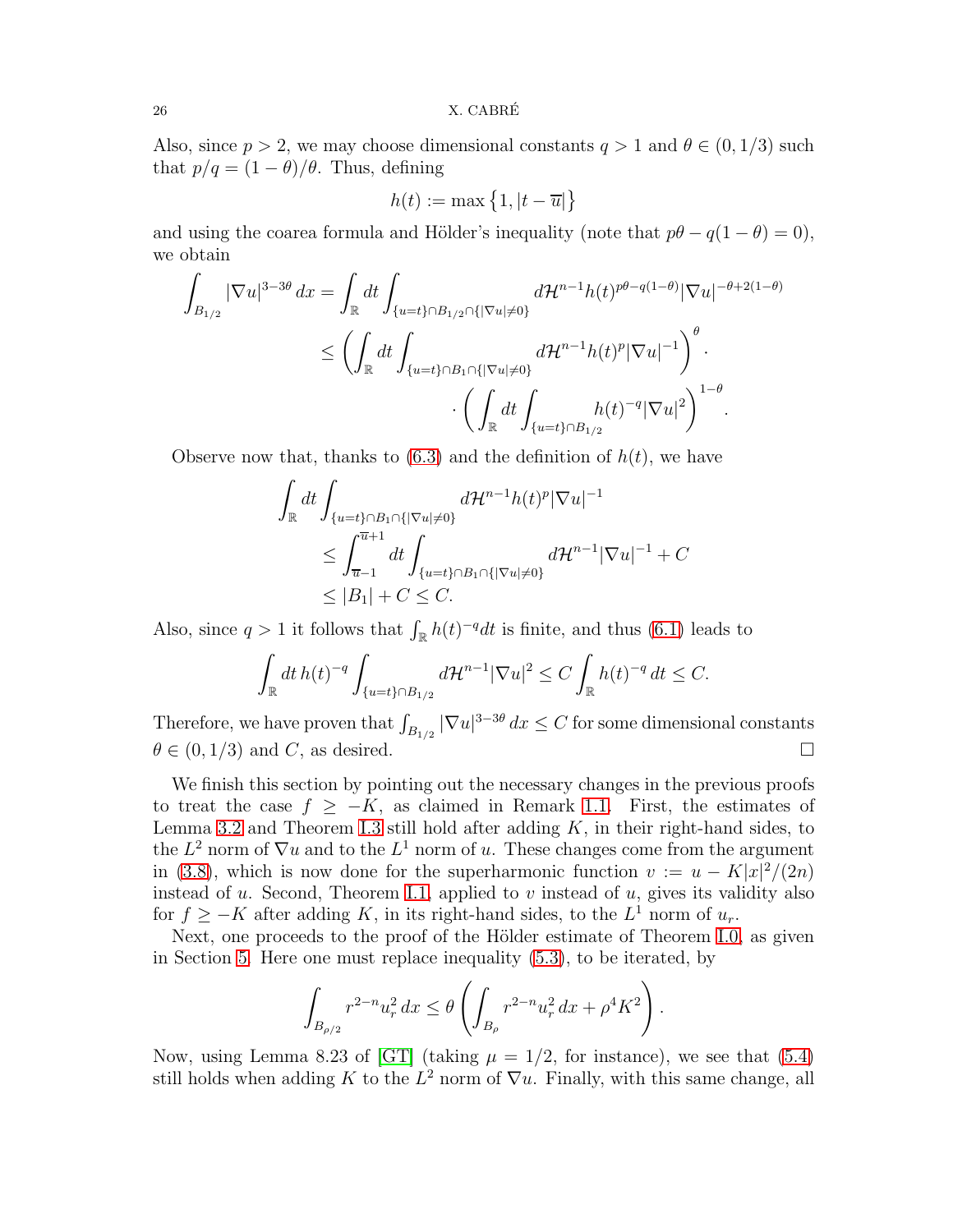arguments in the current section remain the same and establish the  $W^{1,2+\gamma}$  estimate when  $f \geq -K$ .

### PART II: BOUNDARY REGULARITY

In this second part of the article, we establish the boundary regularity results. Sections [9](#page-36-0) and [10](#page-42-0) are the main novelties. They significantly simplify the proofs in [\[CFRS\]](#page-54-8), which used delicate compactness, blow-up, and Liouville-type arguments.

With  $\mathbb{R}^n_+ = \{x \in \mathbb{R}^n : x_n > 0\}$  and  $r = |x|$ , we use the notation

$$
B_{\rho}^+ = \mathbb{R}^n_+ \cap B_{\rho}, \quad A_{\rho,\overline{\rho}} := \{ \rho < r < \overline{\rho} \}, \quad A_{\rho,\overline{\rho}}^+ := \{ x_n > 0, \rho < r < \overline{\rho} \},
$$

and

$$
\partial^0 \Omega = \{x_n = 0\} \cap \partial \Omega \text{ and } \partial^+ \Omega = \mathbb{R}^n_+ \cap \partial \Omega
$$

<span id="page-26-0"></span>for an open set  $\Omega \subset \mathbb{R}^n_+$ .

### 7. THE BOUNDARY WEIGHTED  $L^2$  estimate for radial derivatives

The following is the boundary analogue of the key lemma that yield an interior weighted  $L^2$  bound for the radial derivative. The proof will be essentially the same as in the interior case. Note that, in the following statement, the test function  $\eta$ does not necessarily vanish on  $\partial^0 B_1^+$ .

<span id="page-26-1"></span>**Lemma 7.1** ([\[CFRS\]](#page-54-8)). Let  $u \in C^{\infty}(B_1^+)$  be a stable solution of  $-\Delta u = f(u)$ *in*  $B_1^+ \subset \mathbb{R}^n$ , with  $u = 0$  on  $\partial^0 B_1^+$ , for some nonlinearity  $f \in C^1(\mathbb{R})$ . *Then,*

<span id="page-26-2"></span>
$$
\int_{B_1^+} \left( \left\{ (n-2)\eta + 2\boldsymbol{x} \cdot \nabla \eta \right\} \eta \, |\nabla u|^2 - 2(\boldsymbol{x} \cdot \nabla u) \nabla u \cdot \nabla (\eta^2) - |\boldsymbol{x} \cdot \nabla u|^2 |\nabla \eta|^2 \right) d\boldsymbol{x} \le 0 \tag{7.1}
$$

*for all Lipschitz functions*  $\eta$  *vanishing on*  $\partial B_1$ *. As a consequence, given*  $\lambda > 1$  *and*  $\rho \in (0, 1/\lambda)$ *, we have* 

<span id="page-26-3"></span>
$$
\int_{B_{\rho}^+} |\nabla u|^2 dx \le C_{\lambda} \int_{A_{\rho,\lambda\rho}^+} |\nabla u|^2 dx \qquad \text{if } n \ge 3,
$$
\n(7.2)

*and*

$$
\int_{B_{\rho}^+} r^{2-n} u_r^2 dx \le C_{\lambda} \rho^{2-n} \int_{A_{\rho,\lambda\rho}^+} |\nabla u|^2 dx \qquad \text{if } 3 \le n \le 9,
$$

*where*  $C_{\lambda}$  *is a constant depending only on n and*  $\lambda$ *.* 

*Proof of Lemma [7.1](#page-26-1) and of Theorem [II.2.](#page-11-2)* As in the interior case, we use  $\xi = c\eta =$  $(x \cdot \nabla u)\eta$  as test function in the stability inequality in  $B_1^+$ . Since  $\mathbf{c} = x \cdot \nabla u$  vanishes in  $\partial^0 B_1^+$ , we do not need to require  $\eta$  to vanish on this set. Now, the integration by parts argument in the beginning of Subsection [1.2](#page-9-0) leads to

$$
\int_{B_1^+} \left(\Delta \mathbf{c} + f'(u)\mathbf{c}\right) \mathbf{c} \,\eta^2\,dx \leq \int_{B_1^+} \mathbf{c}^2 \left|\nabla \eta\right|^2\,dx.
$$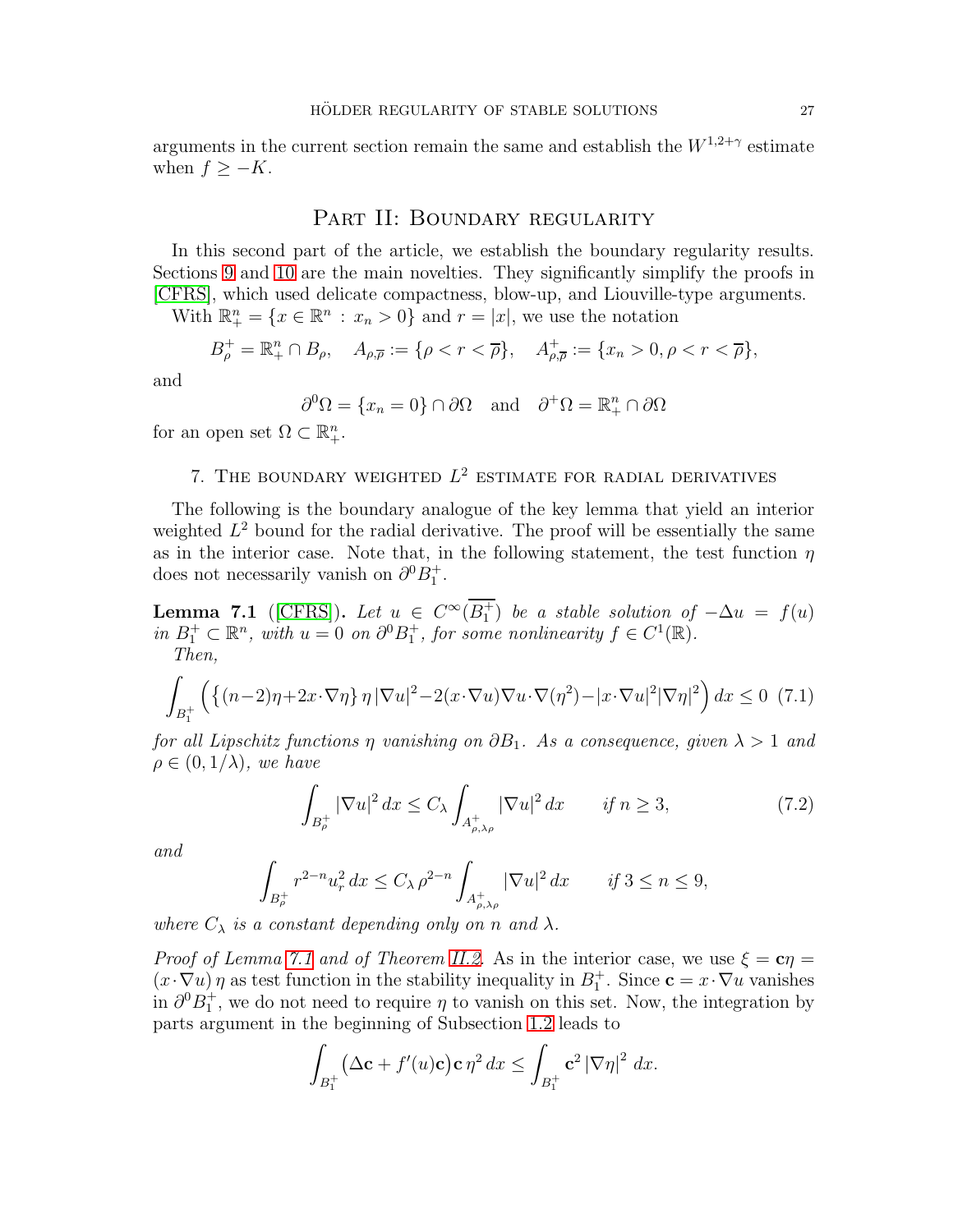28 X. CABRÉ

From this, repeating the same computations of the interior case (in which now two boundary integrals on  $\partial^0 B_1^+$  arise, but they vanish), we deduce [\(7.1\)](#page-26-2).

Next, let  $\lambda > 1$  and  $\psi \in C_c^{\infty}(B_{\lambda})$  be a nonnegative radially nonincreasing function with  $\psi \equiv 1$  in  $B_1$ . For  $\rho \in (0, 1/\lambda)$ , set  $\psi_{\rho}(x) := \psi(x/\rho)$ . Note that  $|\nabla \psi_{\rho}| \leq C_{\lambda}/\rho$ (where  $C_{\lambda}$  depends only on  $\lambda$ ) and that  $\nabla \psi_{\rho}$  vanishes outside of the annulus  $A_{\rho,\lambda\rho}$ . Choosing  $\eta = \psi_{\rho}$  in [\(7.1\)](#page-26-2), we immediately deduce [\(7.2\)](#page-26-3).

To derive the last estimate of the lemma, for  $a < n$  and  $\varepsilon \in (0, \rho)$  we use the Lipschitz function  $\eta_{\varepsilon}(x) := \min\{r^{-a/2}, \varepsilon^{-a/2}\}\psi_{\rho}(x)$  as a test function in [\(7.1\)](#page-26-2). Throwing away the term  $\int_{B_{\varepsilon}^+} (n-2)\eta_{\varepsilon}^2 |\nabla u|^2 dx$ , we obtain

$$
\int_{B_{\lambda\rho}^+\backslash B_{\varepsilon}^+} \left\{(n-2-a)|\nabla u|^2 + \left(2a - \frac{a^2}{4}\right)u_r^2\right\} r^{-a}\psi_\rho^2 dx
$$
  

$$
\leq C_{a,\lambda} \rho^{-a} \int_{B_{\lambda\rho}^+\backslash B_\rho^+} |\nabla u|^2 dx
$$

for some constant  $C_{a,\lambda}$  depending only on n, a, and  $\lambda$ . Choosing  $a := n-2$ , since  $2a - \frac{a^2}{4} = (n-2)(2 - \frac{n-2}{4}) = \frac{1}{4}$  $\frac{1}{4}(n-2)(10-n) > 0$  for  $3 \le n \le 9$  we deduce

$$
\int_{B_{\lambda\rho}^+\backslash B_{\varepsilon}^+} r^{2-n} u_r^2\,\psi_\rho^2\,dx\leq C_{\lambda}\,\rho^{2-n}\int_{B_{\lambda\rho}^+\backslash B_{\rho}^+} |\nabla u|^2\,dx.
$$

<span id="page-27-0"></span>Recalling that  $\psi_{\rho} \equiv 1$  in  $B_{\rho}$  and letting  $\varepsilon \downarrow 0$ , we conclude the proof.

### 8. BOUNDARY HESSIAN AND  $W^{1,2+\gamma}$  estimates

The following lemma, which is based on a Pohozaev identity, will be crucial and used several times in what follows. From now on, we will assume the solution to be nonnegative and the nonlinearity to satisfy some hypotheses.

<span id="page-27-1"></span>**Lemma 8.1** ([\[CFRS\]](#page-54-8)). Let  $u \in C^{\infty}(B_1^+)$  be a nonnegative stable solution of  $-\Delta u =$  $f(u)$  in  $B_1^+ \subset \mathbb{R}^n$ , with  $u = 0$  on  $\partial^0 B_1^+$ . Assume that  $f \in C^1(\mathbb{R})$  is nonnegative and *nondecreasing.*

*Then,*

$$
||u_{\nu}||_{L^{2}(\partial^{0}B_{7/8}^{+})}\leq C||\nabla u||_{L^{2}(B_{1}^{+})},
$$

*where*  $u_{\nu} = -u_n$  *is the exterior normal derivative of* u *on*  $\partial^0 B_1^+$  *and* C *is a dimensional constant.*

*Proof.* Take a cut-off function  $\eta \in C_c^{\infty}(B_1)$  such that  $\eta = 1$  in  $B_{7/8}$ , and consider the vector-field  $\mathbf{X}(x) := x + e_n$ . Multiplying the identity

$$
\operatorname{div}(|\nabla u|^2 \mathbf{X} - 2(\mathbf{X} \cdot \nabla u) \nabla u) = (n-2)|\nabla u|^2 - 2(\mathbf{X} \cdot \nabla u) \Delta u
$$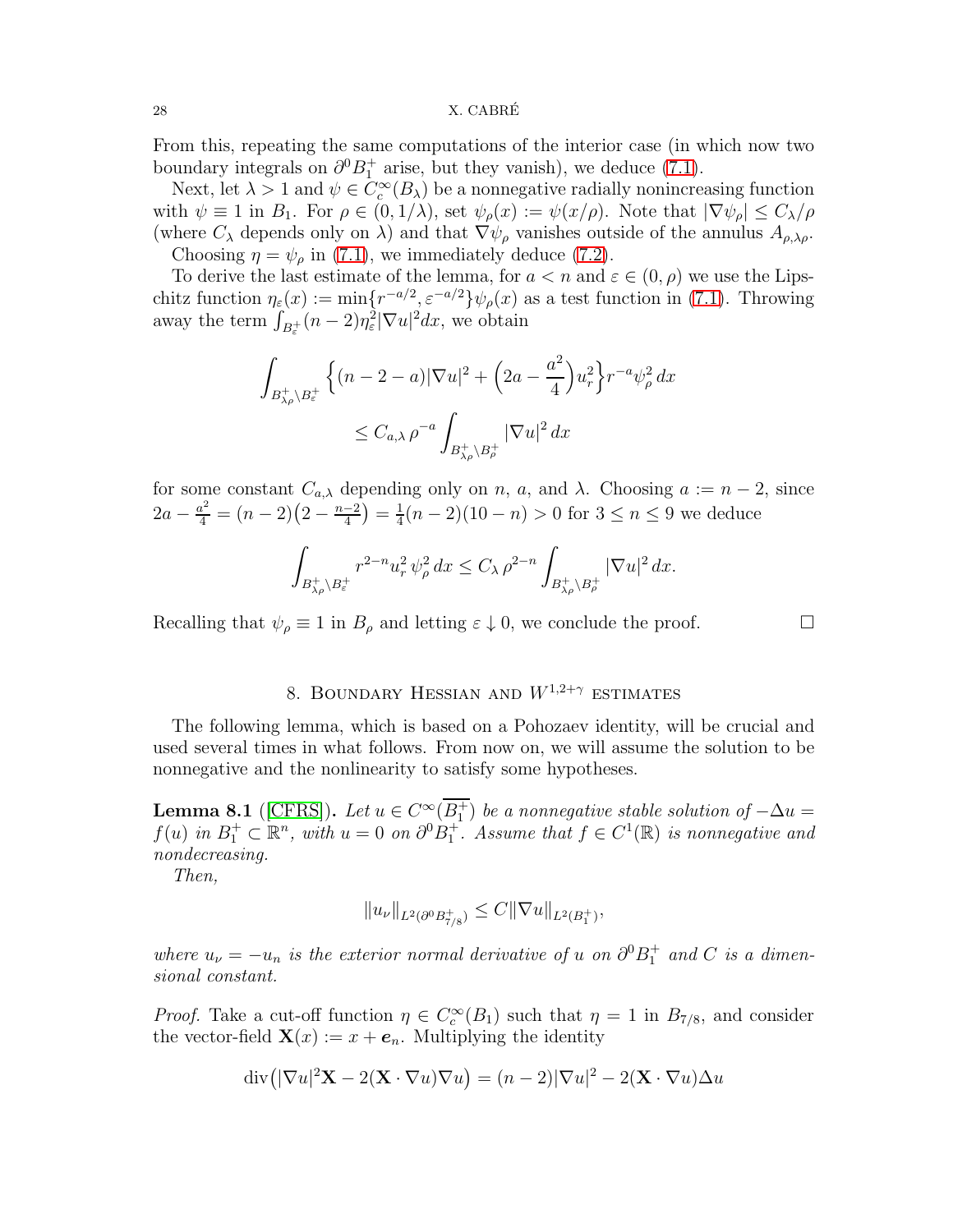by  $\eta^2$ , integrating in  $B_1^+$ , and taking into account that  $u^2_{\nu} = |\nabla u|^2$  on  $\partial^0 B_1^+$  since  $u = 0$  on this set, we obtain

$$
\int_{\partial^0 B_1^+} u_\nu^2 \eta^2 d\mathcal{H}^{n-1} - \int_{B_1^+} \left( |\nabla u|^2 \mathbf{X} - 2(\mathbf{X} \cdot \nabla u) \nabla u \right) \cdot \nabla \eta^2 dx
$$
  
= 
$$
\int_{B_1^+} \left( (n-2) |\nabla u|^2 - 2(\mathbf{X} \cdot \nabla u) \Delta u \right) \eta^2 dx.
$$

Since, for  $F(t) := \int_0^t f(s)ds$  we have  $\mathbf{X} \cdot \nabla (F(u)) = f(u)\mathbf{X} \cdot \nabla u = -\Delta u \mathbf{X} \cdot \nabla u$ , we deduce

$$
\int_{\partial^0 B_1^+} u_\nu^2 \, \eta^2 \, d\mathcal{H}^{n-1} \le C \int_{B_1^+} |\nabla u|^2 \, dx + 2 \int_{B_1^+} \mathbf{X} \cdot \nabla (F(u)) \eta^2 \, dx
$$
  
=  $C \int_{B_1^+} |\nabla u|^2 \, dx - 2 \int_{B_1^+} F(u) \operatorname{div} (\eta^2 \mathbf{X}) \, dx.$ 

Observe now that, since f is nondecreasing,  $0 \leq F(t) \leq tf(t)$  for all  $t \geq 0$ . Hence, noticing that the function  $g := |div(\eta^2 X)|$  is Lipschitz and that u and f are nonnegative, we have

$$
-\int_{B_1^+} F(u) \operatorname{div}(\eta^2 \mathbf{X}) dx \le \int_{B_1^+} u f(u) g dx = -\int_{B_1^+} u \Delta u g dx
$$
  
= 
$$
\int_{B_1^+} \left( |\nabla u|^2 g + u \nabla u \cdot \nabla g \right) dx
$$
  

$$
\le C \int_{B_1^+} \left( u^2 + |\nabla u|^2 \right) dx.
$$

We conclude using Poincaré's inequality for functions u vanishing on  $\partial^0 B_1^+$  $\Box$ 

The following is the boundary analogue of the Sternberg and Zumbrun [\[SZ\]](#page-55-4) inequality. It bounds the quantity  $A$  defined in [\(3.1\)](#page-15-4). Its proof, taken from [\[CFRS\]](#page-54-8), required a new key idea since the test function  $|\nabla u|$  used in the interior case does not vanish on  $\partial^0 B_1^+$  (and hence cannot be used in the stability inequality).

<span id="page-28-1"></span>**Lemma 8.2** ([\[CFRS\]](#page-54-8)). Let  $u \in C^{\infty}(B_1^+)$  be a nonnegative stable solution of  $-\Delta u =$  $f(u)$  in  $B_1^+ \subset \mathbb{R}^n$ , with  $u = 0$  on  $\partial^0 B_1^+$ . Assume that  $f \in C^1(\mathbb{R})$  is nonnegative and *nondecreasing.*

*Then,*

<span id="page-28-0"></span>
$$
\|\mathcal{A}\|_{L^2(B_{7/8}^+)} \le C \|\nabla u\|_{L^2(B_1^+)}\tag{8.1}
$$

*for some dimensional constant* C*.*

*Proof.* The key idea is to use  $(|\nabla u| - u_n)\eta$ , properly regularized, as test function in the stability inequality. Note that, by taking  $\eta$  with compact support in  $B_1$ , this function vanishes on  $\partial B_1^+$ , since  $|\nabla u| - u_n = 0$  on  $\partial^0 B_1^+$ .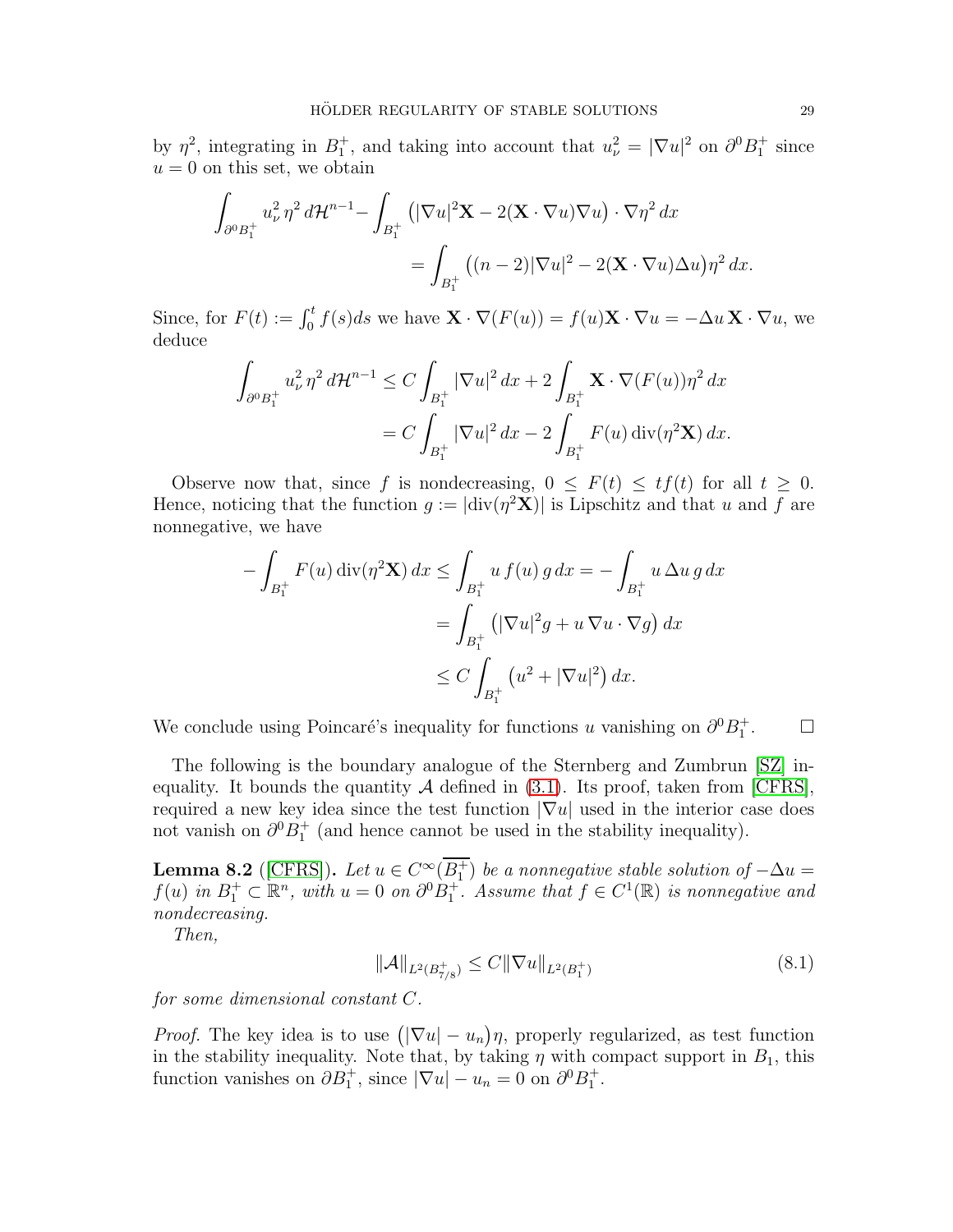*Step 1: We prove that*

<span id="page-29-5"></span>
$$
\int_{B_{1/2}^+} \mathcal{A}^2 \, dx \le C \int_{B_{3/4}^+} |\nabla u| \, |D^2 u| \, dx + C \int_{B_1^+} |\nabla u|^2 \, dx,\tag{8.2}
$$

*where*  $\mathcal A$  *is defined by* [\(3.1\)](#page-15-4).

For  $\delta > 0$ , we set

$$
\phi_{\delta}(z) := |z| 1_{\{|z| > \delta\}} + \left(\frac{\delta}{2} + \frac{|z|^2}{2\delta}\right) 1_{\{|z| < \delta\}},
$$

a convex  $C^{1,1}$  regularization of the absolute value. Notice that  $\phi_{\delta}(\nabla u) \in W^{2,\infty}(B_1^+),$ since the first derivatives of  $\phi_{\delta}$  match on  $\{|z| = \delta\}$ . Moreover, since u is nonnegative and superharmonic, the Hopf lemma yields  $|\nabla u| \geq c > 0$  on  $\partial^0 B_{3d}^+$  $_{3/4}^+$  for some constant c —unless  $u \equiv 0$ , in which case there is nothing to prove. Hence, for  $\delta > 0$ small enough we have

<span id="page-29-0"></span>
$$
\phi_{\delta}(\nabla u) = |\nabla u| \quad \text{in a neighborhood of } \partial^0 B_{3/4}^+ \text{ inside } B_{3/4}^+.
$$
 (8.3)

Choosing  $\delta > 0$  small enough such that [\(8.3\)](#page-29-0) holds, we set

$$
\mathbf{c}_\delta:=\phi_\delta(\nabla u)-u_n
$$

and we take  $\eta \in C_c^{\infty}(B_{3/4})$  satisfying  $\eta \equiv 1$  in  $B_{1/2}$ . Now, since  $c_{\delta}$  vanishes on  $\partial^0 B^+_{3}$ <sup>+</sup><sub>3/4</sub>, we are allowed to take  $\xi = \mathbf{c}_{\delta} \eta$  as a test function in the stability inequality [\(1.18\)](#page-9-1) with  $\Omega = B_1^+$  —recall that, as pointed out in the beginning of Subsection [1.2,](#page-9-0)  $c_{\delta} \in W^{2,\infty}(B_1^+)$  suffices for the integration by parts argument that allows to pass from  $(1.3)$  to  $(1.18)$ . We obtain that

<span id="page-29-4"></span>
$$
\int_{B_1^+} \left( \Delta \mathbf{c}_{\delta} + f'(u)\mathbf{c}_{\delta} \right) \mathbf{c}_{\delta} \eta^2 dx \le \int_{B_1^+} \mathbf{c}_{\delta}^2 |\nabla \eta|^2 dx. \tag{8.4}
$$

Note now that, since  $\Delta u_n + f'(u)u_n = 0$ ,

$$
\begin{aligned} \left(\Delta \mathbf{c}_{\delta} + f'(u)\mathbf{c}_{\delta}\right)\mathbf{c}_{\delta} &= \left(\Delta[\phi_{\delta}(\nabla u)] + f'(u)\phi_{\delta}(\nabla u)\right)\phi_{\delta}(\nabla u) \\ &- \left(\Delta[\phi_{\delta}(\nabla u)] + f'(u)\phi_{\delta}(\nabla u)\right)u_{n}. \end{aligned} \tag{8.5}
$$

<span id="page-29-3"></span>Next, since  $\Delta \nabla u = -f'(u)\nabla u$ , we also have

$$
\begin{aligned} \left(\Delta[\phi_{\delta}(\nabla u)] + f'(u)\phi_{\delta}(\nabla u)\right)\phi_{\delta}(\nabla u) \\ &= f'(u)\phi_{\delta}(\nabla u)\left(\phi_{\delta}(\nabla u) - \sum_{\alpha}(\partial_{i}\phi_{\delta})(\nabla u)u_{i}\right) \end{aligned} \tag{8.6}
$$

$$
= f'(u)\phi_{\delta}(\nabla u) \Big(\phi_{\delta}(\nabla u) - \sum_{j} (\partial_{j}\phi_{\delta})(\nabla u)u_{j}\Big) \tag{8.6}
$$

<span id="page-29-2"></span><span id="page-29-1"></span>+ 
$$
\phi_{\delta}(\nabla u) \sum_{i,j,k} (\partial^2_{jk} \phi_{\delta})(\nabla u) u_{ij} u_{ik}.
$$
 (8.7)

Notice that, inside the set  $\{|\nabla u| \leq \delta\}$ , the term  $(8.7)$  is nonnegative since  $\phi_{\delta}$  is convex, while the term [\(8.6\)](#page-29-2) is equal to

$$
f'(u)\phi_\delta(\nabla u)\left(\frac{\delta}{2}-\frac{|\nabla u|^2}{2\delta}\right)
$$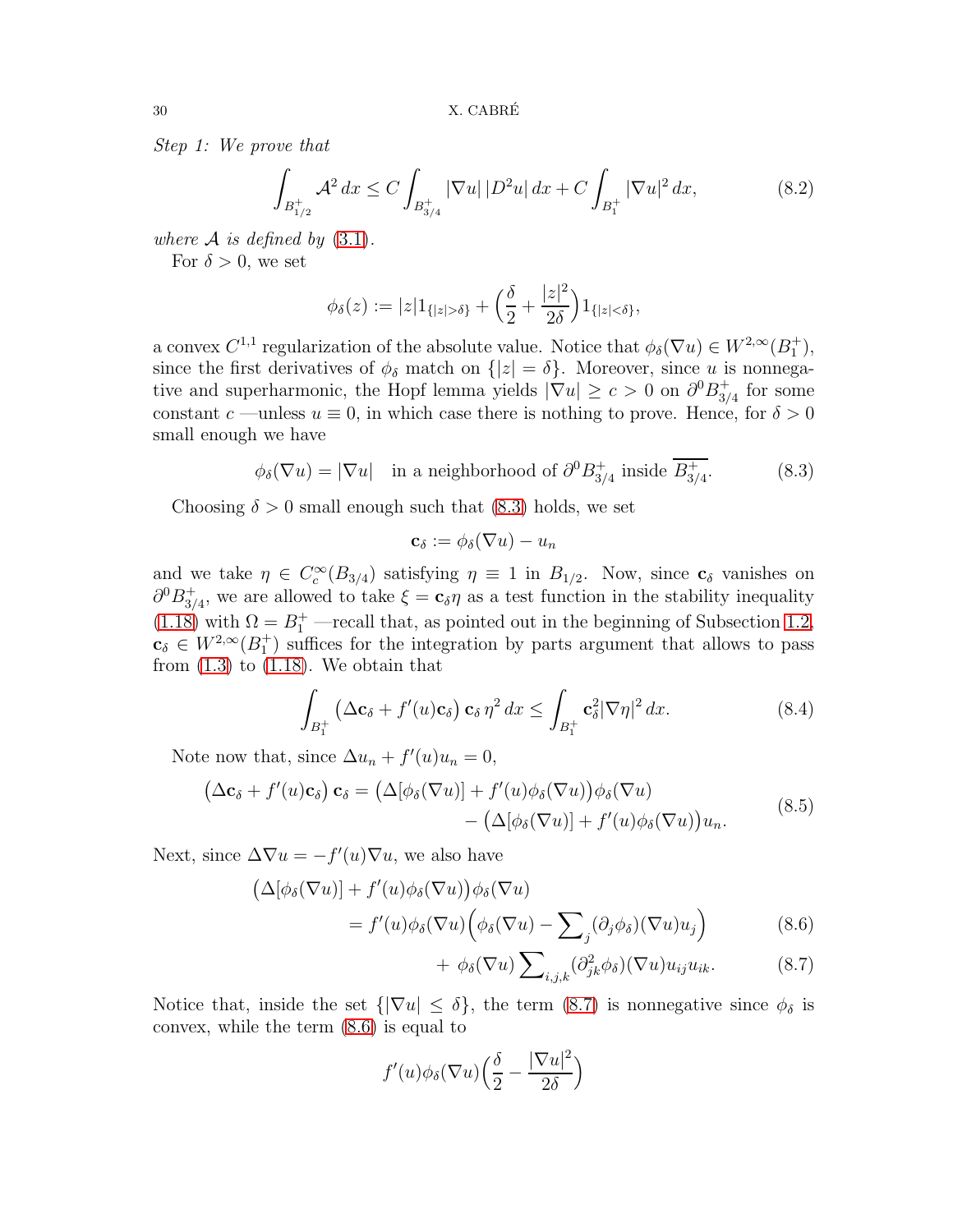and, therefore, it is also nonnegative (all three factors are nonnegative). On the other hand, inside the set  $\{|\nabla u| > \delta\}$ , the term  $(8.6)$  vanishes, while the term  $(8.7)$ equals  $\mathcal{A}^2$  —recall that  $\mathcal A$  is defined by [\(3.1\)](#page-15-4). Therefore, we conclude that

<span id="page-30-2"></span>
$$
\left(\Delta[\phi_{\delta}(\nabla u)] + f'(u)\phi_{\delta}(\nabla u)\right)\phi_{\delta}(\nabla u) \geq \mathcal{A}^2 1_{\{|\nabla u| > \delta\}}.\tag{8.8}
$$

Coming back to [\(8.5\)](#page-29-3), since  $\eta \in C_c^{\infty}(B_{3/4})$ , integrating by parts and recalling [\(8.3\)](#page-29-0) we have

<span id="page-30-0"></span>
$$
\int_{B_1^+} \Delta[\phi_\delta(\nabla u)] u_n \eta^2 dx
$$
\n
$$
= \int_{B_1^+} \phi_\delta(\nabla u) \Delta u_n \eta^2 dx + \int_{B_1^+} \left(2\phi_\delta(\nabla u) \nabla u_n \cdot \nabla(\eta^2) + \phi_\delta(\nabla u) u_n \Delta(\eta^2)\right) dx \tag{8.9}
$$
\n
$$
- \int_{\partial^0 B_1^+} \left(\partial_n(|\nabla u|) u_n \eta^2 - |\nabla u| \partial_n(u_n \eta^2)\right) d\mathcal{H}^{n-1}.
$$

Now, on  $\partial^0 B_1^+$  it holds  $\partial_n(|\nabla u|) u_n = u_{nn}u_n = |\nabla u|u_{nn}$  and therefore, thanks to Lemma [8.1,](#page-27-1)

$$
\left| \int_{\partial^0 B_1^+} \left( \partial_n (|\nabla u|) u_n \eta^2 - |\nabla u| \partial_n (u_n \eta^2) \right) d\mathcal{H}^{n-1} \right|
$$
\n
$$
\leq C \int_{\partial^0 B_{3/4}^+} |u_\nu|^2 d\mathcal{H}^{n-1} \leq C \int_{B_1^+} |\nabla u|^2 dx. \tag{8.10}
$$

<span id="page-30-1"></span>Thus, by [\(8.9\)](#page-30-0) and [\(8.10\)](#page-30-1), we conclude that

$$
\left| \int_{B_1^+} \left( \Delta[\phi_\delta(\nabla u)] + f'(u)\phi_\delta(\nabla u) \right) u_n \eta^2 dx \right|
$$
  
 
$$
\leq C \int_{B_{3/4}^+} (\left| \nabla u \right| + \delta) \left( |D^2 u| + \left| \nabla u \right| \right) dx + C \int_{B_1^+} \left| \nabla u \right|^2 dx.
$$

Combining this last bound with  $(8.4)$ ,  $(8.5)$ , and  $(8.8)$ , we finally obtain

$$
\int_{B_1^+} A^2 \eta^2 1_{\{|\nabla u| > \delta\}} dx
$$
\n
$$
\leq C \int_{B_{3/4}^+} \left\{ (|\nabla u| + \delta)^2 + (|\nabla u| + \delta) \left( |D^2 u| + |\nabla u| \right) \right\} dx + C \int_{B_1^+} |\nabla u|^2 dx.
$$

Since  $\eta \equiv 1$  in  $B_{1/2}$ , by letting  $\delta \downarrow 0$  we conclude [\(8.2\)](#page-29-5), as desired. *Step 2: We show that*

$$
\int_{B_{1/2}^+} \mathcal{A}^2 dx \le \varepsilon \int_{B_1^+} \mathcal{A}^2 dx + \frac{C}{\varepsilon} ||\nabla u||^2_{L^2(B_1^+)}
$$

*for all*  $\varepsilon \in (0,1)$ *.*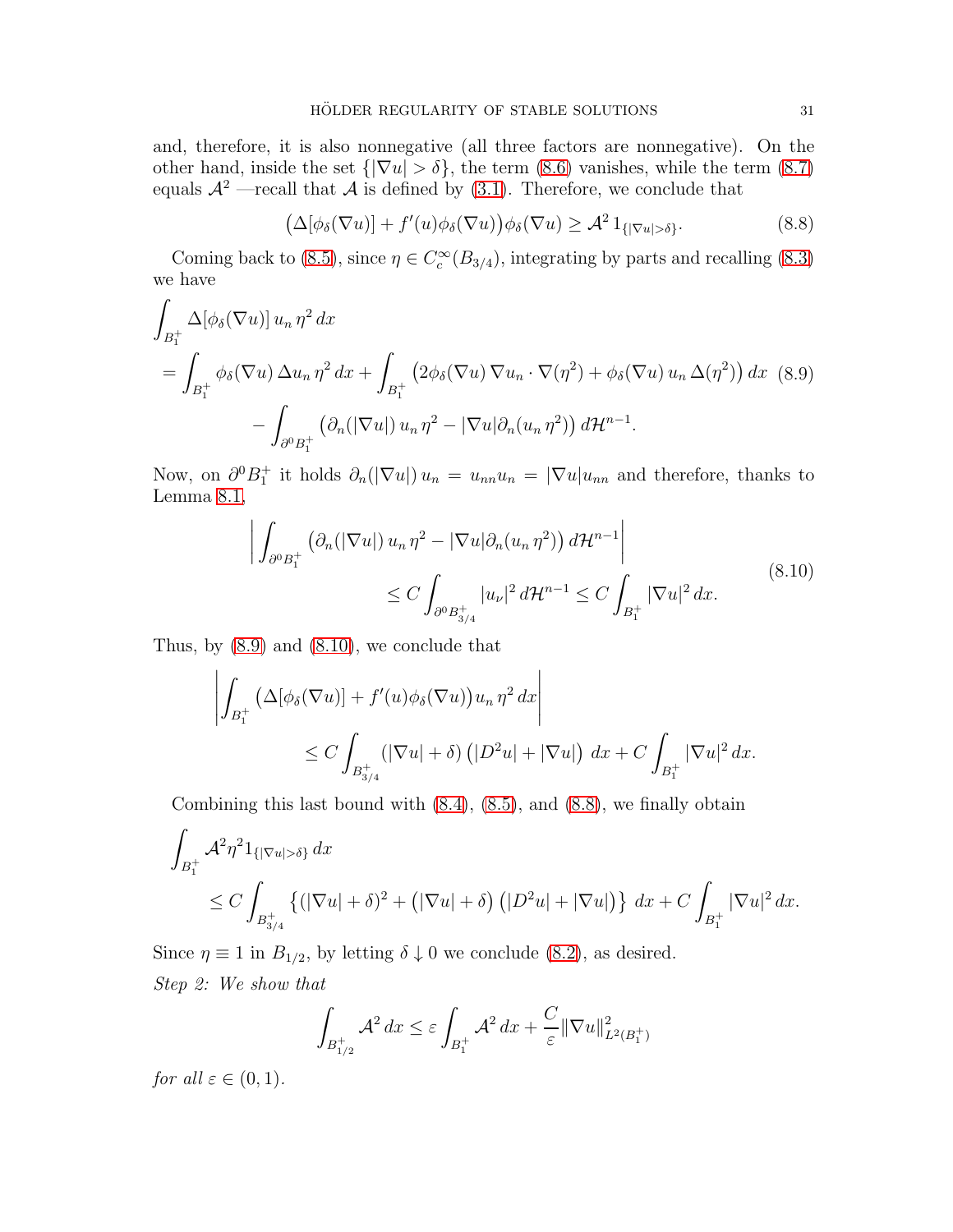#### $32$  X. CABRÉ

Let  $\eta \in C_c^{\infty}(B_{7/8})$  satisfy  $\eta \equiv 1$  in  $B_{3/4}$ . From [\(3.9\)](#page-17-1) and [\(3.6\)](#page-16-1) —note that these are pointwise relations that also hold for solutions in half-balls instead of full balls—, we have that

<span id="page-31-0"></span>
$$
-\int_{B_1^+} \operatorname{div} \left( |\nabla u| \nabla u \right) \eta^2 dx \ge \int_{B_1^+} \left( -2\Delta u - C\mathcal{A} \right) |\nabla u| \eta^2 dx. \tag{8.11}
$$

Hence, since  $|D^2u| \leq |\Delta u| + C\mathcal{A}$  a.e. —recall  $(3.7)$ — and since  $\Delta u \leq 0$ ,  $(8.11)$  yields

<span id="page-31-1"></span>
$$
\int_{B_1^+} |\nabla u| |D^2 u| \eta^2 dx \le \left| \frac{1}{2} \int_{B_1^+} \operatorname{div} \left( |\nabla u| \nabla u \right) \eta^2 dx \right| + C \int_{B_1^+} \mathcal{A} |\nabla u| \eta^2 dx. \tag{8.12}
$$

On the other hand, using Lemma [8.1](#page-27-1) we obtain

<span id="page-31-2"></span>
$$
\left| \int_{B_1^+} \operatorname{div} \left( |\nabla u| \nabla u \right) \eta^2 dx \right| = \left| - \int_{\partial B_1^+} (u_\nu)^2 \eta^2 d\mathcal{H}^{n-1} - \int_{B_1^+} |\nabla u| \nabla u \cdot \nabla (\eta^2) dx \right|
$$
\n
$$
\leq C \int_{B_1^+} |\nabla u|^2 dx.
$$
\n(8.13)

Thus, by  $(8.12)$  and  $(8.13)$ , we see that

<span id="page-31-3"></span>
$$
\int_{B_1^+} |\nabla u| \, |D^2 u| \, \eta^2 \, dx \le C \int_{B_1^+} \mathcal{A} \, |\nabla u| \, \eta^2 \, dx + C \int_{B_1^+} |\nabla u|^2 \, dx. \tag{8.14}
$$

Recalling that  $\eta \equiv 1$  in  $B_{3/4}$ , [\(8.2\)](#page-29-5) and [\(8.14\)](#page-31-3) yield, for every  $\varepsilon \in (0,1)$ ,

$$
\int_{B_{1/2}^+} \mathcal{A}^2 dx \le C \int_{B_{3/4}^+} |\nabla u| |D^2 u| dx + C ||\nabla u||_{L^2(B_1^+)}^2
$$
  
\n
$$
\le C \int_{B_1^+} \mathcal{A} |\nabla u| dx + C ||\nabla u||_{L^2(B_1^+)}^2
$$
  
\n
$$
\le \varepsilon \int_{B_1^+} \mathcal{A}^2 dx + \frac{C}{\varepsilon} ||\nabla u||_{L^2(B_1^+)}^2.
$$

*Step 3: Conclusion.*

We first claim that

<span id="page-31-4"></span>
$$
\rho^2 \| \mathcal{A} \|^2_{L^2(\mathbb{R}_+^n \cap B_{\rho/2}(y))} \le C \varepsilon \rho^2 \| \mathcal{A} \|^2_{L^2(\mathbb{R}_+^n \cap B_{\rho}(y))} + \frac{C}{\varepsilon} \| \nabla u \|^2_{L^2(B_1^+)} \tag{8.15}
$$

for every ball  $B_{\rho}(y) \subset B_1$  and  $\varepsilon \in (0,1)$ . Note that  $B_{\rho}(y)$  is not necessarily centered at a point on  $\partial \mathbb{R}^n_+$ . The proof of the lemma will be finished once this is shown. Indeed, [\(8.15\)](#page-31-4) and Lemma [B.1,](#page-47-1) applied to the subadditive quantity

$$
\sigma(B) := \|\mathcal{A}\|_{L^2(\mathbb{R}^n_+\cap B)}^2 \quad \text{for } B \subset B_1
$$

(note here that the  $L^2$  norm is not taken in B, but in its intersection with the upper half-space) lead to  $(8.1)$  with  $B_{7/2}^+$  $_{7/8}^+$  replaced by  $B_{1/8}^+$  $_{1/2}^+$ . Finally, a standard covering and scaling argument gives the same estimate with  $B_7^+$  $_{7/8}^+$  in its left-hand side.

It remains to show [\(8.15\)](#page-31-4). To do this, it is easy to check that there is a dimensional number of balls  $\{B_{\rho/16}(y_i)\}_i$  and  $\{B_{3\rho/16}(z_j)\}_j$  which cover  $\mathbb{R}^n_+\cap B_{\rho/2}(y)$  and have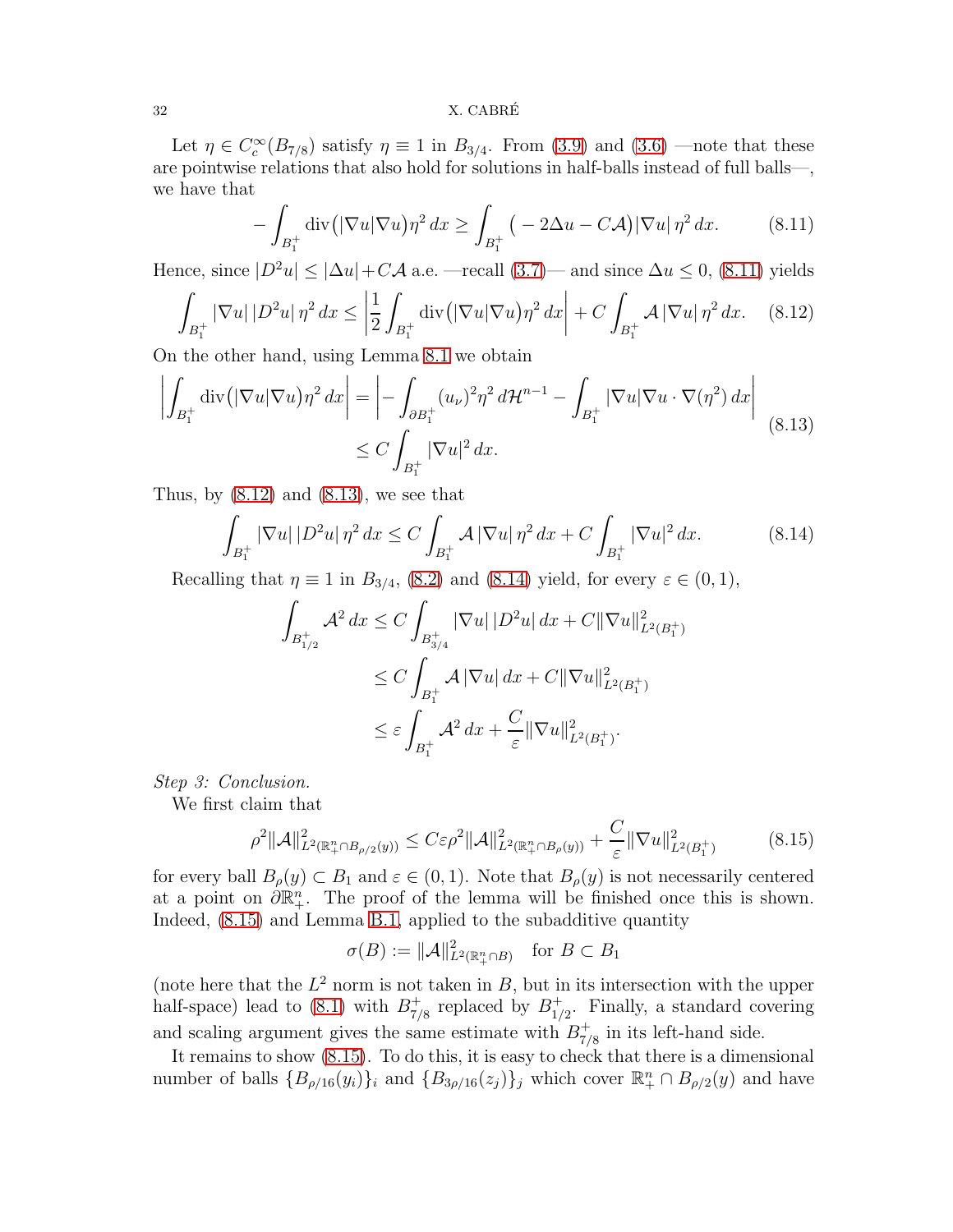the following properties. Each ball  $B_{\rho/16}(y_i)$  is interior, in the sense that the ball with twice its radius satisfies  $B_{\rho/8}(y_i) \subset \mathbb{R}^n_+ \cap B_{\rho}(y) \subset B_1^+$ . The part of  $\mathbb{R}^n_+ \cap B_{\rho/2}(y)$ not covered by any of the previous balls is covered by the union of the half-balls  $B_{3\rho/16}^+(z_j)$ , where  $z_j \in \partial \mathbb{R}^n_+$ . In addition, the half-ball with twice its radius satisfies  $B_{36}^{+}$  $\mathbb{R}^+_{3\rho/8}(z_j) \subset \mathbb{R}^n_+ \cap B_{\rho}(y) \subset B_1^{+.17}$  $\mathbb{R}^+_{3\rho/8}(z_j) \subset \mathbb{R}^n_+ \cap B_{\rho}(y) \subset B_1^{+.17}$  $\mathbb{R}^+_{3\rho/8}(z_j) \subset \mathbb{R}^n_+ \cap B_{\rho}(y) \subset B_1^{+.17}$ 

Now, in each interior ball  $B_{\rho/16}(y_i)$  we use Lemma [3.2,](#page-15-1) rescaled, to deduce

$$
\rho^2 ||\mathcal{A}||_{L^2(B_{\rho/16}(y_i))}^2 \le C ||\nabla u||_{L^2(B_{\rho/8}(y_i))}^2 \le \frac{C}{\varepsilon} ||\nabla u||_{L^2(B_1^+)}^2
$$

since  $\varepsilon$  < 1. Instead, for the balls  $\{B_{3\rho/16}(z_j)\}_j$  we use the statement of Step 2 above (after rescaling and a translation to make  $z_j \in \partial \mathbb{R}^n_+$  to be the origin) to get

$$
\rho^2 ||\mathcal{A}||_{L^2(B_{3\rho/16}^+(z_j))}^2 \leq \varepsilon \rho^2 ||\mathcal{A}||_{L^2(B_{3\rho/8}^+(z_j))}^2 + \frac{C}{\varepsilon} ||\nabla u||_{L^2(B_{3\rho/8}^+(z_j))}^2
$$
  

$$
\leq \varepsilon \rho^2 ||\mathcal{A}||_{L^2(\mathbb{R}_+^n \cap B_\rho(y))}^2 + \frac{C}{\varepsilon} ||\nabla u||_{L^2(B_1^+)}^2.
$$

Adding all these inequalities we obtain [\(8.15\)](#page-31-4) —notice that  $\varepsilon$  is multiplied by a dimensional constant C in [\(8.15\)](#page-31-4).

The following  $L^1$  estimates for the full Hessian will be useful in several occasions, not only in this section to control the gradient in  $L^2$  by the function in  $L^1$ , but also in next section for the control of the  $L^1$  norm of u by its radial derivative in  $L^1$ .

<span id="page-32-3"></span>**Lemma 8.3** ([\[CFRS\]](#page-54-8)). Let  $u \in C^{\infty}(B_1^+)$  be a nonnegative stable solution of  $-\Delta u =$  $f(u)$  in  $B_1^+ \subset \mathbb{R}^n$ , with  $u = 0$  on  $\partial^0 B_1^+$ . Assume that  $f \in C^1(\mathbb{R})$  is nonnegative and *nondecreasing.*

*Then,*

<span id="page-32-1"></span>
$$
\| |\nabla u| \, D^2 u \|_{L^1(B_{3/4}^+)} \le C \| \nabla u \|_{L^2(B_1^+)}^2 \tag{8.16}
$$

*and*

<span id="page-32-2"></span>
$$
||D^2u||_{L^1(B_{3/4}^+)} \leq C||\nabla u||_{L^2(B_1^+)}\tag{8.17}
$$

*for some dimensional constant* C*.*

*Proof.* We first show [\(8.16\)](#page-32-1). By taking  $\eta \in C_c^{\infty}(B_{7/8})$  with  $\eta \equiv 1$  in  $B_{3/4}$ , the estimate follows from [\(8.14\)](#page-31-3), the Cauchy-Schwarz inequality, and Lemma [8.2.](#page-28-1)

,

<span id="page-32-0"></span><sup>&</sup>lt;sup>17</sup>This can be easily seen as follows. Take a dimensional number of points  $y_k \in B_{\rho/2}(y)$  such that  $B_{\rho/2}(y) \subset \bigcup_k B_{\rho/16}(y_k)$ . Keep those balls which are interior, in the sense that  $B_{\rho/8}(y_i) \subset \mathbb{R}^n_+$ . Note that we will also have  $B_{\rho/8}(y_i) \subset B_{\rho}(y)$ . To cover all of  $\mathbb{R}^n_+ \cap B_{\rho/2}(y)$ , it remains to consider those balls  $B_{\rho/16}(y_j)$  which intersect  $\mathbb{R}^n_+$  and with  $B_{\rho/8}(y_j) \not\subset \mathbb{R}^n_+$ . It follows that there exists a point  $z_j \in \partial \mathbb{R}^n_+ \cap B_{\rho/8}(y_j)$ . Now, the claimed covering property holds, since  $B_{\rho/16}(y_j) \subset B_{3\rho/16}(z_j)$ . In addition,  $B_{3\rho/8}(z_j) \subset B_{\rho}(y)$ .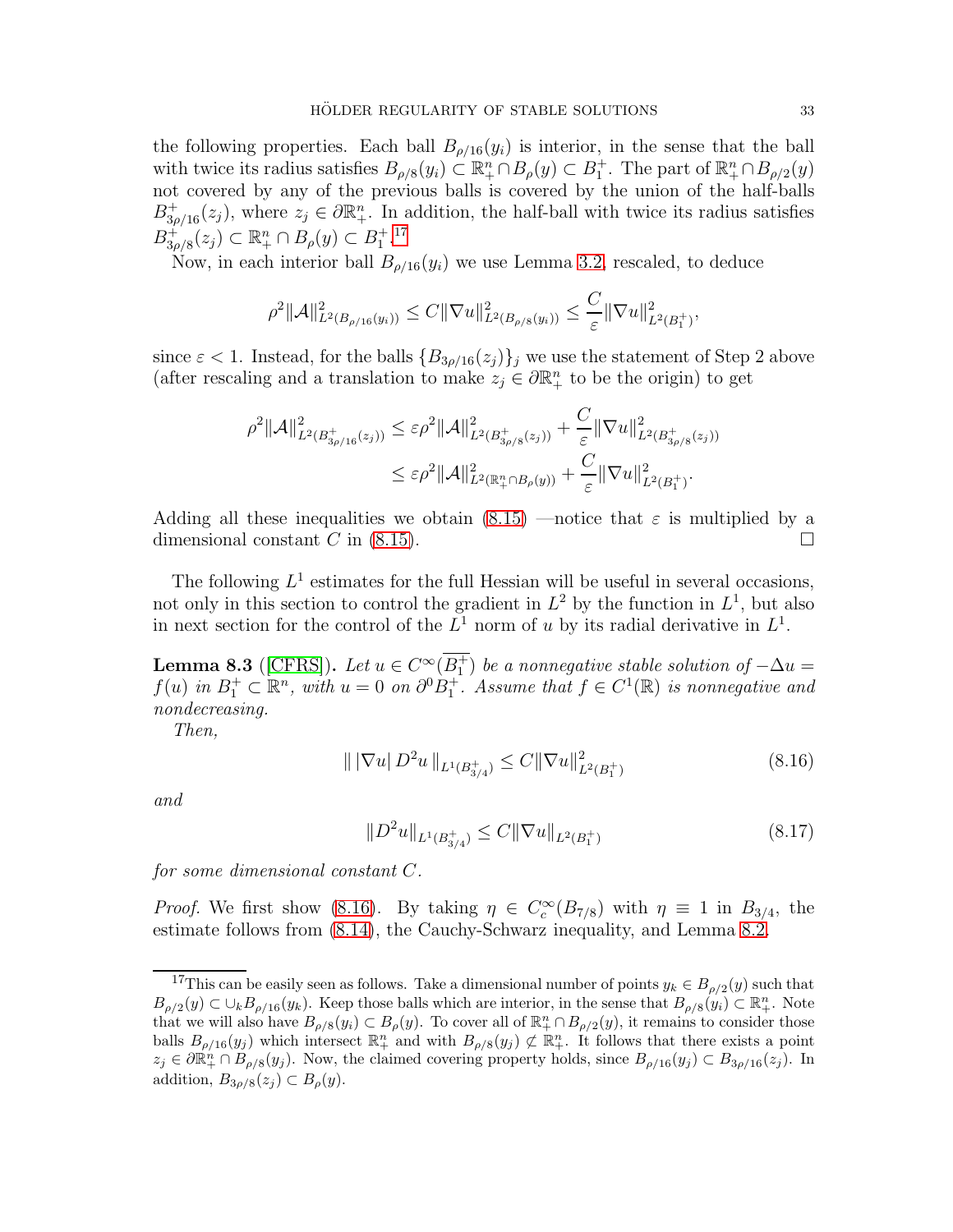To prove [\(8.17\)](#page-32-2), we choose a nonnegative function  $\chi \in C_c^{\infty}(B_{7/8})$  with  $\chi \equiv 1$  in  $B_{3/4}$ . Since  $-\Delta u \geq 0$ , we see that

<span id="page-33-0"></span>
$$
\|\Delta u\|_{L^{1}(B^{+}_{3/4})} \leq \int_{B^{+}_{7/8}} (-\Delta u) \chi \, dx = -\int_{\partial^{0} B^{+}_{7/8}} u_{\nu} \chi \, d\mathcal{H}^{n-1} + \int_{B^{+}_{7/8}} \nabla u \cdot \nabla \chi \, dx
$$
\n
$$
\leq C \|\nabla u\|_{L^{2}(B^{+}_{1})},
$$
\n(8.18)

where we have used Lemma [8.1.](#page-27-1)

Recall now that  $|D^2u| \leq |\Delta u| + C\mathcal{A}$  a.e. in  $B_{3/4}^+$  —note that the pointwise inequality in [\(3.7\)](#page-16-2) also holds for solutions in half-balls instead of full balls. Now, estimate  $(8.17)$  follows from this inequality,  $(8.18)$ , and Lemma [8.2.](#page-28-1)

With the weighted Hessian estimate [\(8.16\)](#page-32-1) at hand, we can now control the gradient in  $L^2$  by the solution in  $L^1$ .

<span id="page-33-2"></span>**Lemma 8.4** ([\[CFRS\]](#page-54-8)). Let  $u \in C^{\infty}(B_1^+)$  be a nonnegative stable solution of  $-\Delta u =$  $f(u)$  in  $B_1^+ \subset \mathbb{R}^n$ , with  $u = 0$  on  $\partial^0 B_1^+$ . Assume that  $f \in C^1(\mathbb{R})$  is nonnegative and *nondecreasing.*

*Then,*

$$
\|\nabla u\|_{L^2(B_{1/2}^+)} \leq C \|u\|_{L^1(B_1^+)},
$$

*for some dimensional constant* C*.*

*Proof.* We cover  $B_1^+$  $_{1/2}^+$  (except for a set of measure zero) with a family of disjoint open cubes  $Q_j \subset \mathbb{R}^n_+$  of side-length which depends only on n and is small enough such that  $Q_j \subset B_{3}^+$  $_{3/4}^+$ . We now combine the interpolation inequalities of Propositions [A.1](#page-45-0) and [A.2](#page-46-0) in each cube  $Q_j$  (we rescale them to pass from the unit cube to the cubes  $Q_j$ ), used with  $p = 2$  and  $\tilde{\varepsilon} = \varepsilon^{3/2}$  for any given  $\varepsilon \in (0, 1)$ . We obtain that

$$
\int_{Q_j} |\nabla u|^2 dx \le C\varepsilon \int_{Q_j} |\nabla u| |D^2 u| dx + C\varepsilon \int_{Q_j} |\nabla u|^2 dx + C\varepsilon^{-2-\frac{3n}{2}} \left( \int_{Q_j} |u| dx \right)^2.
$$

Now, using  $Q_j \subset B_{3/2}^+$  $_{3/4}^+$  and estimate [\(8.16\)](#page-32-1) from Lemma [8.3,](#page-32-3) we deduce

$$
\int_{Q_j} |\nabla u|^2 dx \le C\varepsilon \int_{B_1^+} |\nabla u|^2 dx + C\varepsilon^{-2-\frac{3n}{2}} \left( \int_{B_1^+} |u| dx \right)^2.
$$

Adding up all these inequalities (note that the number of cubes  $Q_j$  depends only on  $n$ , we get

$$
\|\nabla u\|_{L^2(B_{1/2}^+)}^2 \leq C\varepsilon \|\nabla u\|_{L^2(B_1^+)}^2 + C\varepsilon^{-2-\frac{3n}{2}} \|u\|_{L^1(B_1^+)}^2.
$$

This estimate, applied to rescaled solutions, yields

<span id="page-33-1"></span>
$$
\rho^{n+2} \int_{B_{\rho/2}^+} |\nabla u|^2 dx \le C\varepsilon \rho^{n+2} \int_{B_{\rho}^+} |\nabla u|^2 dx + C\varepsilon^{-2-\frac{3n}{2}} \left( \int_{B_{\rho}^+} |u| dx \right)^2 \tag{8.19}
$$

for all  $\rho < 1$  and  $\varepsilon \in (0, 1)$ .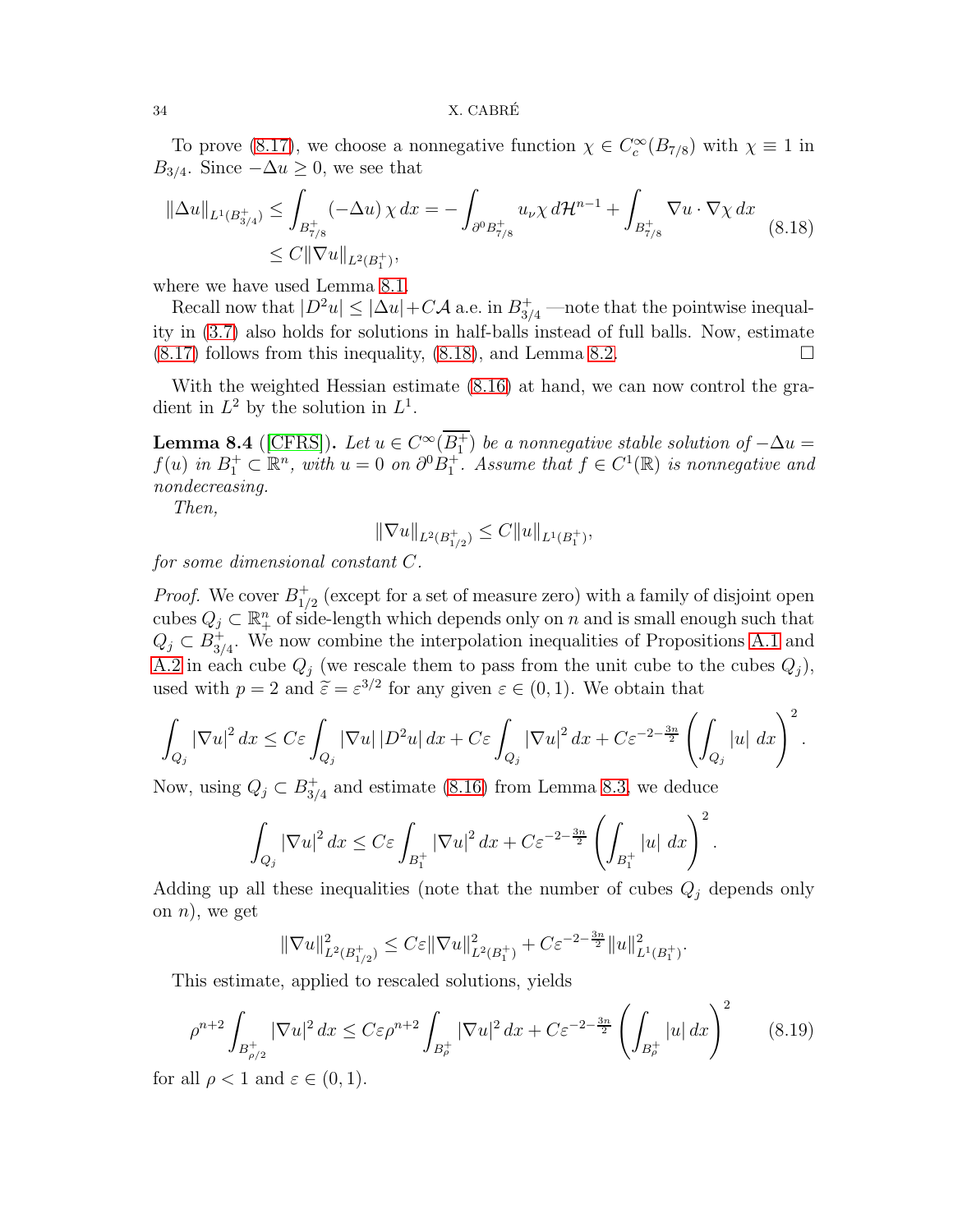We now claim that, for all balls  $B_{\rho}(y) \subset B_1$  (not necessarily contained in  $B_1^+$ ) and every  $\varepsilon \in (0,1)$ , we have

<span id="page-34-0"></span>
$$
\rho^{n+2} \int_{\mathbb{R}_+^n \cap B_{\rho/2}(y)} |\nabla u|^2 \, dx \le C \varepsilon \rho^{n+2} \int_{\mathbb{R}_+^n \cap B_{\rho}(y)} |\nabla u|^2 \, dx + C \varepsilon^{-2 - \frac{3n}{2}} \|u\|_{L^1(B_1^+)}^2. \tag{8.20}
$$

To show this, we proceed exactly as in Step 3 of the proof of Lemma [8.2,](#page-28-1) where we proved [\(8.15\)](#page-31-4). That is, we use a covering by balls which are either centered at  $\partial \mathbb{R}^n_+$  or interior to  $\mathbb{R}^n_+$ . For the first ones we use [\(8.19\)](#page-33-1) (with  $\rho$  multiplied by a small dimensional factor), while for the interior ones we employ Theorem [I.3](#page-10-1) (recalling that  $\varepsilon < 1$ ). We conclude [\(8.20\)](#page-34-0).

Finally, by Lemma [B.1](#page-47-1) applied to the subadditive quantity  $\sigma(B) := \|\nabla u\|_{L^2(\mathbb{R}^n_+\cap B)}^2$ , the result follows.

The following higher integrability result is of interest by itself, but it will be also needed in next section to control the  $L^1$  norm of u in a half-annulus by its radial derivative in  $L^1$ .

<span id="page-34-2"></span>**Lemma 8.5** ([\[CFRS\]](#page-54-8)). Let  $u \in C^{\infty}(\overline{B_1^+})$  be a nonnegative stable solution of  $-\Delta u =$  $f(u)$  in  $B_1^+ \subset \mathbb{R}^n$ , with  $u = 0$  on  $\partial^0 B_1^+$ . Assume that  $f \in C^1(\mathbb{R})$  is nonnegative and *nondecreasing.*

*Then,*

$$
\|\nabla u\|_{L^{2+\gamma}(B_{3/4}^+)}\leq C\|\nabla u\|_{L^2(B_1^+)}
$$

*for some dimensional constants*  $\gamma > 0$  *and* C.

*Proof. Step 1:* We show that, for almost every  $t > 0$ ,

<span id="page-34-1"></span>
$$
\int_{\{u=t\}\cap B_{3/4}^+} |\nabla u|^2 d\mathcal{H}^{n-1} \le C \int_{B_1^+} |\nabla u|^2 dx.
$$
\n(8.21)

Take  $\eta \in C_c^{\infty}(B_{7/8})$  with  $\eta \equiv 1$  in  $B_{4/5}$ . We combine [\(3.9\)](#page-17-1) and [\(3.6\)](#page-16-1) —note that these are pointwise relations that also hold for solutions in half-balls instead of full balls— with Lemma [8.2](#page-28-1) and [\(8.14\)](#page-31-3), to get

$$
\int_{B_{4/5}^+} |\text{div}(|\nabla u| \nabla u)| dx \le C \int_{B_{4/5}^+} |\nabla u| A dx + \int_{B_{4/5}^+} -2|\nabla u| \Delta u dx
$$
\n
$$
\le C \left( \int_{B_{4/5}^+} |\nabla u|^2 dx \right)^{1/2} \left( \int_{B_{4/5}^+} A^2 dx \right)^{1/2} + C \int_{B_{7/8}^+} A^2 dx + C \int_{B_1^+} |\nabla u|^2 dx
$$
\n
$$
\le C \int_{B_1^+} |\nabla u|^2 dx.
$$

Now, let  $\zeta \in C_c^{\infty}(B_{4/5})$  with  $\zeta \equiv 1$  in  $B_{3/4}$ . By Sard's theorem,  $\{u = t\}$  is a smooth hypersurface for almost every  $t > 0$ . For such values of t, from the previous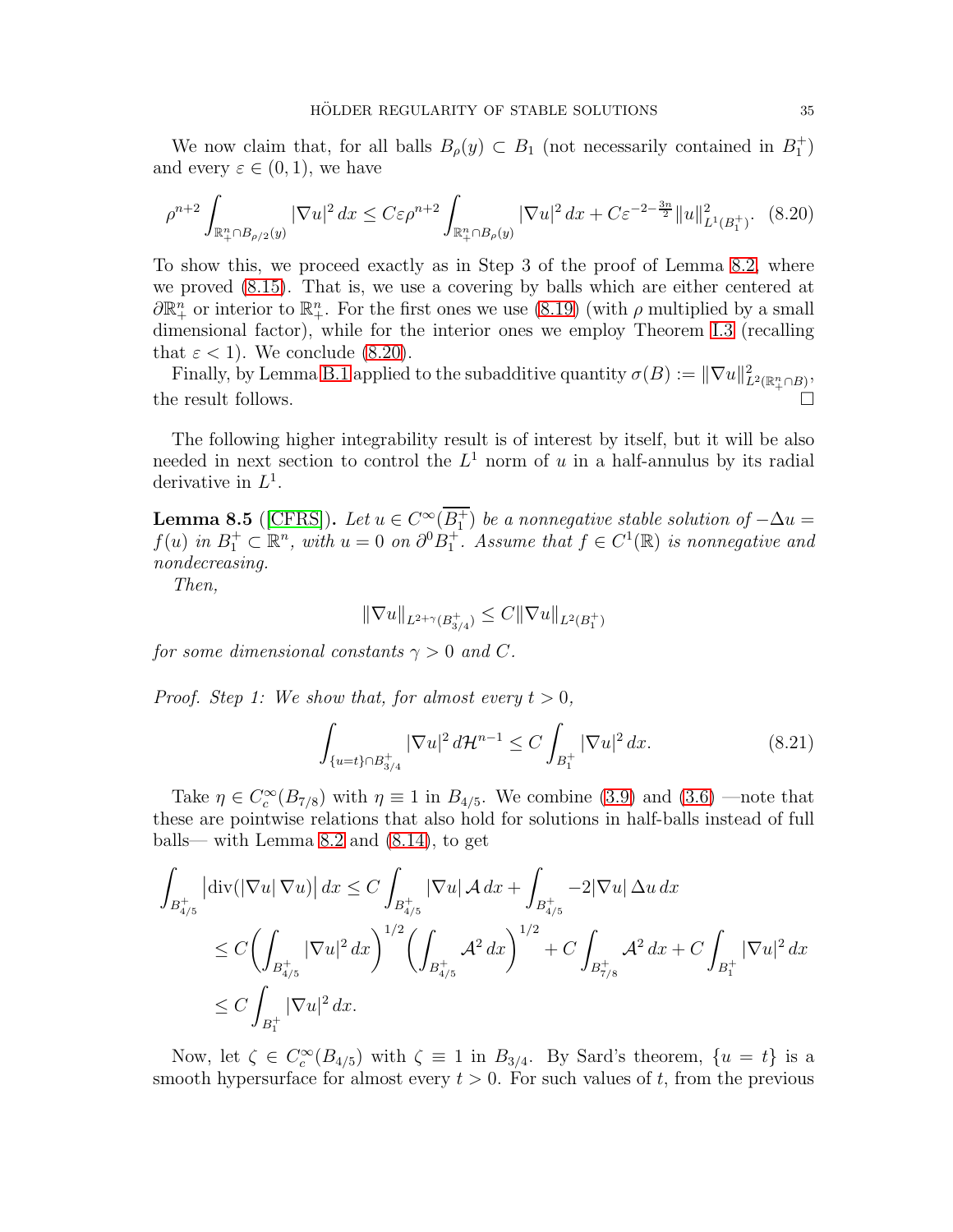bound we deduce

$$
\int_{\{u=t\}\cap B_{3/4}^+} |\nabla u|^2 d\mathcal{H}^{n-1} \leq \int_{\{u=t\}\cap B_{4/5}^+} |\nabla u|^2 \zeta^2 d\mathcal{H}^{n-1} = -\int_{\{u>t\}\cap B_{4/5}^+} \operatorname{div} (|\nabla u| \nabla u \zeta^2) dx \leq C \int_{B_1^+} |\nabla u|^2 dx,
$$

as claimed.

*Step 2: Conclusion.*

Here it is convenient to assume  $\|\nabla u\|_{L^2(B_1^+)} = 1$ , which can be achieved after multiplying u by a constant.

Setting  $h(t) = \max\{1, t\}$ , by the Sobolev embedding for functions vanishing on  $\partial^0 B_1^+$ , we see that

$$
\int_{\mathbb{R}^+} dt \int_{\{u=t\}\cap B_1^+\cap\{|\nabla u|\neq 0\}} d\mathcal{H}^{n-1} h(t)^p \, |\nabla u|^{-1} \leq |B_1^+\cap\{u<1\}| + \int_{B_1^+} u^p \, dx \leq C \tag{8.22}
$$

<span id="page-35-0"></span>for some  $p > 2$ . Hence, choosing dimensional constants  $q > 1$  and  $\theta \in (0, 1/3)$  such that  $p/q = (1 - \theta)/\theta$ , we see that

$$
\int_{B_{3/4}^+} |\nabla u|^{3-3\theta} dx = \int_{\mathbb{R}^+} dt \int_{\{u=t\} \cap B_{3/4}^+ \cap \{|\nabla u| \neq 0\}} d\mathcal{H}^{n-1} h(t)^{p\theta - q(1-\theta)} |\nabla u|^{-\theta + 2(1-\theta)} \n\leq \left( \int_{\mathbb{R}^+} dt \int_{\{u=t\} \cap B_1^+ \cap \{|\nabla u| \neq 0\}} d\mathcal{H}^{n-1} h(t)^p |\nabla u|^{-1} \right)^{\theta} \n\cdot \left( \int_{\mathbb{R}^+} h(t)^{-q} dt \int_{\{u=t\} \cap B_{3/4}^+} d\mathcal{H}^{n-1} |\nabla u|^2 \right)^{1-\theta}.
$$

By  $(8.22)$  and  $(8.21)$ , this yields

$$
\int_{B_{3/4}^+} |\nabla u|^{3-3\theta} dx \le C,
$$

which concludes the proof.  $\Box$ 

We can now give the

*Proof of Theorem II.3.* By rescaling Lemma 8.5, we deduce that\n
$$
\frac{d}{dx} \frac{d}{dx} \frac{d}{dx} \frac{d}{dx} \frac{d}{dx} \frac{d}{dx} \frac{d}{dx} \frac{d}{dx} \frac{d}{dx} \frac{d}{dx} \frac{d}{dx} \frac{d}{dx} \frac{d}{dx} \frac{d}{dx} \frac{d}{dx} \frac{d}{dx} \frac{d}{dx} \frac{d}{dx} \frac{d}{dx} \frac{d}{dx} \frac{d}{dx} \frac{d}{dx} \frac{d}{dx} \frac{d}{dx} \frac{d}{dx} \frac{d}{dx} \frac{d}{dx} \frac{d}{dx} \frac{d}{dx} \frac{d}{dx} \frac{d}{dx} \frac{d}{dx} \frac{d}{dx} \frac{d}{dx} \frac{d}{dx} \frac{d}{dx} \frac{d}{dx} \frac{d}{dx} \frac{d}{dx} \frac{d}{dx} \frac{d}{dx} \frac{d}{dx} \frac{d}{dx} \frac{d}{dx} \frac{d}{dx} \frac{d}{dx} \frac{d}{dx} \frac{d}{dx} \frac{d}{dx} \frac{d}{dx} \frac{d}{dx} \frac{d}{dx} \frac{d}{dx} \frac{d}{dx} \frac{d}{dx} \frac{d}{dx} \frac{d}{dx} \frac{d}{dx} \frac{d}{dx} \frac{d}{dx} \frac{d}{dx} \frac{d}{dx} \frac{d}{dx} \frac{d}{dx} \frac{d}{dx} \frac{d}{dx} \frac{d}{dx} \frac{d}{dx} \frac{d}{dx} \frac{d}{dx} \frac{d}{dx} \frac{d}{dx} \frac{d}{dx} \frac{d}{dx} \frac{d}{dx} \frac{d}{dx} \frac{d}{dx} \frac{d}{dx} \frac{d}{dx} \frac{d}{dx} \frac{d}{dx} \frac{d}{dx} \frac{d}{dx} \frac{d}{dx} \frac{d}{dx} \frac{d}{dx} \frac{d}{dx} \frac{d}{dx} \frac{d}{dx} \frac{d}{dx} \frac{d}{dx} \frac{d}{dx} \frac{d}{dx} \frac{d}{dx} \frac{d}{dx} \frac{d}{dx} \frac{d}{dx} \frac{d}{dx} \frac{d}{dx} \frac{d}{dx} \frac{d}{dx} \frac{d}{dx} \frac{d}{dx} \frac{d}{dx} \frac{d}{dx} \frac
$$

$$
\|\nabla u\|_{L^{2+\gamma}(B_{1/4}^+)}\leq \|\nabla u\|_{L^{2+\gamma}(B_{3/8}^+)}\leq C\|\nabla u\|_{L^2(B_{1/2}^+)}.
$$

This and Lemma [8.4](#page-33-2) conclude the proof.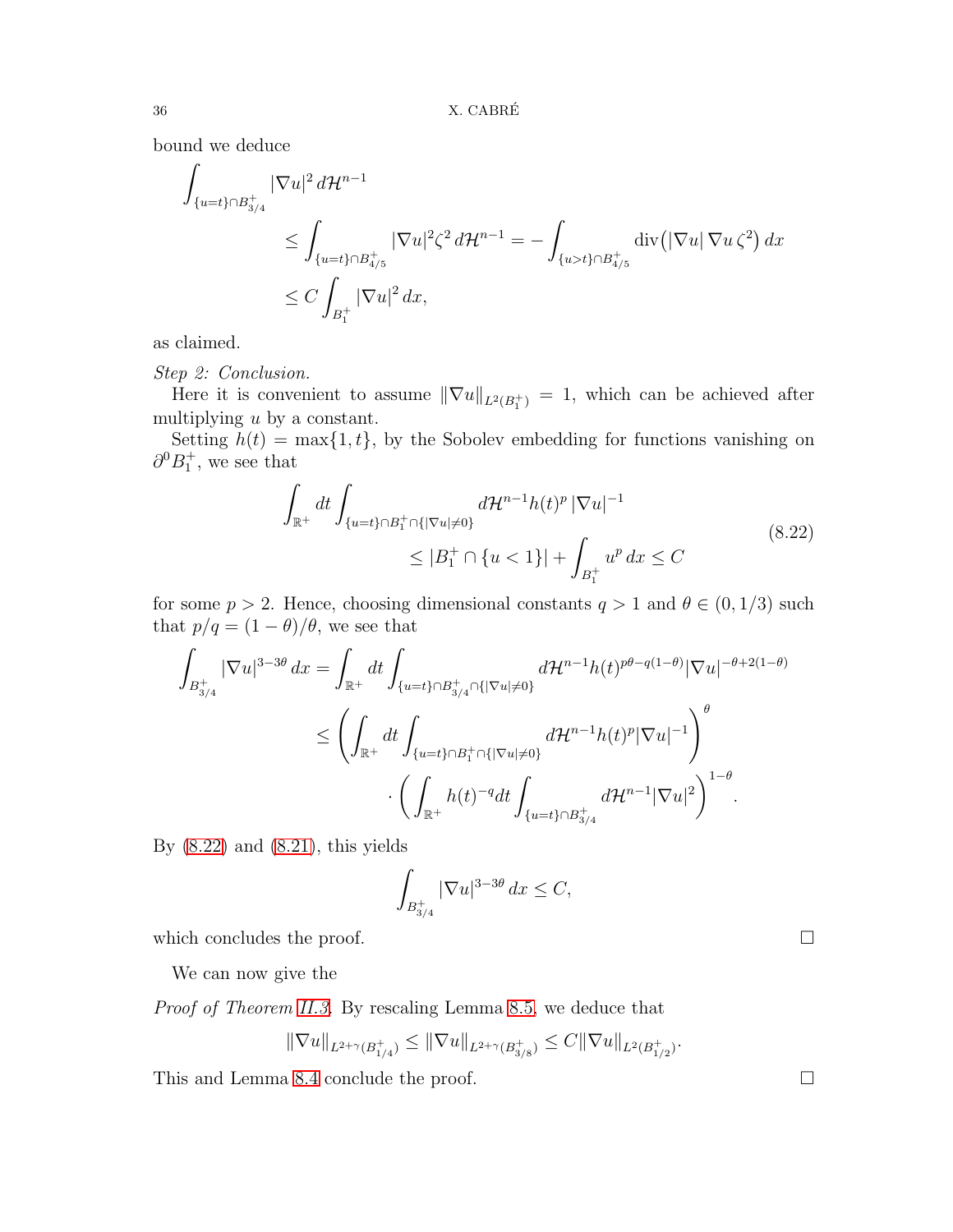For future use, note also that putting together Lemma [8.4](#page-33-2) with [\(8.17\)](#page-32-2) (rescaled), we obtain that

<span id="page-36-2"></span>
$$
||D^2u||_{L^1(B_{1/4}^+)} \le ||D^2u||_{L^1(B_{3/8}^+)} \le C||\nabla u||_{L^2(B_{1/2}^+)} \le C||u||_{L^1(B_1^+)}.
$$
\n(8.23)

When proving Theorem [II.1](#page-7-1) in next section, we will need the following bounds in half-annuli. They follow from a simple covering and scaling argument combined with the boundary estimates that we have just proven and their interior analogues (i.e., those in balls whose double is contained in  $\mathbb{R}^n_+$ ).

<span id="page-36-5"></span>**Corollary 8.6.** *Let*  $u \in C^{\infty}(B_1^+)$  *be a nonnegative stable solution of*  $-\Delta u = f(u)$  $in B_1^+ \subset \mathbb{R}^n$ , with  $u = 0$  *on*  $\partial^0 B_1^+$ . Assume that  $f \in C^1(\mathbb{R})$  is nonnegative and *nondecreasing.* Let  $0 < \rho_1 < \rho_2 < \rho_3 < \rho_4 \leq 1$ .

*Then,*

<span id="page-36-3"></span>
$$
\|\nabla u\|_{L^{2+\gamma}(A^+_{\rho_2,\rho_3})} \le C_{\rho_i} \|u\|_{L^1(A^+_{\rho_1,\rho_4})} \tag{8.24}
$$

*and*

<span id="page-36-4"></span>
$$
||D^2u||_{L^1(A^+_{\rho_2,\rho_3})} \leq C_{\rho_i} ||u||_{L^1(A^+_{\rho_1,\rho_4})}
$$
\n(8.25)

*for some dimensional constant*  $\gamma > 0$  *and some constant*  $C_{\rho_i}$  *depending only on*  $n$ *,*  $\rho_1, \rho_2, \rho_3, \text{ and } \rho_4.$ 

*Proof.* We first cover  $\partial^0 A^+_{\rho_2,\rho_3}$  by a finite number of balls  $B_j$  centered at  $\{x_n = 0\}$ and with a sufficiently small radius  $\delta_0$  such that the balls  $4B_j$  (with same centers as the previous ones, and with radius  $4\delta_0$ ) are contained in  $A_{\rho_1,\rho_4}$ . We now cover  $\overline{A_{\rho_2,\rho_3}^+} \setminus \cup_j B_j$  by balls  $B_k$  of a smaller radius  $\delta_1$  in such a way that  $4B_k \subset A_{\rho_1,\rho_4}^+$ . In this way we obtain a covering of  $A^+_{\rho_2,\rho_3}$  made of half-balls  $B^+_j$  (centered at  $\{x_n = 0\}$ ) and interior balls  $B_k$ , with  $4B_j^+$  and  $4B_k$  all contained in  $A_{\rho_1,\rho_4}^+$ .

Now, to deduce our two estimates, in each half-ball  $B_j^+$  we use Theorem [II.3](#page-11-1) and  $(8.23)$  (both rescaled). Instead, in the interior balls  $B_k$  we apply  $(1.6)$  as well as [\(3.4\)](#page-16-3) (both rescaled). In this way we control the norms of the quantities on the left-hand sides of [\(8.24\)](#page-36-3) and of [\(8.25\)](#page-36-4) but now integrated in any of the previous balls, by  $C_{\rho_i} ||u||_{L^1(A_{\rho_1,\rho_4}^+)}$  (each of them). Adding all the inequalities completes the proof.  $\Box$ 

### <span id="page-36-0"></span>9. THE RADIAL DERIVATIVE CONTROLS THE FUNCTION IN  $L^1$  up to the **BOUNDARY**

In this section we establish our main result, Theorem [II.1.](#page-7-1) This will be much more delicate than the interior case of Theorem [I.1,](#page-5-3) which holds assuming only that the function u is superharmonic. Instead, in the boundary setting, superharmonicity is not enough for the theorem to hold, as the following remark shows. Hence, within the proof we will need to use the semilinear equation satisfied by  $u$  and, in fact, also the stability of u.

<span id="page-36-1"></span>**Remark 9.1.** For  $n \geq 2$ , the estimate [\(1.15\)](#page-7-0) of Theorem [II.1,](#page-7-1) controlling the function in  $L^1$  in a half-annulus by its radial derivative in  $L^1$  (or even in  $L^{\infty}$ ), also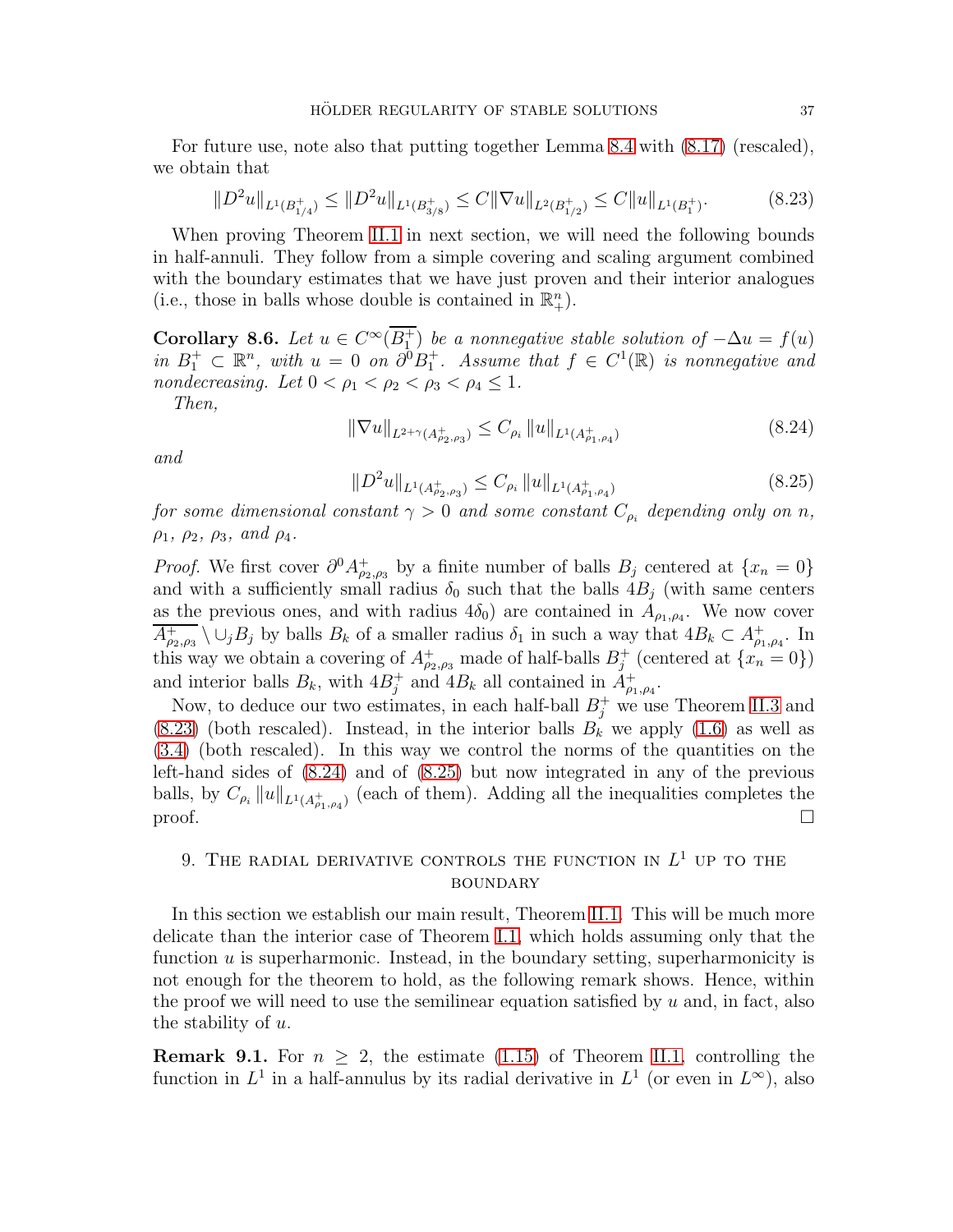### 38 X. CABRE´

in a half-annulus, cannot not hold within the class of nonnegative superharmonic functions which are smooth in  $\overline{\mathbb{R}^n_+}$  and vanish on  $\partial \mathbb{R}^n_+$ .

Indeed, for  $\delta \in (0,1)$ , consider

$$
u^{\delta}(x) := \frac{x_n}{|(x', x_n + \delta)|}
$$
 for  $x = (x', x_n) \in \mathbb{R}^{n-1} \times \mathbb{R}, x_n \ge 0$ .

The function  $u^{\delta}$  is nonnegative and smooth in  $\overline{\mathbb{R}^n_+}$ , vanishes on  $\{x_n = 0\}$ , and, as a simple computation shows,<sup>[18](#page-37-0)</sup> is superharmonic in  $\mathbb{R}^n_+$  for  $n \geq 2$ . At the same time, in the half-annulus it satisfies

$$
|\partial_r u^\delta| = \frac{x_n}{r \, |(x', x_n + \delta)|^3} \, \delta(x_n + \delta) \le C\delta \quad \text{in } A^+_{1/2, 1}
$$

for some constant C independent of  $\delta$ . By taking  $\delta$  small enough, this shows that the estimate [\(1.15\)](#page-7-0) of Theorem [II.1](#page-7-1) cannot hold within this class of functions.

Note also that in the limiting case  $\delta = 0$ , we are exhibiting a nonnegative superharmonic function  $u^0 = x_n/r$  which belongs to  $W^{1,2}(B_1^+)$  for  $n \geq 3$ , vanishes a.e. on  ${x_n = 0}$ , and is zero homogeneous (i.e.,  $\partial_r u^0 \equiv 0$ ).

To control the  $L^1$  norm of a stable solution in a half-annulus by its radial derivative in  $L^1$ , the starting idea is to use the equation

<span id="page-37-1"></span>
$$
-2\Delta u + \Delta(x \cdot \nabla u) = -f'(u)x \cdot \nabla u,
$$
\n(9.1)

after multiplying it against a cut-off function and integrating it in the half-annulus. We will see that this easily yields a lower bound for the integral of the left-hand side which is appropriate for our purposes. The difficulty is how to control the integral of the right-hand side, by above, in terms of only  $x \cdot \nabla u = ru_r$ . As we will explain later in Footnote [19,](#page-40-0) we wish to use the stability condition to deal with the factor  $f'(u)$  in [\(9.1\)](#page-37-1). However, through the simplest approach this would force to control the  $L^2$  norm of  $\nabla(x \cdot \nabla u)$  —which is not at our hands since we do not have  $L^2$ control on the full Hessian of u.

To proceed in a similar manner but reducing the number of derivatives falling on u, for  $\lambda > 0$  we consider the functions

 $u_{\lambda}(x) := u(\lambda x)$ 

and note that  $\frac{d}{dx}u_\lambda(x) = x \cdot \nabla u(\lambda x) = \lambda^{-1}x \cdot \nabla u_\lambda(x)$ . Using this and noticing that  $\lambda^{-2} \Delta u_{\lambda} = -f(u_{\lambda}),$  we have

<span id="page-37-2"></span>
$$
-2\lambda^{-3} \Delta u_{\lambda} + \lambda^{-2} \Delta (\lambda^{-1} x \cdot \nabla u_{\lambda}) = \frac{d}{d\lambda} (\lambda^{-2} \Delta u_{\lambda})
$$
  
= 
$$
-\frac{d}{d\lambda} f(u_{\lambda}) = -f'(u_{\lambda}) \lambda^{-1} x \cdot \nabla u_{\lambda}.
$$
 (9.2)

Evaluating the first and last expressions at  $\lambda = 1$ , we recover [\(9.1\)](#page-37-1). However, it will be crucial (see the later Footnote [19\)](#page-40-0) to use instead the equality between the first and third expressions, after integrating them not only in x, but also in  $\lambda$ . Integrating in  $\lambda$  will be essential to reduce the number of derivatives falling on u.

<span id="page-37-0"></span><sup>&</sup>lt;sup>18</sup>One may start from  $\Delta u^{\delta} = x_n \Delta \varphi + 2\varphi_{x_n}$ , where  $\varphi = (|x|^2 + 2\delta x_n + \delta^2)^{-1/2}$ .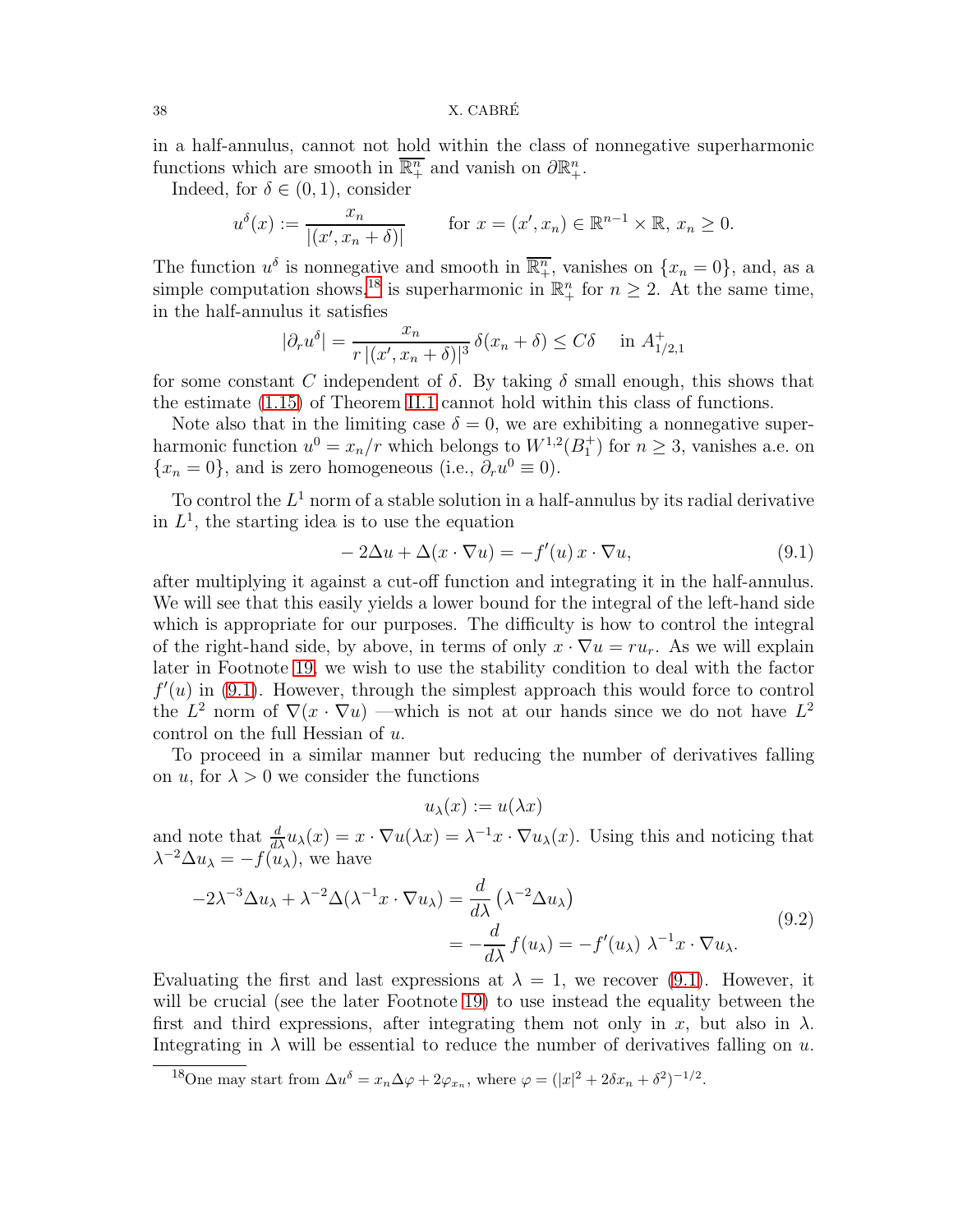In addition, the monotonicity and convexity of  $f$  will allow to use the stability condition appropriately.

This will be understood in all detail going through the following proof, which is the main novelty of this paper.

*Proof of Theorem [II.1.](#page-7-1)* By rescaling, we may suppose that we have a stable solution in  $B_6^+$  instead of  $B_1^+$ .

We choose a nonnegative smooth function  $\zeta$  with compact support in the full annulus  $A_{4,5}$  and such that  $\zeta \equiv 1$  in  $A_{4,1,4,9}$ . Then, the function  $\xi := x_n \zeta$  satisfies

$$
\xi \ge 0
$$
 in  $A_{4,5}^+$ ,  $\xi = 0$  on  $\partial^0 A_{4,5}^+$ ,  
\n $\xi = \xi_{\nu} = 0$  on  $\partial^+ A_{4,5}^+$ , and  $\xi = x_n$  in  $A_{4.1,4.9}^+$ .

The proof starts from the identity

$$
2\lambda^{-3} \int_{A_{4,5}^+} (-\Delta u_\lambda) \xi \, dx + \lambda^{-2} \int_{A_{4,5}^+} \Delta(\lambda^{-1} x \cdot \nabla u_\lambda) \xi \, dx
$$
  
= 
$$
-\frac{d}{d\lambda} \int_{A_{4,5}^+} f(u_\lambda) \xi \, dx,
$$
 (9.3)

<span id="page-38-0"></span>which follows from the equality between the first and third expressions in [\(9.2\)](#page-37-2). In a first step, we will bound the left-hand side of [\(9.3\)](#page-38-0) by below. But the subtle part of the proof, where we use the stability of the solution, will be the second step. It will bound the right-hand side of [\(9.3\)](#page-38-0) by above, but only after averaging it in  $\lambda$ . For this, we will use that

<span id="page-38-3"></span>
$$
\int_{1}^{1.1} \left( -\frac{d}{d\lambda} \int_{A_{4,5}^{+}} f(u_{\lambda}) \xi \, dx \right) d\lambda = \int_{A_{4,5}^{+}} \left( f(u) - f(u_{1.1}) \right) \xi \, dx, \tag{9.4}
$$

where

$$
u_{1.1} := u_{11/10} = u((11/10) \cdot ).
$$

*Step 1: We prove that*

<span id="page-38-1"></span>
$$
2\lambda^{-3} \int_{A_{4,5}^{+}} (-\Delta u_{\lambda}) \xi \, dx + \lambda^{-2} \int_{A_{4,5}^{+}} \Delta(\lambda^{-1} x \cdot \nabla u_{\lambda}) \xi \, dx
$$
  
 
$$
\geq c \|u\|_{L^{1}(A_{4.7,4.8}^{+})} - C \|u_{r}\|_{L^{1}(A_{3,6}^{+})}
$$
(9.5)

*for every*  $\lambda \in [1, 1.1]$ *, where* c and C are positive dimensional constants.

To bound by below the second integral in [\(9.5\)](#page-38-1) is easy. Since  $\xi$  and  $\xi_{\nu}$  vanish on  $\partial^+ A^+_{4,5}$ , and both  $\xi$  and  $x \cdot \nabla u_\lambda$  vanish on  $\partial^0 A^+_{4,5}$ , we deduce that

<span id="page-38-2"></span>
$$
\int_{A_{4,5}^+} \Delta(x \cdot \nabla u_\lambda) \, \xi \, dx = \int_{A_{4,5}^+} x \cdot \nabla u_\lambda \, \Delta \xi \, dx \ge -C \|u_r\|_{L^1(A_{4,5.5}^+)} \tag{9.6}
$$

since  $x \cdot \nabla u_\lambda(x) = \lambda x \cdot \nabla u(\lambda x) = \lambda r u_r(\lambda x)$ .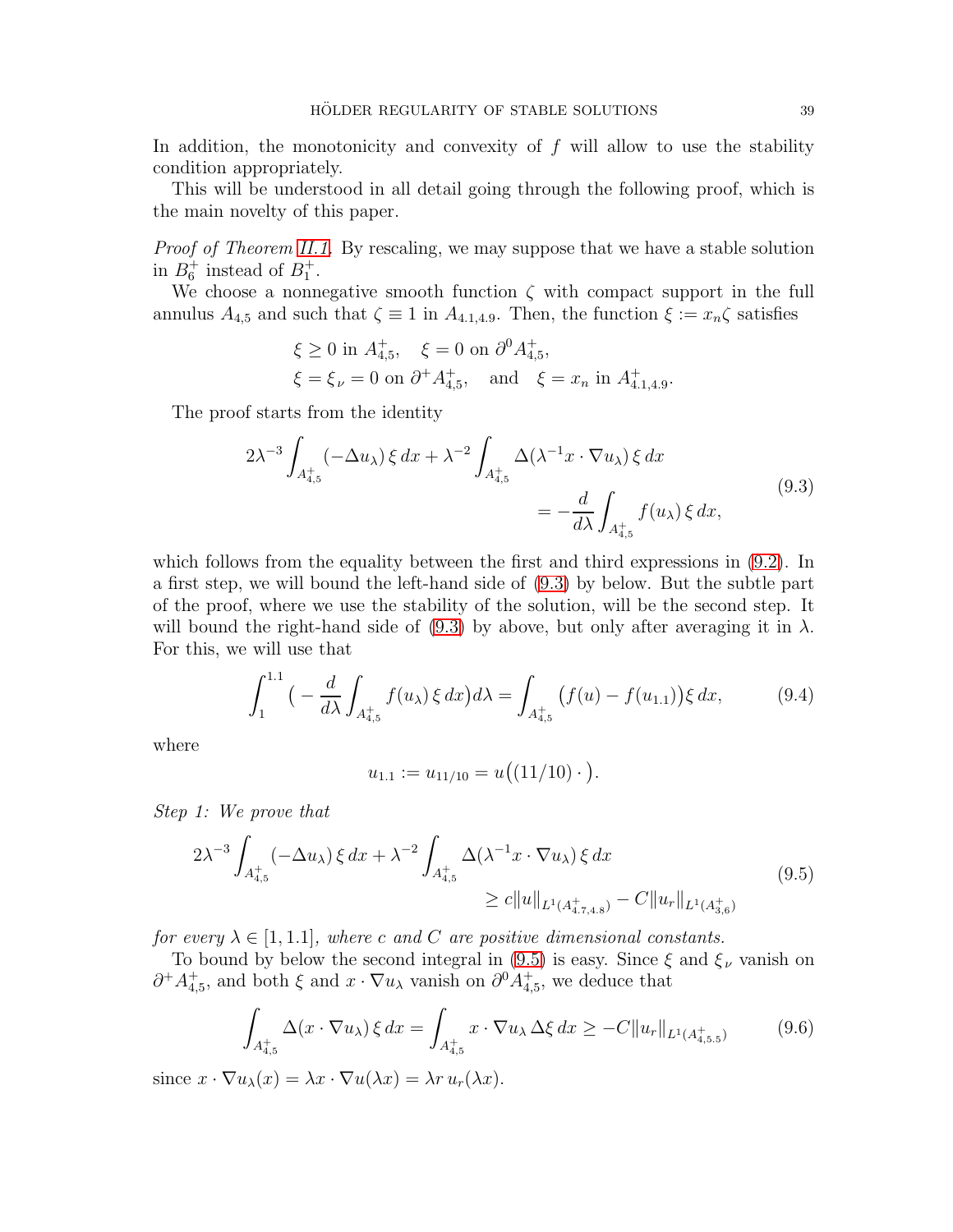### 40 X. CABRE´

Next, to control the first integral in [\(9.5\)](#page-38-1), given any  $\rho_1 \in (4.1, 4.2)$  and  $\rho_2 \in$  $(4.8, 4.9)$  we consider the solution  $\varphi$  of

<span id="page-39-1"></span>
$$
\begin{cases}\n-\Delta \varphi = 1 & \text{in } A^+_{\rho_1, \rho_2} \\
\varphi = 0 & \text{on } \partial^0 A^+_{\rho_1, \rho_2} \\
\varphi_\nu = 0 & \text{on } \partial^+ A^+_{\rho_1, \rho_2}.\n\end{cases}
$$
\n(9.7)

Note that  $\varphi \geq 0$  by the maximum principle. In addition, as shown in Appendix [D,](#page-50-0) we have  $|\nabla \varphi| \leq C$  in  $A_{\rho_1,\rho_2}^+$  for some dimensional constant C. This bound yields  $c\varphi \leq x_n = \xi$  in  $A_{\rho_1,\rho_2}^+$  for some small dimensional constant  $c > 0$ . Since, in addition,  $-\Delta u_\lambda$ ,  $\xi$ , and  $\varphi$  are all nonnegative, it follows that (for positive constants c and C that may differ from line to line)

$$
\int_{A_{4,5}^{+}} (-\Delta u_{\lambda}) \xi dx \geq c \int_{A_{\rho_{1},\rho_{2}}^{+}} (-\Delta u_{\lambda}) \varphi dx
$$
\n
$$
= -c \int_{\partial^{+} A_{\rho_{1},\rho_{2}}^{+}} (u_{\lambda})_{\nu} \varphi d\mathcal{H}^{n-1} + c \int_{A_{\rho_{1},\rho_{2}}^{+}} u_{\lambda} dx
$$
\n
$$
\geq -C \int_{\partial^{+} B_{\rho_{1}}^{+}} |(u_{\lambda})_{r}| d\mathcal{H}^{n-1} - C \int_{\partial^{+} B_{\rho_{2}}^{+}} |(u_{\lambda})_{r}| d\mathcal{H}^{n-1} + c \|u\|_{L^{1}(A_{\lambda_{\rho_{1},\lambda_{\rho_{2}}^{+}}^{+})}
$$
\n
$$
\geq -C \int_{\partial^{+} B_{\rho_{1}}^{+}} |(u_{\lambda})_{r}| d\mathcal{H}^{n-1} - C \int_{\partial^{+} B_{\rho_{2}}^{+}} |(u_{\lambda})_{r}| d\mathcal{H}^{n-1} + c \|u\|_{L^{1}(A_{4,7,4,8}^{+})}
$$

since  $\lambda \rho_1 \leq 1.1 \cdot 4.2 \leq 4.7$  and  $4.8 \leq \lambda \rho_2$ . Finally, integrating first in  $\rho_1 \in (4.1, 4.2)$ and then in  $\rho_2 \in (4.8, 4.9)$ , we arrive at

$$
\int_{A_{4,5}^+} (-\Delta u_\lambda) \, \xi \, dx \geq -C \|u_r\|_{L^1(A_{4,1,6}^+)} + c \|u\|_{L^1(A_{4,7,4,8}^+)},
$$

since  $1.1 \cdot 4.9 \leq 6$ .

This and [\(9.6\)](#page-38-2) establish the claim of Step 1.

*Step 2: We prove that, for every*  $\varepsilon \in (0,1)$ *,* 

<span id="page-39-0"></span>
$$
\int_{A_{4,5}^+} \left(f(u) - f(u_{1,1})\right) \xi \, dx \le C \left(\varepsilon \|u\|_{L^1(A_{3,6}^+)} + \varepsilon^{-1-2\frac{2+\gamma}{\gamma}} \|u_r\|_{L^1(A_{3,6}^+)}\right) \tag{9.8}
$$

*for some dimensional constants*  $\gamma > 0$  *and*  $C$  —with  $\gamma$  *being the exponent in Corollary [8.6.](#page-36-5)*

By convexity of f we have  $f(u) - f(u_{1,1}) \leq f'(u)(u - u_{1,1})$ . We now use that  $\xi = 0$  on  $\partial A_{4,5}^+$  and that  $u - u_{1,1} = 0$  on  $\partial^0 A_{3,9,5,1}^+$  in order to take advantage, twice, of the stability of u. Taking a function  $\phi \in C_c^{\infty}(A_{3.9,5.1})$  with  $\phi = 1$  in  $A_{4,5}$ , and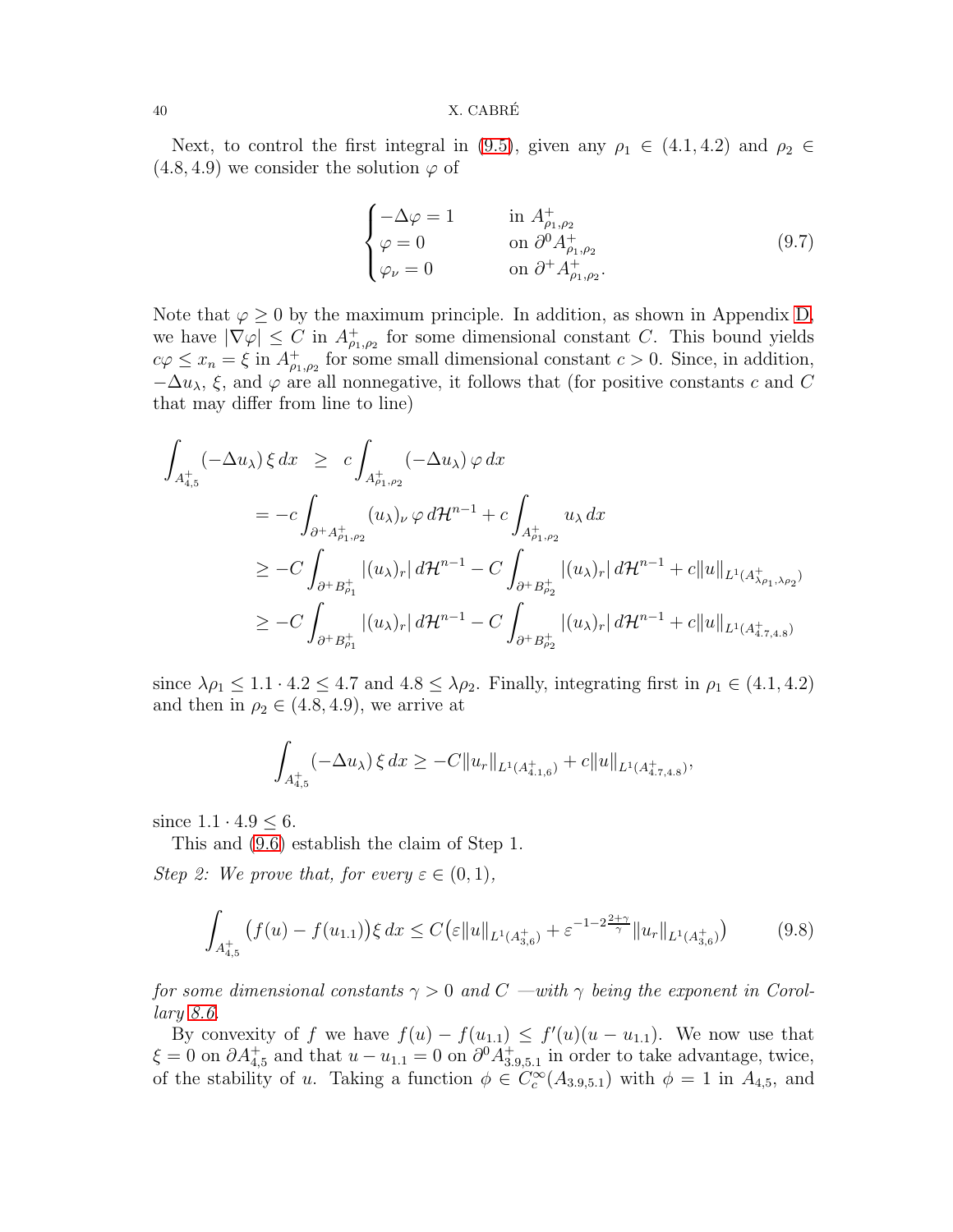since  $\xi$  and  $f'(u)$  are nonnegative, we deduce

<span id="page-40-2"></span><span id="page-40-1"></span>
$$
\int_{A_{4,5}^{+}} (f(u) - f(u_{1,1})) \xi \, dx \le \int_{A_{4,5}^{+}} f'(u)(u - u_{1,1}) \xi \, dx \qquad (9.9)
$$
\n
$$
\le \left( \int_{A_{4,5}^{+}} f'(u) \xi^{2} \, dx \right)^{1/2} \left( \int_{A_{4,5}^{+}} f'(u)(u - u_{1,1})^{2} \, dx \right)^{1/2}
$$
\n
$$
\le \left( \int_{A_{4,5}^{+}} |\nabla \xi|^{2} \, dx \right)^{1/2} \left( \int_{A_{3,9,5,1}^{+}} f'(u)((u - u_{1,1})\phi)^{2} \, dx \right)^{1/2}
$$
\n
$$
\le C \left( \int_{A_{3,9,5,1}^{+}} |\nabla ((u - u_{1,1})\phi)|^{2} \, dx \right)^{1/2}
$$
\n
$$
\le C \|\nabla (u - u_{1,1})\|_{L^{2}(A_{3,9,5,1}^{+})}, \qquad (9.10)
$$

where in the last bound we have used Poincaré's inequality in  $A_{3.9,5.1}^{+}$  for functions vanishing on  $\partial^0 A_{3.9,5.1}^+$ . The previous chain of inequalities, which are a crucial part of the proof, have used the stability of the solution twice.[19](#page-40-0)

Next, by the  $W^{1,2+\gamma}$  estimate [\(8.24\)](#page-36-3) (rescaled to hold in  $B_6^+$  instead of  $B_1^+$ ) and taking  $q := \frac{2(1+\gamma)}{2+\gamma}$  $\frac{(1+\gamma)}{2+\gamma}$ , we have

$$
\|\nabla(u - u_{1,1})\|_{L^{2}(A_{3,9,5,1}^{+})} \leq \|\nabla(u - u_{1,1})\|_{L^{2+\gamma}(A_{3,9,5,1}^{+})}^{\frac{1}{q}} \|\nabla(u - u_{1,1})\|_{L^{1}(A_{3,9,5,1}^{+})}^{\frac{1}{q'}}\n\leq C \|\nabla u\|_{L^{2+\gamma}(A_{3,9,5,1,1,1}^{+})}^{\frac{1}{q}} \|\nabla(u - u_{1,1})\|_{L^{1}(A_{3,9,5,1}^{+})}^{\frac{1}{q'}}\n\leq C \|u\|_{L^{1}(A_{3,6}^{+})}^{\frac{1}{q}} \|\nabla(u - u_{1,1})\|_{L^{1}(A_{3,9,5,1}^{+})}^{\frac{1}{q'}}\n\leq \varepsilon \|u\|_{L^{1}(A_{3,6}^{+})} + C\varepsilon^{-\frac{q'}{q}} \|\nabla(u - u_{1,1})\|_{L^{1}(A_{3,9,5,1}^{+})}
$$
\n(9.11)

for all  $\varepsilon \in (0,1)$ . Now, by the interpolation inequality in cubes of Proposition [A.1](#page-45-0) applied with  $p = 1$ , we claim that

<span id="page-40-4"></span><span id="page-40-3"></span>
$$
\|\nabla(u - u_{1,1})\|_{L^1(A_{3,9,5,1}^+)}\n\leq C\varepsilon^{1+\frac{q'}{q}}\|D^2(u - u_{1,1})\|_{L^1(A_{3,8,5,2}^+)} + C\varepsilon^{-1-\frac{q'}{q}}\|u - u_{1,1}\|_{L^1(A_{3,8,5,2}^+)}\n\leq C\varepsilon^{1+\frac{q'}{q}}\|D^2u\|_{L^1(A_{3,8,5,8}^+)} + C\varepsilon^{-1-\frac{q'}{q}}\|u - u_{1,1}\|_{L^1(A_{3,8,5,2}^+)}.
$$
\n(9.12)

<span id="page-40-0"></span><sup>&</sup>lt;sup>19</sup>Note first that a simple Cauchy-Schwarz argument to control the right-hand side of  $(9.9)$ would not work, since we do not have control on the integral of  $f'(u)^2$ . On the other hand, we would be in trouble if we had performed the above chain of inequalities starting from [\(9.1\)](#page-37-1) instead of [\(9.2\)](#page-37-2). Indeed, in such case,  $f'(u)(u - u_{1,1})\xi$  in [\(9.9\)](#page-40-1) would be replaced by  $f'(u)x \cdot \nabla u \xi$ . Hence, proceeding as we have done above, the final quantity appearing in  $(9.10)$  would be the  $L^2$  norm of  $\nabla(x \cdot \nabla u)$ . But recall that we do not have control on the  $L^2$  norm of the full Hessian of u.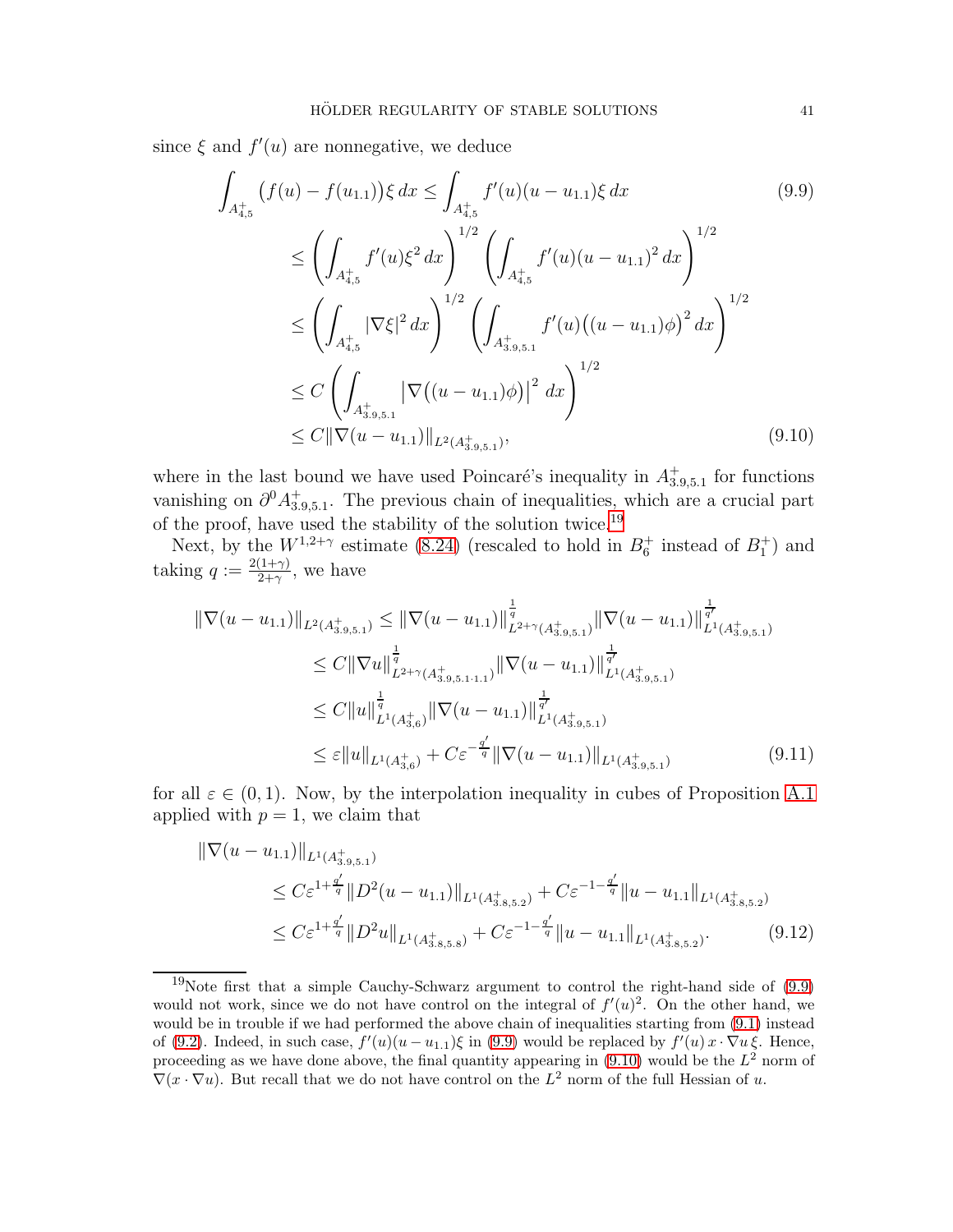### 42 X. CABRE´

To see the first inequality, one covers the half-annulus  $A_{3.9,5.1}^{+}$  (except for a set of measure zero) by cubes of sufficiently small side-length to be contained in  $A_{3.8,5.2}^{+}$ . One then applies Proposition [A.1](#page-45-0) with  $p = 1$ , after rescaling it and renaming  $\varepsilon$ , in each of these cubes, and finally one adds up all the inequalities —exactly as we did in the beginning of the proof of Theorem [I.3](#page-10-1) in Section [3.](#page-15-0)

From [\(9.12\)](#page-40-3) and the Hessian bound [\(8.25\)](#page-36-4) (rescaled to hold in  $B_6^+$  instead of  $B_1^+$ ) we conclude

$$
\|\nabla(u-u_{1.1})\|_{L^1(A_{3.9,5.1}^+)} \leq C \varepsilon^{1+\frac{q'}{q}} \|u\|_{L^1(A_{3,6}^+)} + C \varepsilon^{-1-\frac{q'}{q}} \|u-u_{1.1}\|_{L^1(A_{3.8,5.2}^+)}.
$$

Putting together this last bound with [\(9.10\)](#page-40-2) and [\(9.11\)](#page-40-4), we arrive at

$$
\int_{A_{4,5}^+} \left(f(u) - f(u_{1,1})\right) \xi \, dx \leq C \varepsilon \|u\|_{L^1(A_{3,6}^+)} + C \varepsilon^{-1-2\frac{2+\gamma}{\gamma}} \|u - u_{1,1}\|_{L^1(A_{3,8,5,2}^+)}.
$$

At the same time, since  $\frac{d}{dx}u_\lambda(x) = x \cdot \nabla u(\lambda x) = r u_r(\lambda x)$ , we have

$$
||u - u_{1.1}||_{L^{1}(A_{3.8,5.2}^{+})} = \int_{A_{3.8,5.2}^{+}} dx \left| \int_{1}^{1.1} d\lambda \ r u_{r}(\lambda x) \right|
$$
  
 
$$
\leq C \int_{1}^{1.1} d\lambda \int_{A_{3.8,5.2 \cdot 1.1}^{+}} dy |u_{r}(y)| \leq C ||u_{r}||_{L^{1}(A_{3,6}^{+})}.
$$

The last two bounds establish Step 2.

### *Step 3: Conclusion.*

We integrate [\(9.3\)](#page-38-0) in  $\lambda \in (1, 1.1)$  and use [\(9.4\)](#page-38-3), as well as [\(9.5\)](#page-38-1) and [\(9.8\)](#page-39-0) in the statements of Steps 1 and 2. We obtain the bound

<span id="page-41-1"></span>
$$
||u||_{L^{1}(A^{+}_{4.7,4.8})} \leq C \left(\varepsilon ||u||_{L^{1}(A^{+}_{3,6})} + \varepsilon^{-1-2\frac{2+\gamma}{\gamma}} ||u_{r}||_{L^{1}(A^{+}_{3,6})}\right) \tag{9.13}
$$

for all  $\varepsilon \in (0,1)$ . It is now simple to conclude the desired estimate

<span id="page-41-2"></span>
$$
||u||_{L^{1}(A_{3,6}^{+})} \leq C||u_{r}||_{L^{1}(A_{3,6}^{+})}.
$$
\n(9.14)

Indeed, we first show that

<span id="page-41-0"></span>
$$
||u||_{L^{1}(A_{3,6}^{+})} \leq C(||u||_{L^{1}(A_{4,7,4,8}^{+})} + ||u_{r}||_{L^{1}(A_{3,6}^{+})}).
$$
\n(9.15)

To prove this, use that

<span id="page-41-3"></span>
$$
u(s\sigma) = u(t\sigma) - \int_{s}^{t} u_r(r\sigma) dr \qquad (9.16)
$$

for  $s \in (3,6)$ ,  $t \in (4.7, 4.8)$ , and  $\sigma \in S^{n-1}$ . We deduce

$$
(s/6)^{n-1}|u(s\sigma)| \le (t/4)^{n-1}|u(t\sigma)| + \int_3^6 (r/3)^{n-1}|u_r(r\sigma)| dr.
$$

Integrating in  $\sigma \in S^{n-1}$ , and then in  $s \in (3,6)$  and in  $t \in (4.7, 4.8)$ , we conclude  $(9.15).$  $(9.15).$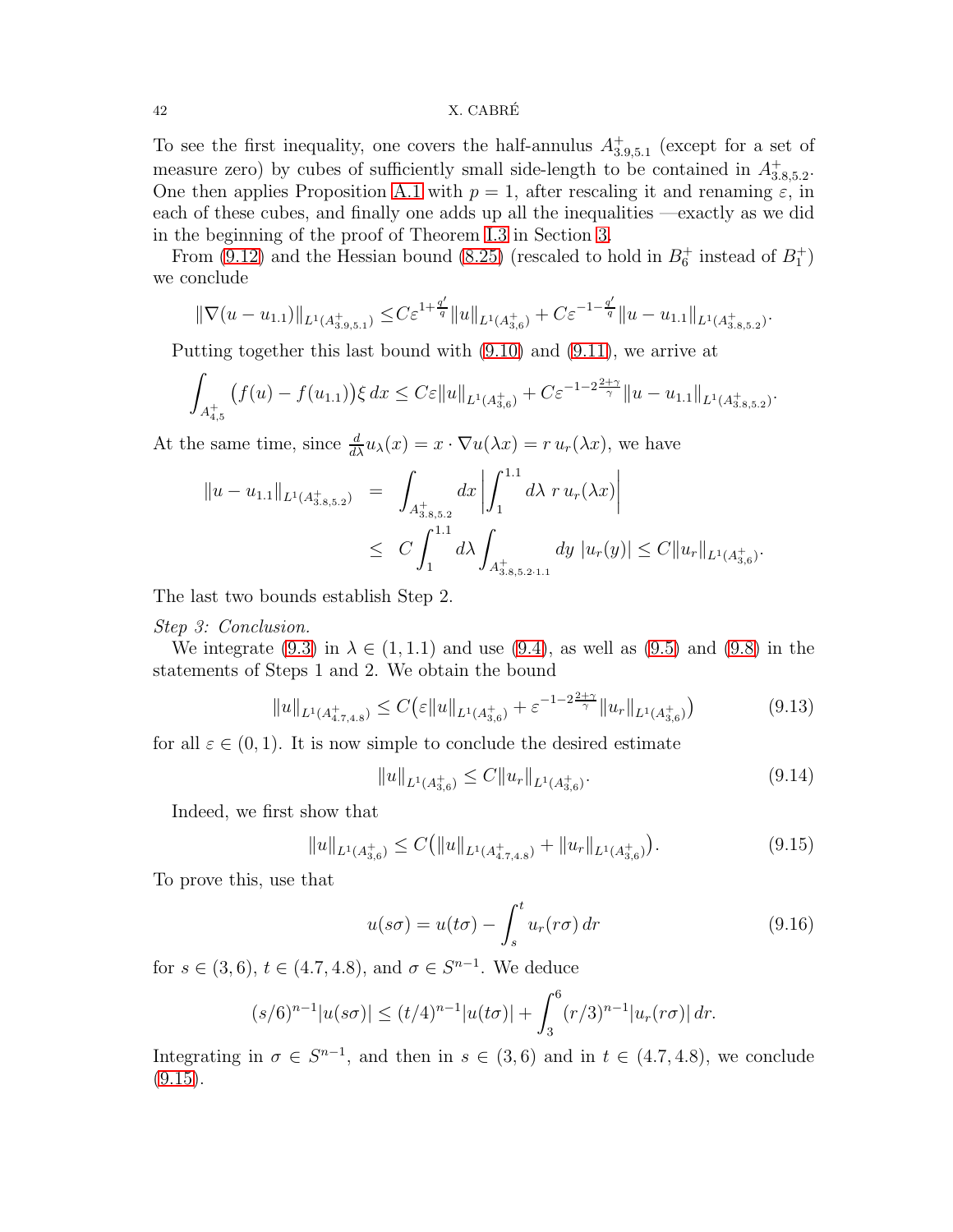Now, we use [\(9.15\)](#page-41-0) to bound the right-hand side of [\(9.13\)](#page-41-1). In the resulting inequality we choose  $\varepsilon \in (0,1)$  small enough so that the constant  $C\varepsilon$  multiplying  $||u||_{L^1(A^+_{4.7,4.8})}$  satisfies  $C\varepsilon \leq 1/2$ . We deduce

$$
||u||_{L^1(A^+_{4.7,4.8})} \leq C||u_r||_{L^1(A^+_{3,6})},
$$

that, together with [\(9.15\)](#page-41-0), yields [\(9.14\)](#page-41-2).

Next, to show  $||u||_{L^1(B_6^+)} \leq C||u_r||_{L^1(B_6^+)}$ , by [\(9.14\)](#page-41-2) it suffices to show  $||u||_{L^1(B_3^+)} \leq$  $C||u_r||_{L^1(B_6^+)}$ . Using again [\(9.14\)](#page-41-2), it is indeed enough to show

$$
||u||_{L^1(B_3^+)} \leq C \left( ||u||_{L^1(A_{3,6}^+)} + ||u_r||_{L^1(B_6^+)} \right).
$$

This is easily shown using [\(9.16\)](#page-41-3), with a similar argument as above or as in the interior case of Theorem [I.1.](#page-5-3)

The proven bounds hold for a solution in  $B_6^+$ . By rescaling we conclude the estimates of the theorem for solutions in  $B_1^+$ .

For  $n \geq 3$ , the estimate that we have just proven can be improved as follows.

<span id="page-42-1"></span>**Remark 9.2.** When  $n \geq 3$ , Theorem [II.1](#page-7-1) also holds when replacing  $||u||_{L^1(A_{1/2,1}^+)}$ , in the left-hand side of  $(1.15)$ , by  $||u||_{L^1(B_1^+)}$ .

To show this, and given the theorem, it suffices to prove

$$
||u||_{L^1(B_{1/2}^+)} \leq C||u||_{L^1(A_{1/2,1}^+)}.
$$

But notice that, by the Poincaré inequality for functions vanishing on  $\partial^0 B_{1/2}^+$  $_{1/2}^+$ , we have that  $||u||_{L^1(B_{1/2}^+)} \leq C||\nabla u||_{L^2(B_{1/2}^+)} \leq C||\nabla u||_{L^2(B_{4/6}^+)}$ . Now, using [\(7.2\)](#page-26-3) (here we use  $n \geq 3$ ) we can bound this last quantity by  $C\|\nabla u\|_{L^2(A^+_{4/6,5/6})}$ . Finally, by  $(8.24)$ we know that

$$
\|\nabla u\|_{L^2(A_{4/6,5/6}^+)} \leq C \|u\|_{L^1(A_{1/2,1}^+)}.
$$

### 10. BOUNDARY  $C^{\alpha}$  estimate

<span id="page-42-0"></span>We have now all the ingredients to give the

*Proof of Theorem [II.0.](#page-6-0)* The proof of [\(1.13\)](#page-6-3) follows from Theorem [II.3](#page-11-1) and a standard covering and scaling argument.

To prove the Hölder estimate  $(1.14)$ , we may assume (as in the interior case) that  $3 \leq n \leq 9$  by adding superfluous variables. Note here that the "half-ball geometry" in the statement of the theorem allows, when adding variables, to deduce the result for  $n = 1$  and  $n = 2$  from the one for  $n = 3$ .

Using Theorem [II.2](#page-11-2) with  $\rho = 3/5$  and  $\lambda = 4/3$ , we obtain

<span id="page-42-2"></span>
$$
\int_{B_{1/2}^+} r^{2-n} u_r^2 dx \le \int_{B_{3/5}^+} r^{2-n} u_r^2 dx \le C \int_{A_{3/5,4/5}^+} |\nabla u|^2 dx.
$$
 (10.1)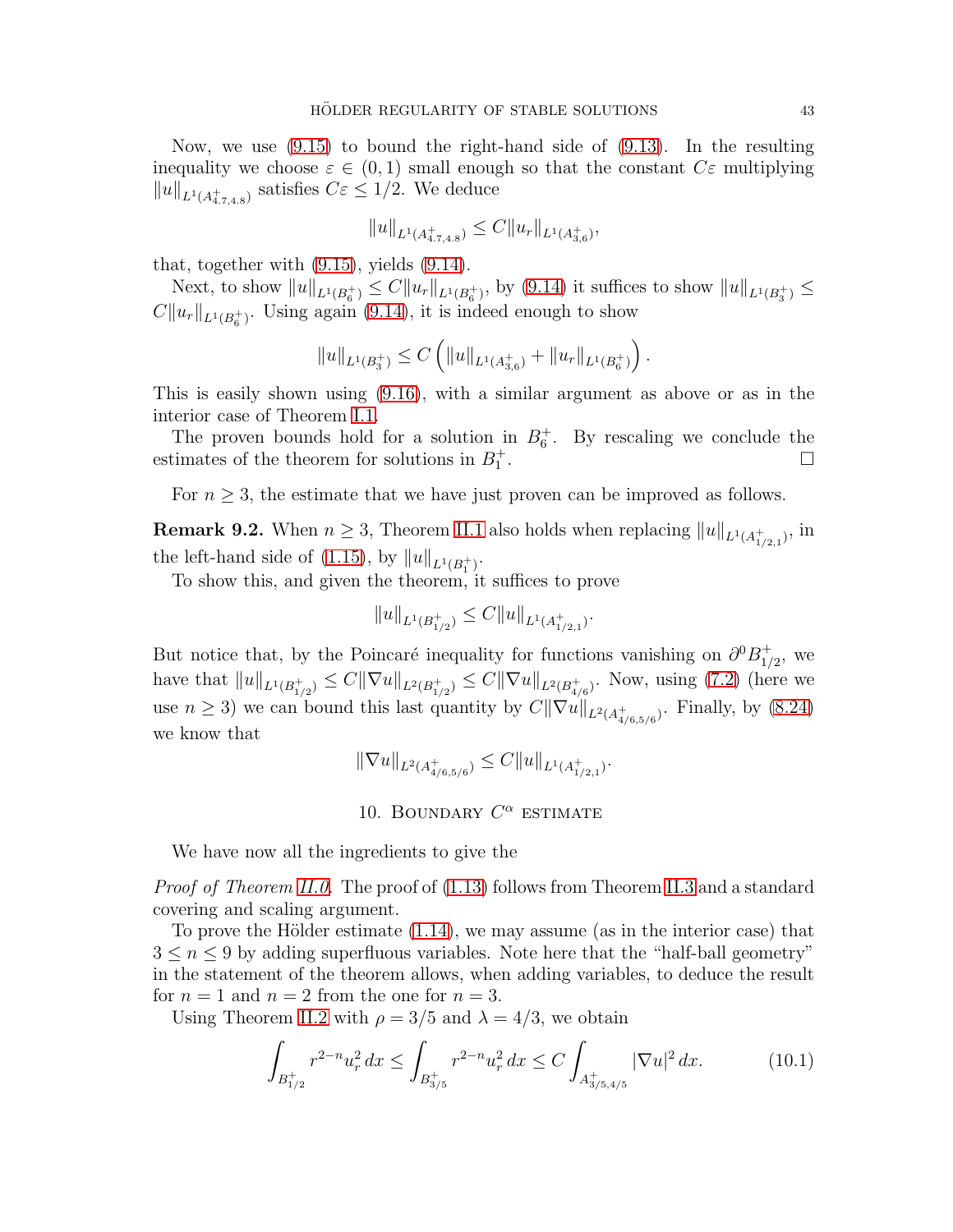Now, since  $1/2 < 3/5 < 4/5 < 1$ , [\(8.24\)](#page-36-3) in Corollary [8.6](#page-36-5) yields

<span id="page-43-0"></span>
$$
\int_{A_{3/5,4/5}^+} |\nabla u|^2 \, dx \le C \|u\|_{L^1(A_{1/2,1}^+)}^2. \tag{10.2}
$$

At the same time, by the estimate [\(1.15\)](#page-7-0) from Theorem [II.1](#page-7-1) we have

$$
||u||_{L^1(A_{1/2,1}^+)}^2 \leq C||u_r||_{L^1(A_{1/2,1}^+)}^2 \leq C||u_r||_{L^2(A_{1/2,1}^+)}^2 \leq C\int_{A_{1/2,1}^+} r^{2-n} u_r^2 dx.
$$

This, together with [\(10.1\)](#page-42-2) and [\(10.2\)](#page-43-0), leads to

$$
\int_{B_{1/2}^+} r^{2-n} u_r^2 dx \le C \int_{A_{1/2,1}^+} r^{2-n} u_r^2 dx.
$$

We can write this inequality, in an equivalent way, as

$$
\int_{B_{1/2}^+} r^{2-n} u_r^2 dx \le \theta \int_{B_1^+} r^{2-n} u_r^2 dx
$$

for the dimensional constant  $\theta = \frac{C}{1+\epsilon}$  $\frac{C}{1+C} \in (0,1).$ 

This estimate (which is rescale invariant), applied to the rescaled stable solutions  $u(\rho \cdot)$ , yields

$$
\int_{B_{\rho/2}^+} r^{2-n} u_r^2\,dx \leq \theta \int_{B_{\rho}^+} r^{2-n} u_r^2\,dx
$$

for all  $\rho \in (0, 1)$ . This inequality can be iterated, in balls of radius  $2^{-j}$ , with  $j \ge 1$ an integer, to obtain  $\int_{B_{2^{-j}}^+} r^{2-n} u_r^2 dx \leq \theta^{j-1} \int_{B_{1/2}^+} r^{2-n} u_r^2 dx$ . Since  $0 < \theta < 1$ , it follows that, for some dimensional  $\alpha \in (0,1)$ ,

$$
\int_{B_{\rho}^+} r^{2-n} u_r^2 dx \le C\rho^{2\alpha} \int_{B_{1/2}^+} r^{2-n} u_r^2 dx \le C\rho^{2\alpha} \|u\|_{L^1(B_1^+)}^2 \qquad \text{for all } \rho \le 1/2,
$$

where we have used  $(10.1)$  and  $(10.2)$  in the last inequality. In particular, since  $\rho^{2-n} \leq r^{2-n}$  in  $B_{\rho}^{+}$ , we conclude that

$$
\int_{B_{\rho}^+} |u_r| \, dx \le C\rho^{n-1+\alpha} \|u\|_{L^1(B_1^+)} \qquad \text{for all } \rho \le 1/2.
$$

Next, given  $y' \in \partial^0 B_{1/2}^+$  $_{1/2}^+$ , we can apply the last estimate to the function  $u_{y'}(x) :=$  $u(y'+\frac{x}{2})$  $(\frac{x}{2})$ , defined for  $x \in B_1^+$ , since  $y' + \frac{1}{2}B_1^+ \subset B_1^+$ . Using the notation  $u_{r_{y'}}(x) :=$  $|x-y'|^{-1}(x-y')\cdot \nabla u(x)$ , we get

$$
\int_{B_{\rho}^+(y')} |u_{r_{y'}}| dx \le C \|u\|_{L^1(B_1^+)} \rho^{n-1+\alpha} \quad \text{ for all } y' \in \partial^0 B_{1/2}^+ \text{ and } \rho \le 1/4.
$$

At this point we can reflect u oddly to get a  $C^1$  function in all  $B_1$ , which we still call u and which satisfies the previous estimate but now with the integral of  $|u_{r_{y'}}|$  extended to the whole ball  $B_{\rho}(y')$ . Thus, given  $0 < y_n \leq 1/8$ , we can apply Lemma [C.1](#page-48-1) in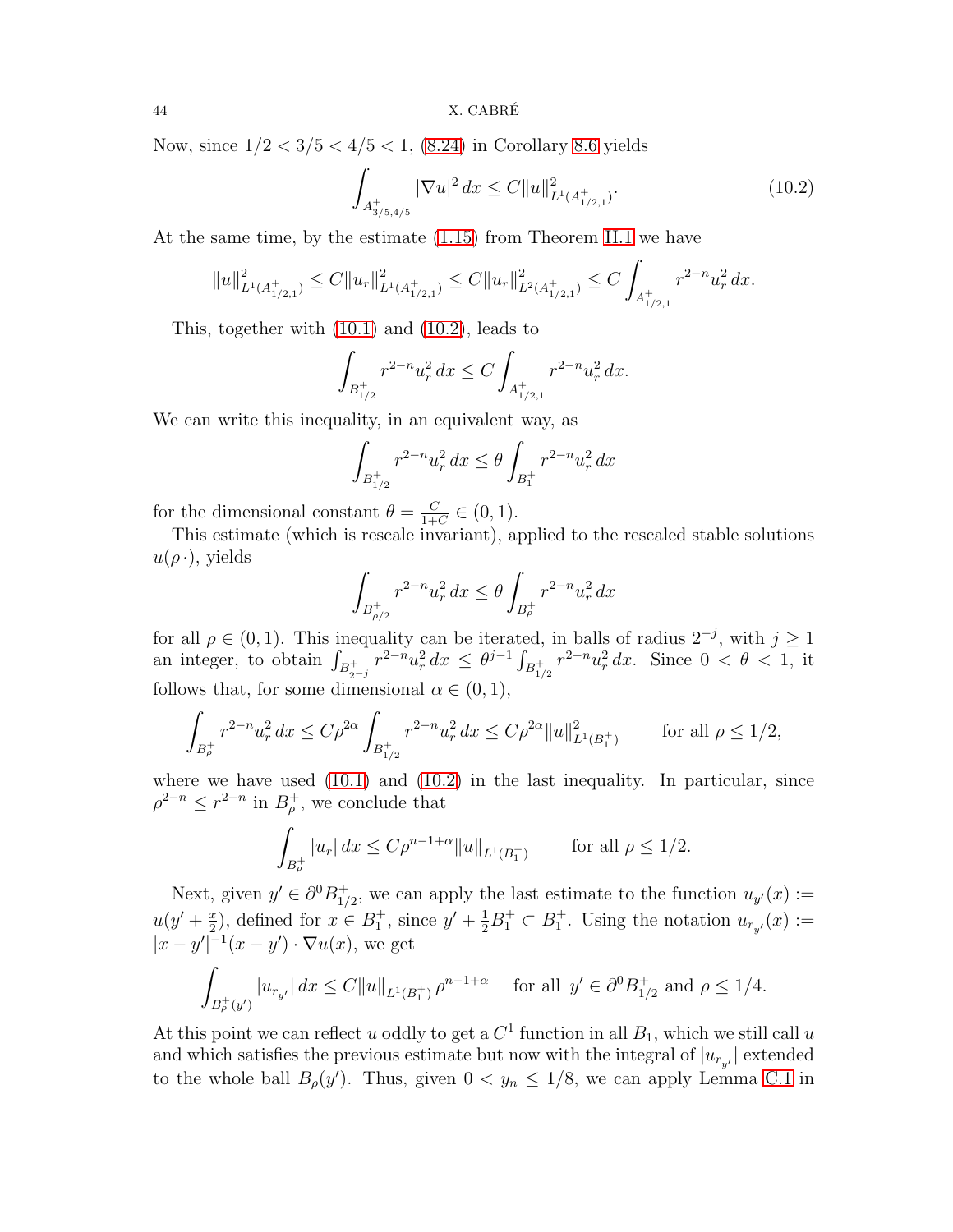$B_{2y_n}(y')$  (that is, with y replaced by y' and  $d = 2y_n$ ) and with  $S := B_{2y_n}^+(y')$  to get (recall that  $u \geq 0$ )

<span id="page-44-1"></span>
$$
\frac{1}{(y_n)^n} \|u\|_{L^1(B_{2y_n}^+(y'))} = C|u_S| = C|u(y') - u_S| \le C \|u\|_{L^1(B_1^+)} (y_n)^\alpha. \tag{10.3}
$$

We are now ready to control the Hölder norm of  $u$  up to the boundary. Given  $y=(y',y_n)\in B_{1/2}^+$  $_{1/8}^+$ , by the interior Hölder estimate [\(1.7\)](#page-3-3) of Theorem [I.0](#page-3-1) (applied in the interior ball  $B_{y_n}(y)$  and properly rescaled) and by [\(10.3\)](#page-44-1), we have

<span id="page-44-2"></span>
$$
||u||_{L^{\infty}(B_{y_n/2}(y))} + (y_n)^{\alpha} [u]_{C^{\alpha}(\overline{B}_{y_n/2}(y))} \leq \frac{C}{(y_n)^n} ||u||_{L^1(B_{y_n}(y))}
$$
  

$$
\leq \frac{C}{(y_n)^n} ||u||_{L^1(B_{2y_n}^+(y'))} \leq C ||u||_{L^1(B_1^+)} (y_n)^{\alpha}.
$$
 (10.4)

In particular,  $|u(y)| \leq C ||u||_{L^1(B_1^+)}$  and thus we have controlled the  $L^{\infty}$  norm of u in  $B_1^+$  $^+_{1/8}.$ 

Finally, to bound  $|u(y) - u(z)|$  for another given point  $z \in B_{1/2}^+$  $_{1/8}^+$ , note that, by symmetry, we may assume  $z_n \leq y_n$ . Now, if  $|z - y| \leq y_n/2$  then from [\(10.4\)](#page-44-2) we get  $|u(y) - u(z)|/|y - z|^{\alpha} \leq C ||u||_{L^1(B_1^+)}$ . Instead, if  $|z - y| > y_n/2$  we apply the  $L^{\infty}$ estimate in  $(10.4)$  (also with the point y replaced by z) to deduce

$$
|u(y) - u(z)| \le u(y) + u(z) \le C ||u||_{L^1(B_1^+)} ((y_n)^\alpha + (z_n)^\alpha)
$$
  
 
$$
\le C ||u||_{L^1(B_1^+)} (y_n)^\alpha \le C ||u||_{L^1(B_1^+)} |y - z|^\alpha.
$$

We have thus controlled the  $C^{\alpha}$ -seminorm of u in  $B_{1}^{+}$  $_{1/8}^+$  for every stable solution in  $B_1^+$ . From this, the Hölder estimate [\(1.14\)](#page-6-4) of Theorem [II.0](#page-6-0) follows by a standard covering and scaling argument.

### **APPENDICES**

### Appendix A. Two simple interpolation inequalities in cubes

<span id="page-44-0"></span>In contrast with [\[CFRS\]](#page-54-8), in this paper we have not used the  $W^{1,2+\gamma}$  bound to prove the interior  $W^{1,2}$  regularity result. This has been accomplished thanks to the following interpolation inequality in cubes, which has been used also in our boundary regularity proof. Thus, we use the interpolation inequality twice —with  $p = 2$  in the interior case and with  $p = 1$  in the boundary case.

The inequality concerns the quantity  $\int |\nabla u|^{p-1} |D^2 u| dx$ . It is stated in cubes, it does not assume any boundary values, and it is extremely simple to be established. Indeed, in contrast with other interpolation results for functions with no prescribed boundary values, such as [\[GT,](#page-54-20) Theorem 7.28], proving our inequality in a cube of  $\mathbb{R}^n$ will be immediate once we prove it in dimension one.<sup>[20](#page-44-3)</sup>

<span id="page-44-3"></span> $^{20}$ Instead, the interpolation inequality [\[GT,](#page-54-20) Theorem 7.28] for functions with arbitrary boundary values requires a result on Sobolev seminorms for extension operators (i.e., operators extending functions of n variables to a larger domain).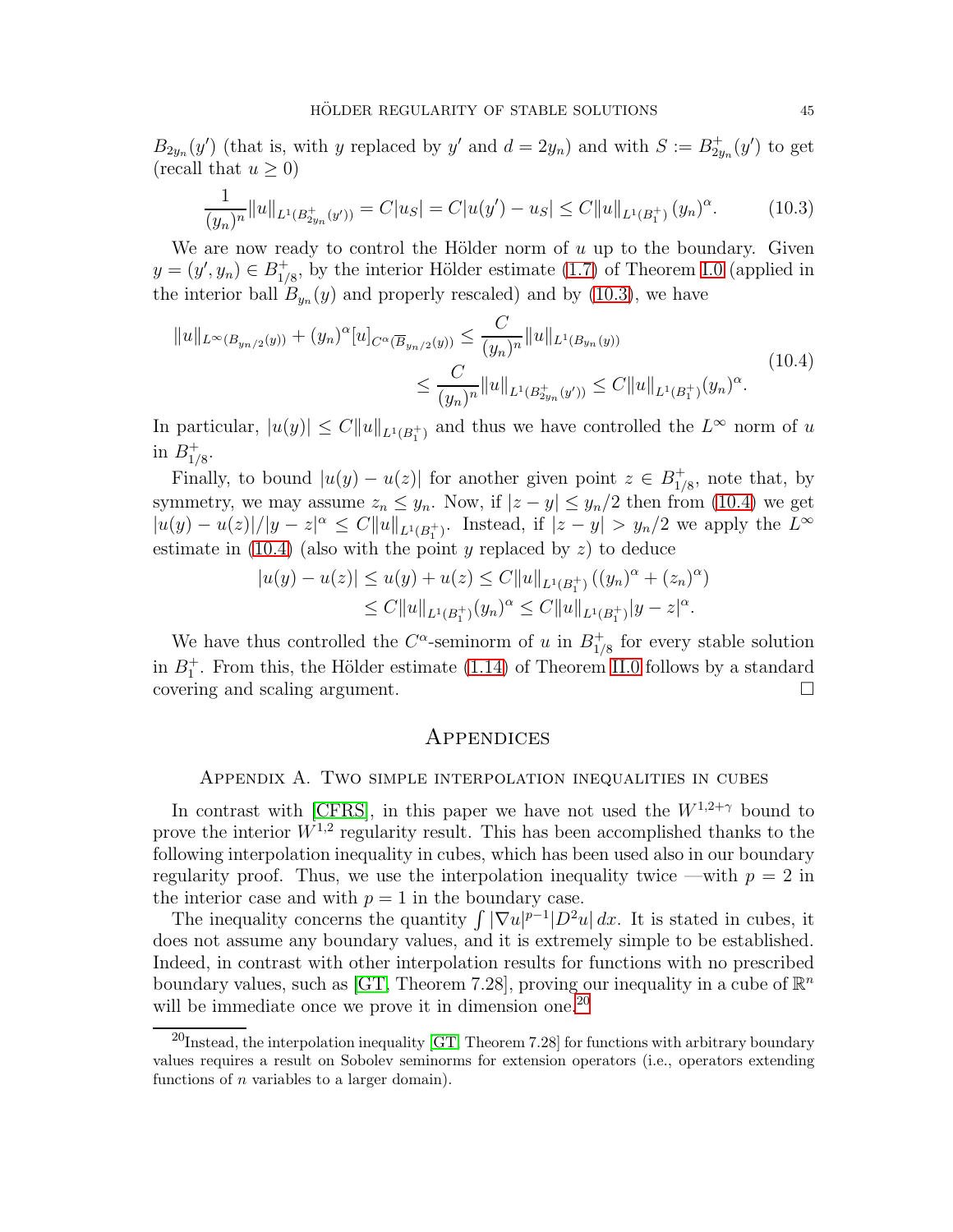#### 46 X. CABRE´

We conceived the inequality recently, in our work [\[CMS,](#page-54-17) Proposition A.3], in order to extend the results of [\[CFRS\]](#page-54-8) to the  $(p+1)$ -Laplacian operator.<sup>[21](#page-45-1)</sup> We do not know if the interpolation inequality has appeared somewhere before.

<span id="page-45-0"></span>**Proposition A.1.** *Let*  $Q = (0, 1)^n \subset \mathbb{R}^n$ ,  $p \ge 1$ , and  $u \in C^2(\overline{Q})$ *.* 

*Then, for every*  $\varepsilon \in (0,1)$ *,* 

<span id="page-45-5"></span>
$$
\int_{Q} |\nabla u|^{p} dx \le C_{p} \left( \varepsilon \int_{Q} |\nabla u|^{p-1} |D^{2} u| dx + \frac{1}{\varepsilon^{p}} \int_{Q} |u|^{p} dx \right), \tag{A.1}
$$

*where*  $C_p$  *is a constant depending only on n and p*.

*Proof.* We first prove it for  $n = 1$ , in the interval  $(0, \delta)$  for a given  $\delta \in (0, 1)$ . Let  $u \in C^2([0,\delta])$ . Let  $x_0 \in [0,\delta]$  be such that  $|u'(x_0)| = \min_{[0,\delta]} |u'|$ . For  $0 < y < \frac{\delta}{3} <$  $\frac{2\delta}{3} < z < \delta$ , since  $(u(z) - u(y))/(z - y)$  is equal to u' at some point, we deduce that  $|u'(x_0)| \leq 3\delta^{-1}(|u(y)| + |u(z)|)$ . Integrating this inequality first in y and later in z, we see that  $|u'(x_0)| \le 9\delta^{-2} \int_0^\delta |u| dx$ . Raising this inequality to the power  $p \in [1, \infty)$ we get

<span id="page-45-2"></span>
$$
|u'(x_0)|^p \le 9^p \delta^{-p-1} \int_0^\delta |u|^p \ dx.
$$
 (A.2)

Now, for  $x \in (0, \delta)$ , integrating  $(|u'|^p)'$  in the interval with end points  $x_0$  and  $x$ , we deduce

$$
|u'(x)|^{p} \le p \int_0^{\delta} |u'|^{p-1} |u''| dx + |u'(x_0)|^{p}.
$$

Combining this inequality with [\(A.2\)](#page-45-2) and integrating in  $x \in (0, \delta)$ , we obtain

<span id="page-45-3"></span>
$$
\int_0^\delta |u'|^p \, dx \le p \, \delta \int_0^\delta |u'|^{p-1} \, |u''| \, dx + 9^p \delta^{-p} \int_0^\delta |u|^p \, dx. \tag{A.3}
$$

We come back now to the statement of the proposition in dimension one and let  $u \in C^2([0,1])$ . For any given integer  $k > 1$  we divide  $(0,1)$  into k disjoint intervals of length  $\delta = 1/k$ . Since for [\(A.3\)](#page-45-3) we did not require any specific boundary values for u, we can use the inequality in each of these intervals of length  $\delta = 1/k$  (instead of in  $(0, \delta)$ , and then add up all the inequalities, to deduce

<span id="page-45-4"></span>
$$
\int_0^1 |u'|^p \ dx \le \frac{p}{k} \int_0^1 |u'|^{p-1} \ |u''| \ dx + (9k)^p \int_0^1 |u|^p \ dx. \tag{A.4}
$$

Since  $0 < \varepsilon < 1$ , there exists an integer  $k > 1$  such that  $\frac{1}{\varepsilon} \leq k < \frac{2}{\varepsilon}$ . This and [\(A.4\)](#page-45-4) establish the proposition in dimension one.

<span id="page-45-1"></span> $^{21}$ The proof that we give here in cubes is exactly the same as that of [\[CMS\]](#page-54-17). However, [CMS] claimed the same interpolation inequality in balls instead of cubes, and this made the proof in [\[CMS\]](#page-54-17) not to be correct. Indeed, proving inequality (A.5) of [\[CMS\]](#page-54-17) contains a mistake: it fails when, given  $\varepsilon \in (0,1)$ , one has  $|I| \ll \varepsilon$  —as it occurs later in the proof in  $\mathbb{R}^n$  when 1d sections of the ball are very small compared to  $\varepsilon$ . Despite this, all other results of [\[CMS\]](#page-54-17) remain correct since, within Step 1 of the proof of Theorem 1.1 in [\[CMS\]](#page-54-17), the interpolation inequality may be applied in small enough cubes covering the ball  $B_{1/2}$  (as we do in the current paper) instead of applying it in the whole ball.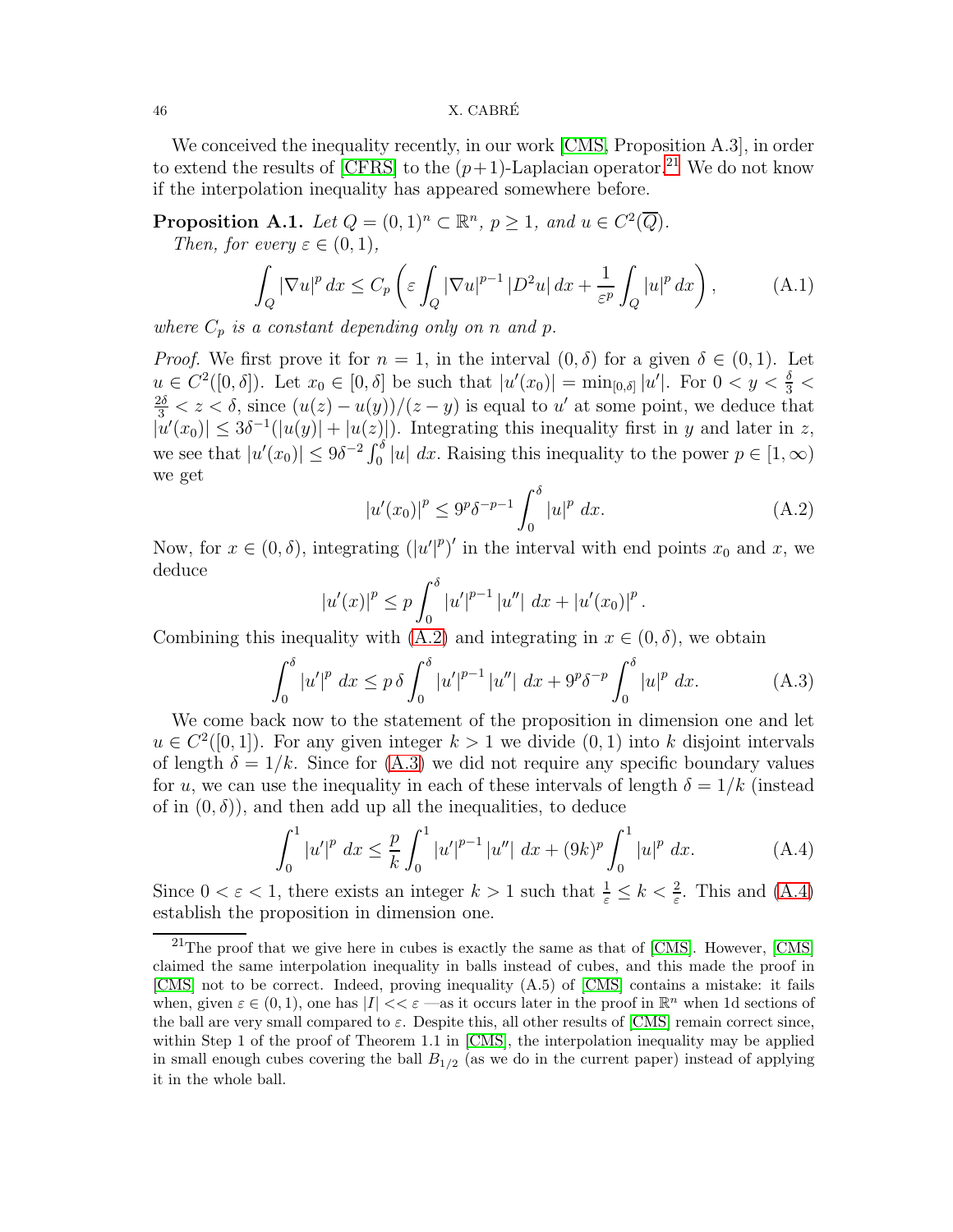Finally, for  $u \in C^2([0,1]^n)$ , denote  $x = (x_1, x') \in \mathbb{R} \times \mathbb{R}^{n-1}$ . Using [\(A.1\)](#page-45-5) with  $n=1$  for every  $x'$ , we get

$$
\int_{Q} |u_{x_{1}}|^{p} dx = \int_{(0,1)^{n-1}} dx' \int_{0}^{1} dx_{1} |u_{x_{1}}(x)|^{p}
$$
\n
$$
\leq C_{p} \varepsilon \int_{(0,1)^{n-1}} dx' \int_{0}^{1} dx_{1} |u_{x_{1}}(x)|^{p-1} |u_{x_{1}x_{1}}(x)|
$$
\n
$$
+ C_{p} \varepsilon^{-p} \int_{(0,1)^{n-1}} dx' \int_{0}^{1} dx_{1} |u(x)|^{p}
$$
\n
$$
= C_{p} \left( \varepsilon \int_{Q} |u_{x_{1}}(x)|^{p-1} |u_{x_{1}x_{1}}(x)| dx + \varepsilon^{-p} \int_{Q} |u(x)|^{p} dx \right).
$$

Since the same inequality holds for the partial derivatives with respect to each variable  $x_k$  instead of  $x_1$ , adding up the inequalities we conclude [\(A.1\)](#page-45-5).

We also use Nash's interpolation inequality, which will allow us to replace the  $L^2$ norm of u by the square of its  $L^1$  norm in  $(A.1)$ , when  $p = 2$ . The following provides an elementary proof of it.

<span id="page-46-0"></span>**Proposition A.2.** *Let*  $Q = (0, 1)^n \subset \mathbb{R}^n$ ,  $p \ge 1$ , and  $u \in C^2(\overline{Q})$ *. Then, for every*  $\tilde{\varepsilon} \in (0, 1)$ *,* 

<span id="page-46-2"></span>
$$
\int_{Q} |u|^{p} dx \leq C_{p} \left( \tilde{\varepsilon}^{p} \int_{Q} |\nabla u|^{p} dx + \frac{1}{\tilde{\varepsilon}^{n(p-1)}} \left( \int_{Q} |u| dx \right)^{p} \right), \tag{A.5}
$$

*where*  $C_p$  *is a constant depending only on n and p*.

*Proof.* Following [\[L,](#page-54-21) Proposition 12.29], we first give a very simple proof of Poincaré's inequality in a cube:

<span id="page-46-1"></span>
$$
\int_{Q} |u - u_{Q}|^{p} dx \leq n^{p} \int_{Q} |\nabla u|^{p} dx,
$$
\n(A.6)

where  $u_Q$  is the average of u in Q. To establish it, for x and y in Q, notice that

$$
|u(x) - u(y)| \le |u(x) - u(x_1, ..., x_{n-1}, y_n)| + \cdots + |u(x_1, y_2, ..., y_n) - u(y)|
$$
  

$$
\le \sum_{i=1}^n \int_0^1 |u_{x_i}(x_1, ..., x_{i-1}, t, y_{i+1}, ..., y_n)| dt.
$$

Using Hölder's inequality we obtain

$$
|u(x) - u(y)|^p
$$
  
\n
$$
\leq \left(\sum_{i=1}^n \left(\int_0^1 |\nabla u(x_1,\ldots,x_{i-1},t,y_{i+1},\ldots,y_n)|^p dt\right)^{1/p}\right)^p
$$
  
\n
$$
\leq n^{p-1} \sum_{i=1}^n \int_0^1 |\nabla u(x_1,\ldots,x_{i-1},t,y_{i+1},\ldots,y_n)|^p dt.
$$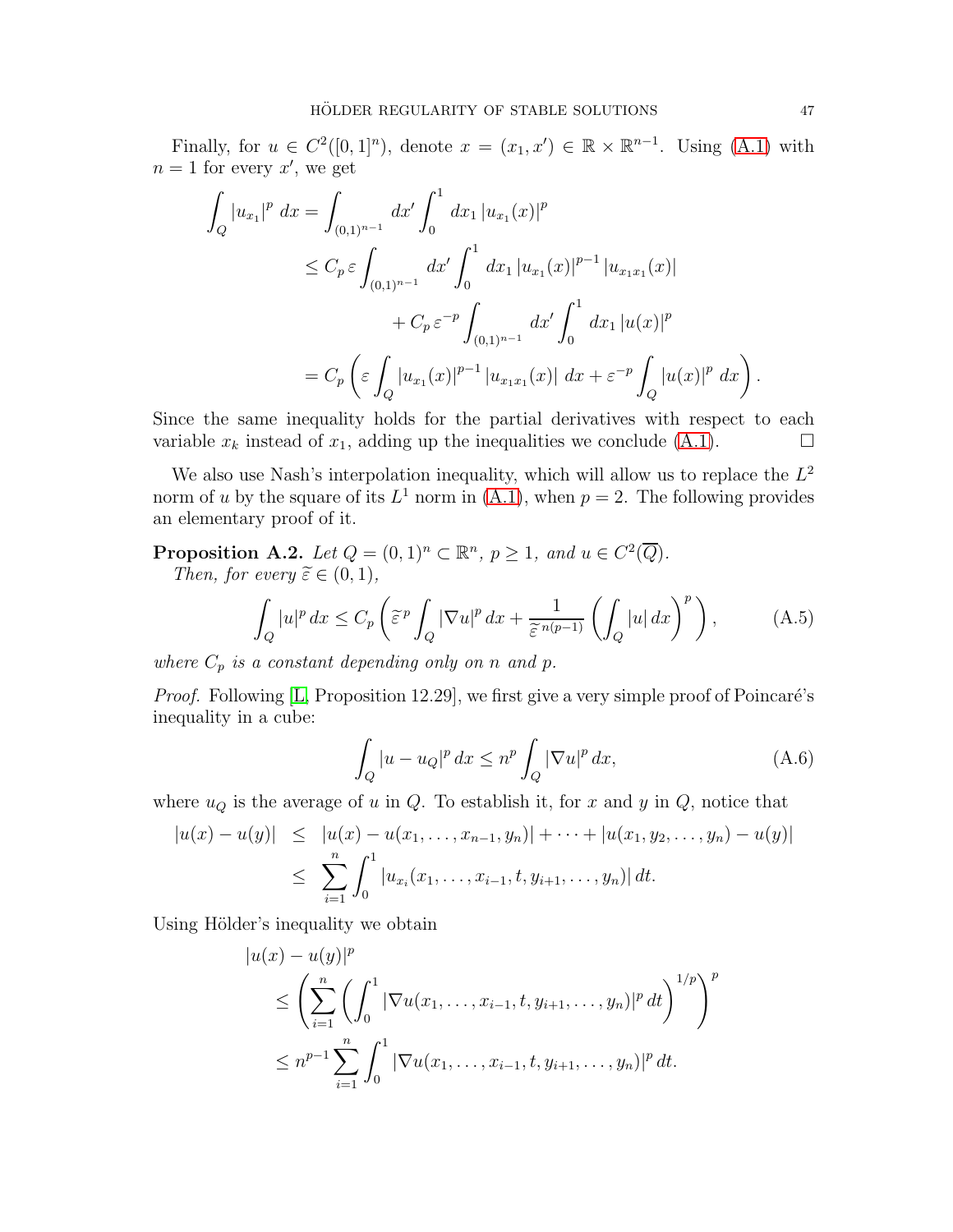We conclude Poincaré's inequality, as follows:

$$
\int_{Q} |u(x) - u_{Q}|^{p} dx = \int_{Q} \left| \int_{Q} (u(x) - u(y)) dy \right|^{p} dx
$$
  
\n
$$
\leq \int_{Q} \int_{Q} |u(x) - u(y)|^{p} dy dx
$$
  
\n
$$
\leq n^{p-1} \int_{Q} \int_{Q} \sum_{i=1}^{n} \int_{0}^{1} |\nabla u(x_{1}, ..., x_{i-1}, t, y_{i+1}, ..., y_{n})|^{p} dt dy dx
$$
  
\n
$$
= n^{p-1} \sum_{i=1}^{n} \int_{Q} |\nabla u(x_{1}, ..., x_{i-1}, t, y_{i+1}, ..., y_{n})|^{p} dx_{1} dx_{i-1} dt dy_{i+1} ... dy_{n}.
$$

Now, rescaling  $(A.6)$ , we see that Poincaré's inequality for functions in a cube  $Q_{\delta}$  of side-length  $\delta$  reads as  $||u - u_{Q_{\delta}}||_{L^p(Q_{\delta})} \leq n\delta ||\nabla u||_{L^p(Q_{\delta})}$ . By the triangular inequality we deduce

$$
||u||_{L^{p}(Q_{\delta})} \leq n\delta ||\nabla u||_{L^{p}(Q_{\delta})} + |Q_{\delta}|^{1/p}|u_{Q_{\delta}}| = n\delta ||\nabla u||_{L^{p}(Q_{\delta})} + \delta^{-n/p'}\int_{Q_{j}}|u| dx.
$$

Now, for any given integer  $k > 1$  we divide Q into  $k<sup>n</sup>$  disjoint cubes  $Q<sub>j</sub>$  of side-length  $\delta = 1/k$ . By the previous inequality we have

$$
\int_{Q_j} |u|^p dx \le C_p \left( \frac{1}{k^p} \int_{Q_j} |\nabla u|^p dx + k^{n(p-1)} \left( \int_{Q_j} |u| dx \right)^p \right)
$$

on each cube  $Q_j$ . Adding up all these inequalities and taking into account that  $\sum_j (\int_{Q_j} |u| dx)^p \leq (\sum_j \int_{Q_j} |u| dx)^p = (\int_Q |u| dx)^p$ , we deduce  $(A.5)$  by choosing an integer k such that  $\tilde{\varepsilon}^{-1} \leq k < 2\tilde{\varepsilon}^{-1}$ .

### Appendix B. Absorbing errors in larger balls

<span id="page-47-0"></span>The following is a general "abstract" lemma due to L. Simon [\[S\]](#page-55-8). We include its proof for completeness. For brevity of the proof we take  $\beta \geq 0$  in its statement, although the lemma also holds for all  $\beta \in \mathbb{R}$ .

<span id="page-47-1"></span>**Lemma B.1** ([\[S\]](#page-55-8)). Let  $\beta \ge 0$  and  $\overline{C} > 0$ . Let  $\beta$  be the class of all open balls B *contained in the unit ball*  $B_1$  *of*  $\mathbb{R}^n$  *and let*  $\sigma : \mathcal{B} \to [0, +\infty)$  *satisfy the following subadditivity property:*

$$
\sigma(B) \le \sum_{j=1}^N \sigma(B^j) \quad \text{ whenever } N \in \mathbb{Z}^+, \{B^j\}_{j=1}^N \subset \mathcal{B}, \text{ and } B \subset \bigcup_{j=1}^N B^j.
$$

*It follows that there exists a constant*  $\delta > 0$ *, which depends only on* n and  $\beta$ *, such that if*

<span id="page-47-2"></span>
$$
\rho^{\beta} \sigma\big(B_{\rho/2}(y)\big) \leq \delta \rho^{\beta} \sigma\big(B_{\rho}(y)\big) + \overline{C} \quad \text{whenever } B_{\rho}(y) \subset B_1,\tag{B.1}
$$

*then*

$$
\sigma(B_{1/2}) \leq C_{\beta} \overline{C}
$$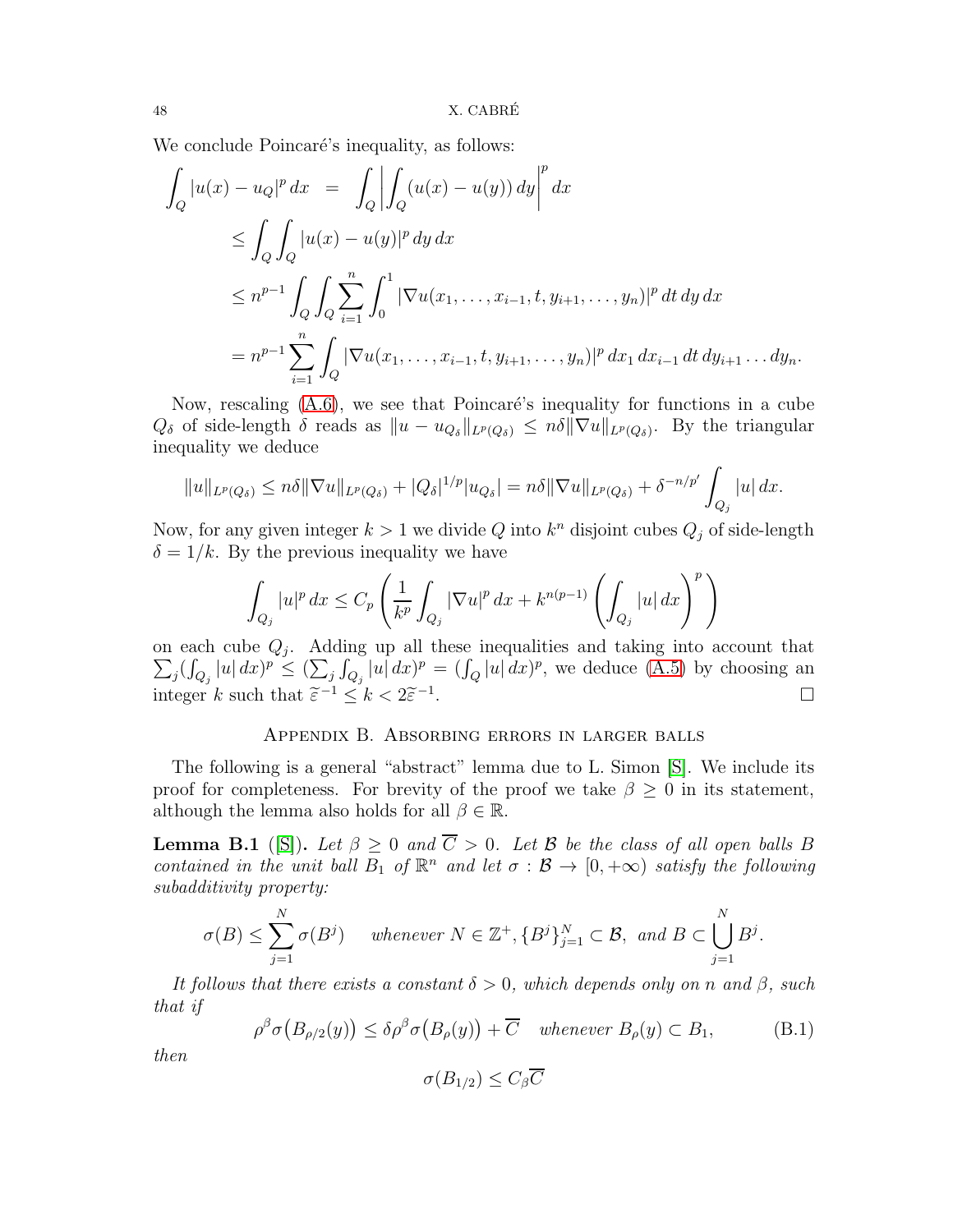*for some constant*  $C_{\beta}$  *which depends only on n and*  $\beta$ .

*Proof.* Define

$$
S := \sup_{B_{\rho}(y) \subset B_1} \rho^{\beta} \sigma\big(B_{\rho/2}(y)\big).
$$

We clearly have that  $S < \infty$  by subadditivity, since  $\beta \geq 0$  and  $\sigma(B_1) < \infty$ .

Consider a finite covering  $B_{1/2} \subset \bigcup_{i=1}^M B_{1/8}(x_i)$  of  $B_{1/2}$  by M balls (with M depending only on *n*) of radius  $1/8$  centered at points of  $x_i \in B_{1/2}$ .

Now, given a ball  $B_{\rho}(y)$  contained in  $B_1$ , we have that

$$
B_{\rho/2}(y) \subset \bigcup_{i=1}^{M} B_{\rho/8}(y + \rho x_i)
$$

and  $B_{\rho/2}(y + \rho x_i) \subset B_{\rho}(y) \subset B_1$ . Hence, using the subaditivity of  $\sigma$ , assumption  $(B.1)$ , and the definition of S we deduce

$$
\rho^{\beta} \sigma\big(B_{\rho/2}(y)\big) \leq \sum_{i=1}^{M} \rho^{\beta} \sigma\big(B_{\rho/8}(y+\rho x_i)\big)
$$
  
\n
$$
\leq 4^{\beta} \sum_{i=1}^{M} \left\{\delta(\rho/4)^{\beta} \sigma\big(B_{\rho/4}(y+\rho x_i)\big) + \overline{C}\right\}
$$
  
\n
$$
= 2^{\beta} \delta \sum_{i=1}^{M} (2\rho/4)^{\beta} \sigma\big(B_{\rho/4}(y+\rho x_i)\big) + 4^{\beta} M \overline{C}
$$
  
\n
$$
\leq 2^{\beta} \delta M S + 4^{\beta} M \overline{C}.
$$

Thus, taking supremum for all balls  $B_{\rho}(y) \subset B_1$  in the left-hand side we obtain

$$
S \le 2^{\beta} \delta MS + 4^{\beta} M \overline{C}.
$$

Choosing  $\delta := 1/(2^{1+\beta}M)$  we deduce  $S/2 \leq 4^{\beta}M\overline{C}$ . This clearly leads to the desired bound on  $\sigma(B_{1/2})$ .

### <span id="page-48-0"></span>Appendix C. Morrey's embedding theorem stated with radial **DERIVATIVES**

Here we give all details of the proof of Morrey's estimate, stated using radial derivatives instead of the usual full gradient —since we will need this version in our applications. As in Section [5,](#page-21-0) we use the notation

$$
u_{r_y}(x) := \frac{x - y}{|x - y|} \cdot \nabla u(x).
$$

<span id="page-48-1"></span>**Lemma C.1.** Let  $y \in \mathbb{R}^n$ ,  $d > 0$ , and u be a  $C^1$  function in  $\overline{B}_d(y) \subset \mathbb{R}^n$ . Assume *that, for some positive constants*  $\alpha$  *and*  $\overline{C}$ *,* 

<span id="page-48-2"></span>
$$
\int_{B_{\rho}(y)} |u_{r_y}| dx \le \overline{C} \rho^{n-1+\alpha} \quad \text{for all } \rho \le d. \tag{C.1}
$$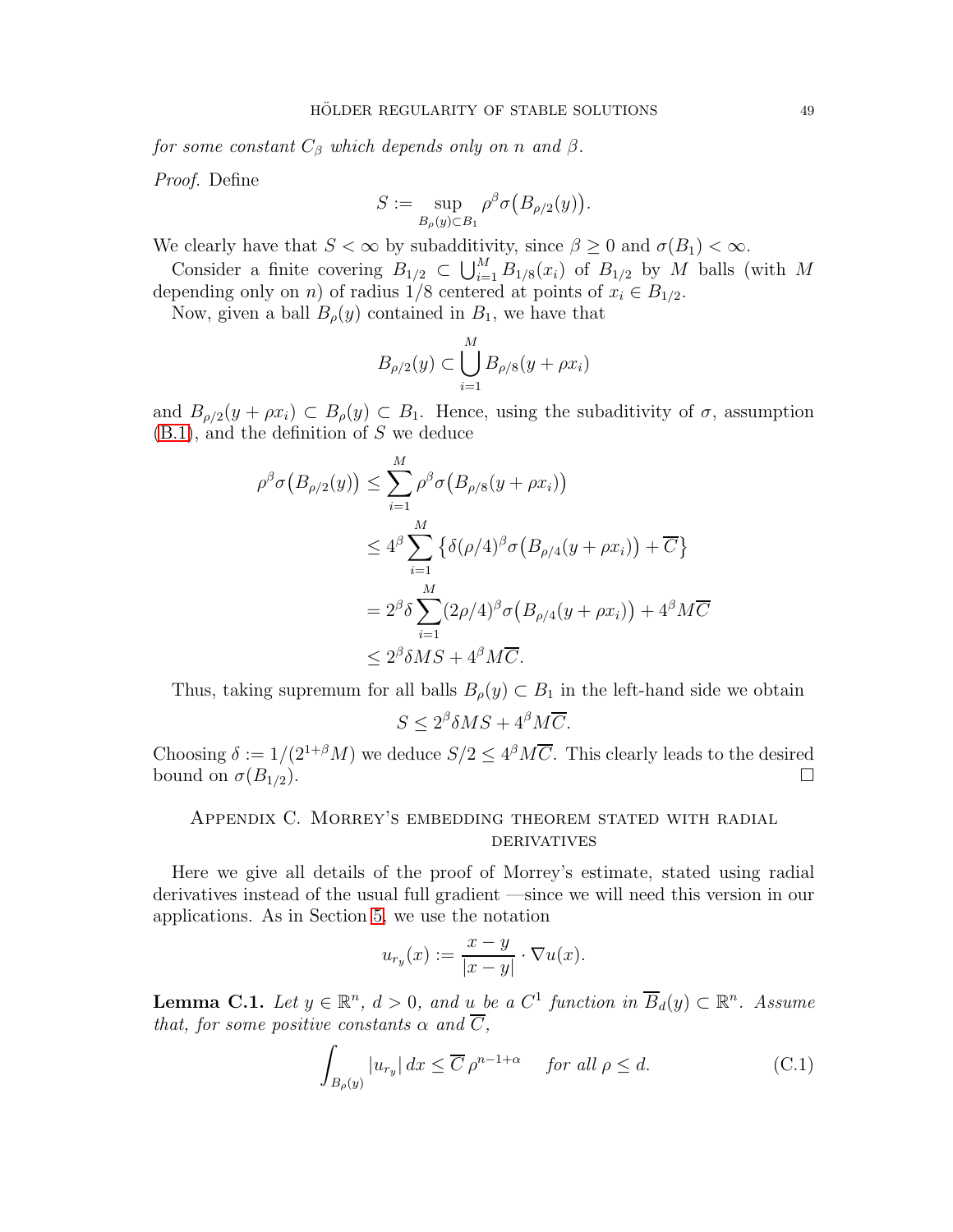50  $X. CABRÉ$ 

Let S be any measurable subset of  $B_d(y)$  and  $u_S := \frac{1}{|S|} \int_S u \, dx$ . Then,

$$
|u(y) - u_S| \le C_{\alpha} \overline{C} \, \frac{d^n}{|S|} \, d^{\alpha}
$$

*for some constant*  $C_{\alpha}$  *depending only on* n *and*  $\alpha$ *.* 

*Proof.* We follow [\[GT,](#page-54-20) Chapter 7]. Given  $z \in S$ , we have

$$
u(z) - u(y) = \int_0^{|z-y|} \frac{z-y}{|z-y|} \cdot \nabla u \left( y + \rho \frac{z-y}{|z-y|} \right) d\rho
$$
  
= 
$$
\int_0^{|z-y|} u_{r_y} \left( y + \rho \frac{z-y}{|z-y|} \right) d\rho.
$$

Averaging in  $z \in S$ , taking absolute values, and using spherical coordinates  $z = \overline{\rho} \omega$ centered at y (hence,  $\overline{\rho} = |z - y|$ ), we deduce

$$
|u(y) - u_S| = \left| \frac{1}{|S|} \int_S dz \int_0^{|z-y|} d\rho u_{r_y} \left( y + \rho \frac{z-y}{|z-y|} \right) \right|
$$
  
\n
$$
\leq \frac{1}{|S|} \int_{B_d(y)} dz \int_0^d d\rho \left| u_{r_y} \left( y + \rho \frac{z-y}{|z-y|} \right) \right|
$$
  
\n
$$
= \frac{1}{|S|} \int_0^d d\overline{\rho} \, \overline{\rho}^{n-1} \int_{S^{n-1}} d\omega \int_0^d d\rho |u_{r_y}(y + \rho \omega)|
$$
  
\n
$$
= \frac{d^n}{n|S|} \int_{S^{n-1}} d\omega \int_0^d d\rho |u_{r_y}(y + \rho \omega)|
$$
  
\n
$$
= \frac{d^n}{n|S|} \int_{B_d(y)} r_y^{1-n} |u_{r_y}| dx.
$$

We now control this last integral. For this, we define

$$
\varphi(\rho) := \int_{B_{\rho}(y)} |u_{r_y}| \, dx
$$

and recall that  $\varphi'(\rho) = \int_{\partial B_{\rho}(y)} |u_{r_y}| d\mathcal{H}^{n-1}$ . We now use [\(C.1\)](#page-48-2) to get

$$
\int_{B_d(y)} r_y^{1-n} |u_{r_y}| dx = \int_0^d \rho^{1-n} \varphi'(\rho) d\rho = d^{1-n} \varphi(d) + (n-1) \int_0^d \rho^{-n} \varphi(\rho) d\rho
$$
  

$$
\leq \overline{C} d^{1-n} d^{n-1+\alpha} + (n-1) \overline{C} \int_0^d \rho^{-n} \rho^{n-1+\alpha} d\rho \leq C_\alpha \overline{C} d^\alpha,
$$

which concludes the proof.  $\Box$ 

<span id="page-49-0"></span>**Theorem C.2.** Let u be a  $C^1$  function in  $B_1 \subset \mathbb{R}^n$  such that, for some positive  $constants \alpha \ and \ C,$ 

$$
\int_{B_{\rho}(y)} |u_{r_y}| dx \leq \overline{C} \rho^{n-1+\alpha} \quad \text{for all } y \in \overline{B}_{1/4} \text{ and } \rho \leq 1/2.
$$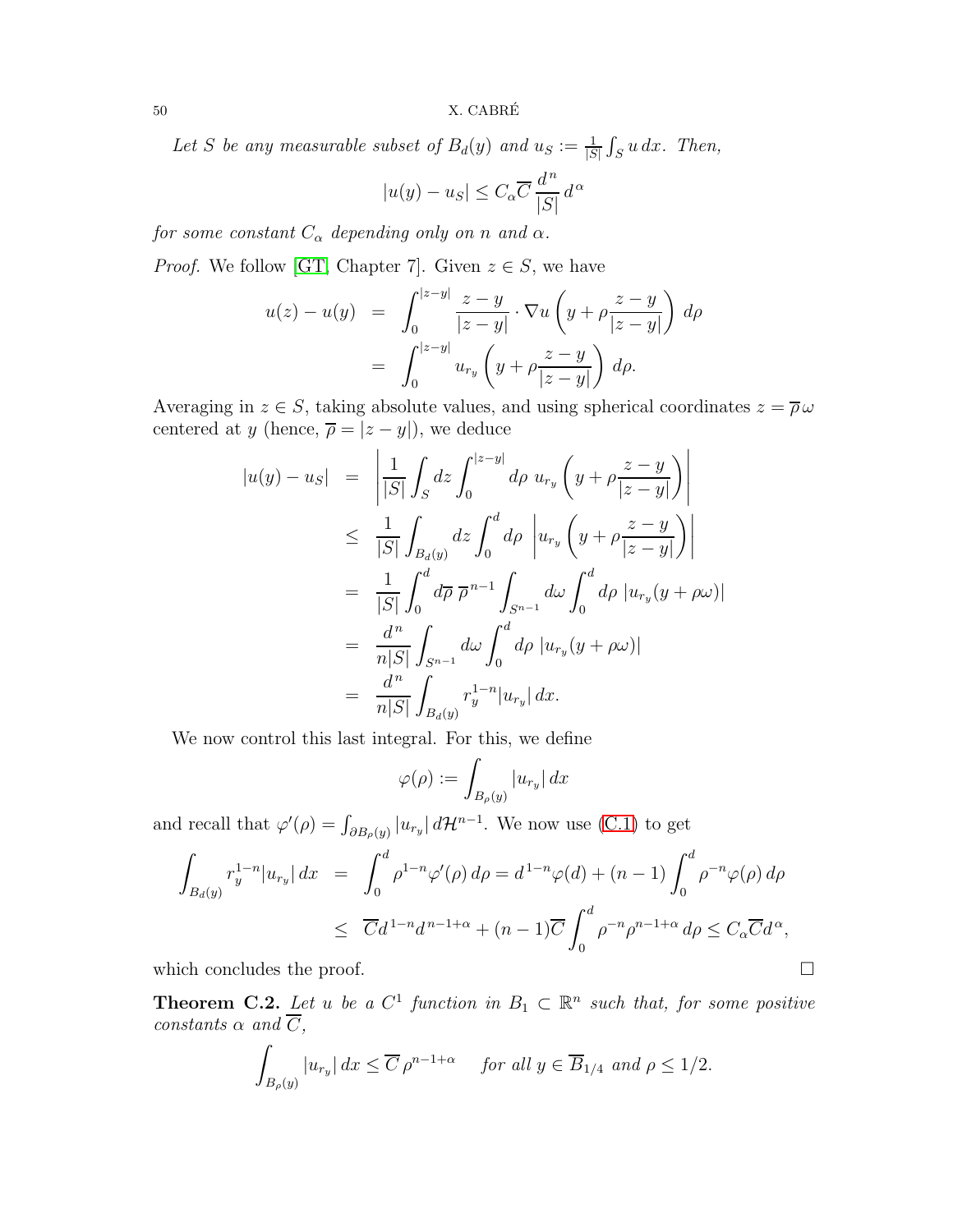*Then,*

$$
||u||_{C^{\alpha}(\overline{B}_{1/4})} \leq C_{\alpha} (\overline{C} + ||u||_{L^{1}(B_{1})})
$$

*for some constant*  $C_{\alpha}$  *depending only on n and*  $\alpha$ *.* 

*Proof.* Given  $y \in \overline{B}_{1/4}$  and  $\overline{y} \in \overline{B}_{1/4}$ , define

$$
d := |y - \overline{y}| \le \frac{1}{2}
$$
 and  $S := B_d(y) \cap B_d(\overline{y}).$ 

We use Lemma [C.1](#page-48-1) both in  $B_d(y)$  and in  $B_d(\overline{y})$  (hence, the second time with y replaced by  $\overline{y}$  and, since  $|S| = c(n)d^n$  for some positive dimensional constant  $c(n)$ , we conclude that  $|u(y) - u(\overline{y})| \le |u(y) - u_S| + |u_S - u(\overline{y})| \le C_\alpha \overline{C} d^\alpha = C_\alpha \overline{C} |y - \overline{y}|^\alpha$ . We have thus controlled the  $C^{\alpha}$ -seminorm of u in  $\overline{B}_{1/4}$ .

To bound the  $L^{\infty}$  norm, given  $y \in B_{1/4}$  we choose a point  $\overline{y} \in B_{1/4}$  such that  $d = |y - \overline{y}| \ge 1/4$ . We now use the previous bounds to obtain  $|u(y)| \le |u(y) - u_S| +$  $|u_S| \leq C_{\alpha} \overline{C} d^{\alpha} + C d^{-n} ||u||_{L^1(B_1)}$ . Since  $1/4 \leq d \leq 1/2$ , this concludes the proof.  $\Box$ 

<span id="page-50-0"></span>Appendix D. Gradient estimate for a mixed boundary value problem

Here we show that the solution to [\(9.7\)](#page-39-1), i.e.,

<span id="page-50-1"></span>
$$
\begin{cases}\n-\Delta \varphi = 1 & \text{in } A^+_{\rho_1, \rho_2} \\
\varphi = 0 & \text{on } \partial^0 A^+_{\rho_1, \rho_2} \\
\varphi_\nu = 0 & \text{on } \partial^+ A^+_{\rho_1, \rho_2},\n\end{cases}
$$
\n(D.1)

with  $\rho_1 \in (4.1, 4.2)$  and  $\rho_2 \in (4.8, 4.9)$  —that we used in Step 1 of the proof of Theorem [II.1—](#page-7-1) satisfies  $|\nabla \varphi| \leq C$  in  $A_{\rho_1,\rho_2}^+$  for some dimensional constant C. Note that the equation is posed in a nonsmooth domain and that this is a mixed Dirichlet-Neumann problem.

To establish this gradient estimate, we first need to control the  $L^{\infty}$  norm of  $\varphi$ . For this, recall that, by the maximum principle,  $\varphi \geq 0$ . Multiplying the equation in [\(D.1\)](#page-50-1) by  $\varphi^{\beta}$ , with  $\beta \geq 1$ , and integrating by parts, we get

<span id="page-50-2"></span>
$$
\int_{A_{\rho_1,\rho_2}^+} |\nabla(\varphi^{(\beta+1)/2})|^2 dx \le \frac{(\beta+1)^2}{4\beta} \int_{A_{\rho_1,\rho_2}^+} \varphi^{\beta} dx.
$$
 (D.2)

We now proceed with a standard iteration procedure, as in the proof of Theorem 8.15 in  $\lbrack GT \rbrack$ . To bound by below the left-hand side of  $(D.2)$ , we use the Sobolev inequality for functions vanishing on  $\partial^0 A^+_{\rho_1,\rho_2}$  and also that the averaged  $L^p$  norms of  $\varphi$  are increasing in p and, hence, greater or equal than  $\|\varphi\|_{L^1}$ . Note also that  $\|\varphi\|_{L^1} =$  $\|\nabla \varphi\|_{L^2}^2$  is a positive universal quantity —the solution can be found variationally and thus belongs to  $W^{1,2}$ . In this way, we obtain the recurrence inequality  $\|\varphi\|_{L^{\chi,\beta}} \leq$  $(C\beta)^{1/\beta} \|\varphi\|_{L^{\beta}}$  with  $\chi = n/(n-2) > 1$ . As in the proof of Theorem 8.15 in [\[GT\]](#page-54-20), this leads to an  $L^{\infty}$  bound for  $\varphi$ .

Now, a simple way to prove the gradient estimate consists of considering the function  $\tilde{\varphi} := \varphi + x_n^2/2$ , which is harmonic and vanishes on the flat boundary. Reflecting it oddly, it becomes a harmonic function in the full annulus  $A_{\rho_1,\rho_2}$  (a smooth domain) and has  $\tilde{\varphi}_r = |x_n|x_n/r$  as Neumann data on its boundary. Since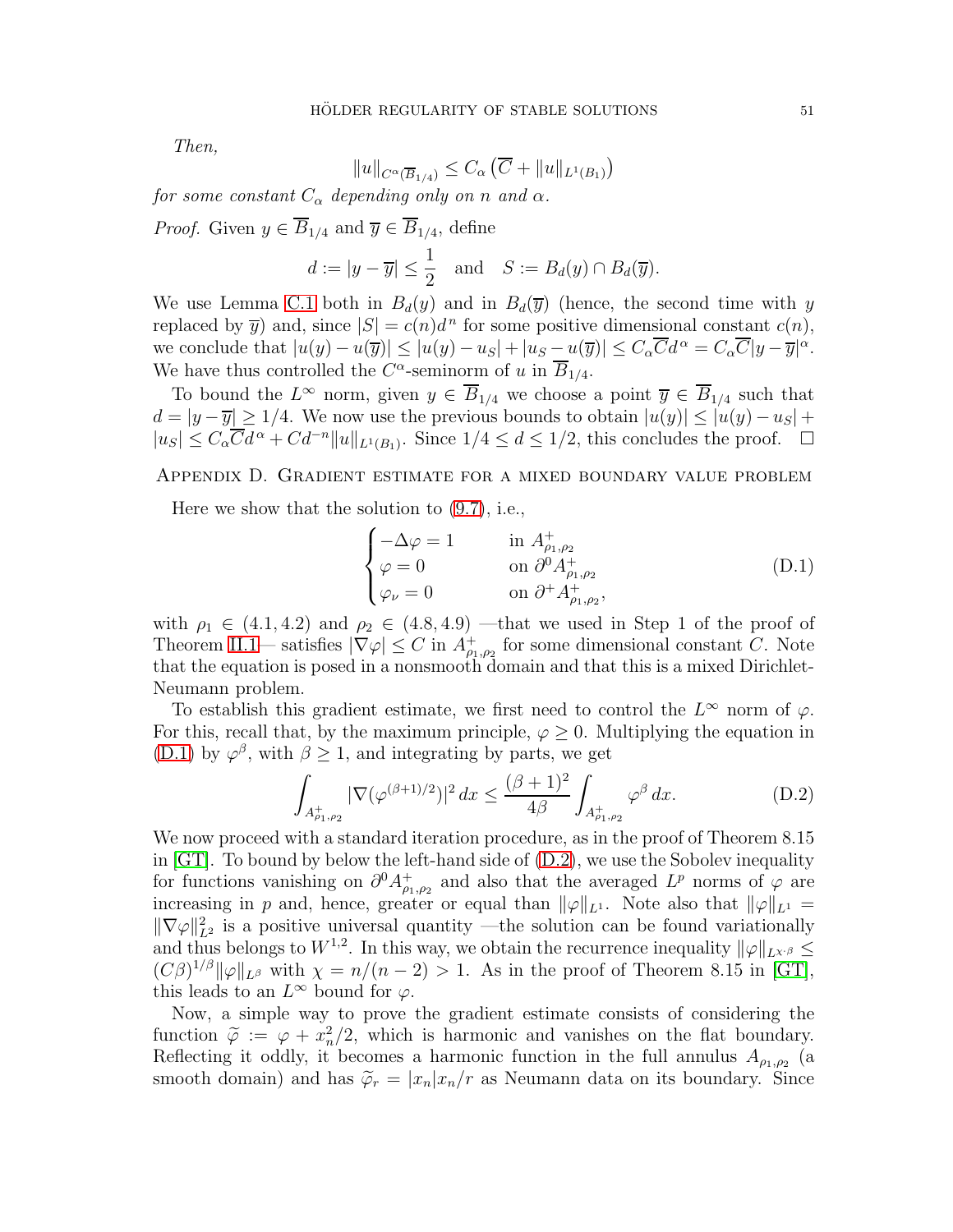#### 52 X. CABRE´

this data is a  $C^{1,\alpha}$  function, we can now apply global Schauder's regularity theory for the Neumann problem. We use Theorems 6.30 and 6.31 in [\[GT\]](#page-54-20) to get a  $C^{2,\alpha}$ estimate for  $\tilde{\varphi}$  up to the boundary —and, in particular, a global gradient estimate. The  $C^{2,\alpha}$  bound depends only on the  $C^{1,\alpha}$  norm of the Neumann data, the  $L^{\infty}$  norm of  $\tilde{\varphi}$  (that we already controlled), and the smoothness of the annulus  $A_{\rho_1,\rho_2}$  (which is uniform in  $\rho_1$  and  $\rho_2$  due to the constraints we placed on these parameters).

### <span id="page-51-0"></span>Appendix E. Singular solutions satisfying the weighted radial derivative estimate

In this appendix we clarify a non obvious Real Analysis question that has remained open for some years. The question originated when discovering Theorem [I.2](#page-9-3) around 2013. Its simplest statement (and answer) is the following.

For  $n \geq 3$ , given a function u defined in some ball of  $\mathbb{R}^n$  centered at the origin, the estimates

<span id="page-51-1"></span>
$$
\int_{B_{\rho}(y)} r_y^{2-n} u_{r_y}^2 dx \le C\rho^{2-n} \int_{B_{3\rho/2}(y)\backslash B_{\rho}(y)} |\nabla u|^2 dx, \tag{E.1}
$$

assumed for all y in a neighborhood of the origin and all  $\rho$  small enough, do not lead to an interior  $L^{\infty}$  bound for u around the origin. We use the notation

$$
u_{r_y}(x) := \frac{x - y}{|x - y|} \cdot \nabla u(x).
$$

This is in contrast with the situation for dimension  $n = 2$ , in which case [\(E.1\)](#page-51-1) leads to an interior  $L^{\infty}$  bound for u. Indeed, in this dimension the weight  $r_y^{2-n}$  in the left-hand side of [\(E.1\)](#page-51-1) is identically 1 and one can average the inequality with respect to y (taking y and  $\rho$  in appropriate sets, as we did in Step 2 of the proof of Theorem 1.2 in [\[CFRS\]](#page-54-8)) to get the estimate

$$
\int_{B_{\rho}} |\nabla u|^2 dx \le C \int_{B_{\lambda\rho}\setminus B_{\rho}} |\nabla u|^2 dx
$$

for all  $\rho$  small enough and for some  $\lambda > 1$ . Now, as in previous sections, this (when used with balls centered at any other given point instead of the origin) leads to the interior Hölder regularity of u, since here  $n = 2$ .

Instead, for  $n \geq 3$ , we (as well as some other experts) thought that estimate [\(E.1\)](#page-51-1) could perhaps suffice to get interior boundedness. Here we show that this is not the case. For this, note that we cannot take  $u$  to be a positive radially decreasing function of *n* variables. Indeed, in such case,  $(E.1)$  used with  $y = 0$  can be iterated (as in previous sections) since  $u_r^2 = |\nabla u|^2$ , leading to the boundedness of u around the origin.

The following is the precise fact that we prove and the class of functions that provide a counterexample.

Claim. *For*  $n \geq 3$ *, there exist*  $W^{1,2}$  *weak solutions of equations of the form*  $-\Delta u =$  $f(u)$  in a ball of  $\mathbb{R}^n$  around 0, with f smooth, nonnegative, increasing, and convex,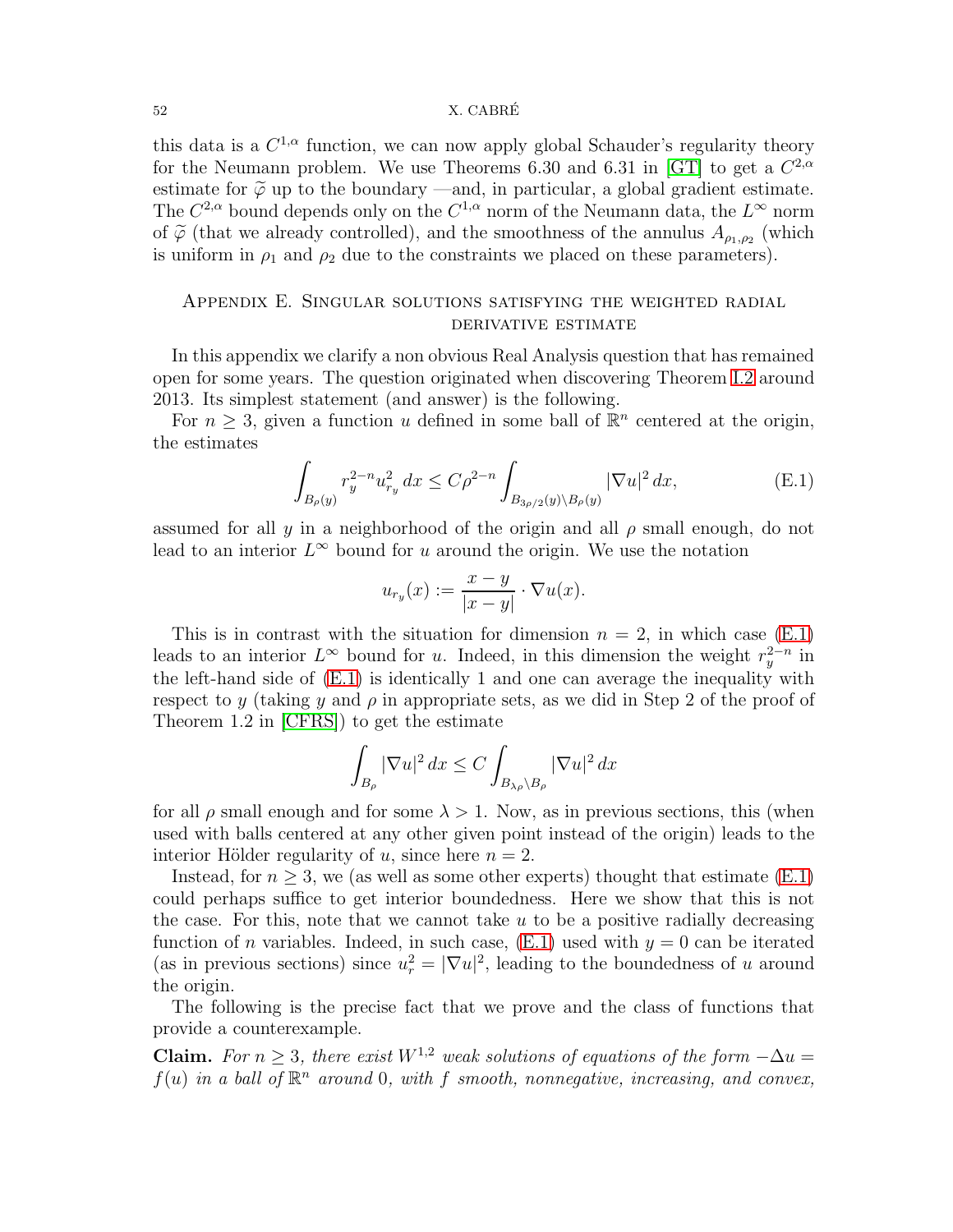*that satisfy* [\(E.1\)](#page-51-1) *but are unbounded in any neighborhood of the origin. In view of Theorem [I.0,](#page-3-1) such solutions are unstable in dimensions*  $3 \leq n \leq 9$ *.* 

An explicit example of such a solution is given by the function

<span id="page-52-0"></span>
$$
u(x) = u(x_1, \dots, x_n) = \log \left( -\log \left( x_1^2 + x_2^2 \right)^{1/2} \right), \qquad x \in B_{1/e} \subset \mathbb{R}^n, n \ge 3. \quad (E.2)
$$

Note that this is a function of two variables placed in  $\mathbb{R}^n$ . On the one hand, one can easily check that the function u in [\(E.2\)](#page-52-0) is an unbounded  $W^{1,2}(B_{1/e})$  positive weak solution of  $-\Delta u = e^{2(e^u - u)}$  in  $B_{1/e} \subset \mathbb{R}^n$ , where  $f(u) = e^{2(e^u - u)}$  is a nonnegative, increasing, and convex function of  $u > 0$ . On the other hand, we will next show that u satisfies  $(E.1)$ .

A larger family of counterexamples consists of functions of two Euclidean variables placed in  $\mathbb{R}^n$ :

$$
u(x) = u(x_1, \ldots, x_n) = \widetilde{u}(x_1, x_2),
$$

where  $\tilde{u}$  is an unbounded  $W^{1,2}(B_1^2)$  function. Here we use the notation

$$
B_{\rho}^{n} := B_{\rho} \subset \mathbb{R}^{n}
$$

for balls in  $\mathbb{R}^n$ . We first claim that, for  $n \geq 3$ , any such function u satisfies [\(E.1\)](#page-51-1).

Indeed, to check  $(E.1)$  we may assume that  $y = 0$  —note that we are not assuming  $\tilde{u}$  to be radially symmetric with respect to a point. Now, let

$$
x = (x', x'') \in \mathbb{R}^2 \times \mathbb{R}^{n-2}
$$
,  $r' = |x'|$ , and  $r'' = |x''|$ .

Since  $u(x) = \tilde{u}(x')$ , we have that  $ru_r = x \cdot \nabla u = r' \tilde{u}_{r'}$  and

$$
\int_{B^n_\rho} r^{2-n} u_r^2 dx = \int_{B^2_\rho} dx' \, r'^2 \, \widetilde{u}_{r'}^2 \int_{B^{n-2}_{\sqrt{\rho^2 - r'^2}}} dx'' \, (r'^2 + r''^2)^{-n/2} \, .
$$

Now, since, for every  $r'$ ,

$$
\int_{B_{\sqrt{\rho^2-r'^2}}^{n-2}} dx'' \left(r'^2 + r''^2\right)^{-n/2} = |S^{n-3}| \int_0^{\sqrt{\left(\frac{\rho}{r'}\right)^2 - 1}} \frac{t^{n-3}}{r'^2 \left(1 + t^2\right)^{n/2}} dt \le \frac{C}{r'^2}
$$

for some dimensional constant C, we deduce that

<span id="page-52-2"></span>
$$
\int_{B_{\rho}^n} r^{2-n} u_r^2 dx \le C \int_{B_{\rho}^2} \widetilde{u}_{r'}^2 dx'.
$$
 (E.3)

Next, to control the integral on an annulus in the right-hand side of  $(E.1)$ , we use that

<span id="page-52-1"></span>
$$
\int_{B^n_{\rho}} |\nabla u|^2 dx = |B_1^{n-2}| \int_{B^2_{\rho}} |\nabla \widetilde{u}|^2 (\rho^2 - r'^2)^{\frac{n-2}{2}} dx'
$$
 (E.4)

for the radii  $\rho$  and  $3\rho/2$ . We bound by below the integral on  $B_{3\rho/2}^n$  by integrating the right-hand side of [\(E.4\)](#page-52-1) (corresponding to  $3\rho/2$  instead of  $\rho$ ) only on  $B^2_\rho$  (instead of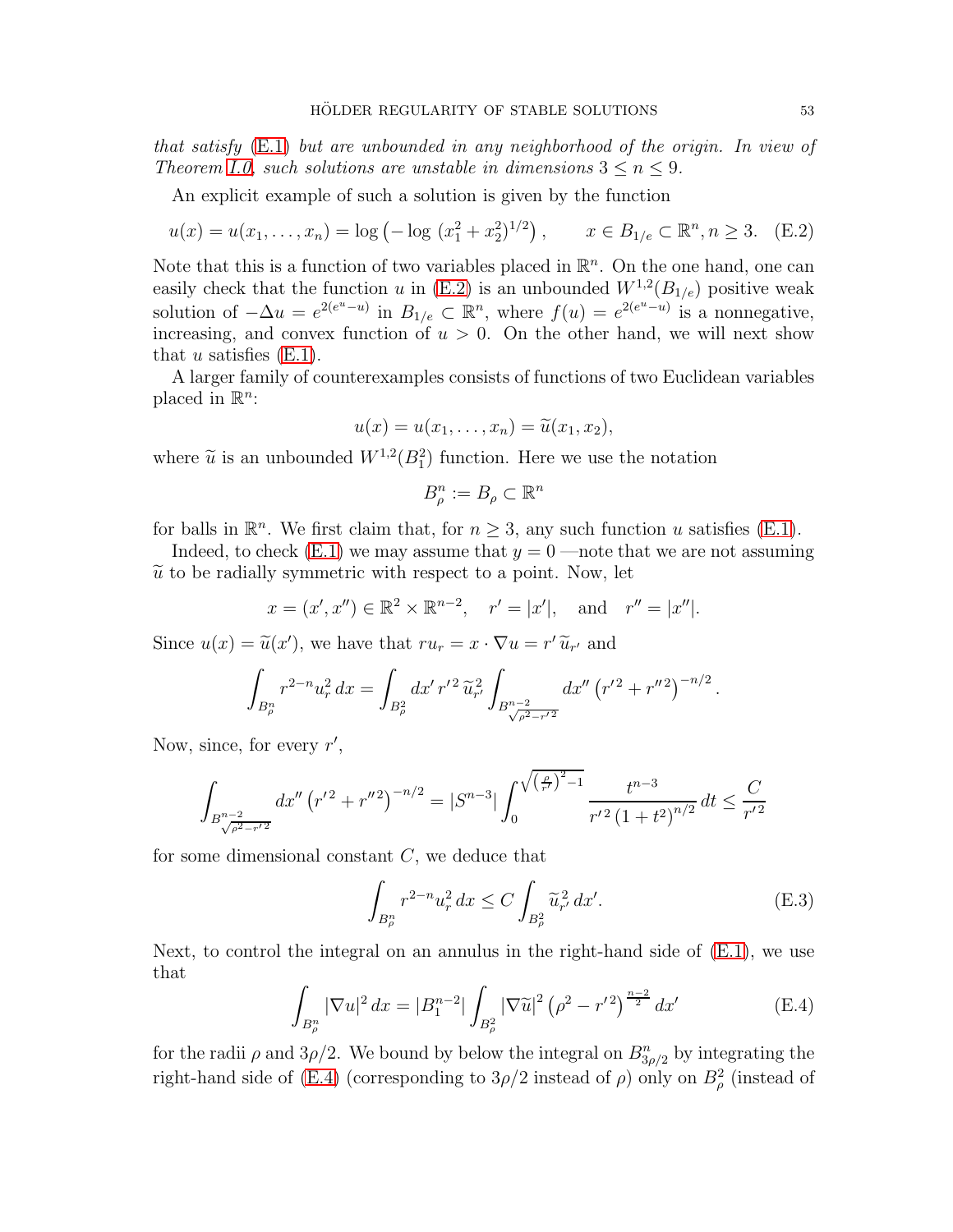on  $B_{3\rho/2}^2$ ). In this way, we see that

$$
\rho^{2-n} \int_{B_{3p/2}^n \setminus B_{\rho}^n} |\nabla u|^2 dx
$$
  
\n
$$
\geq |B_1^{n-2}| \int_{B_{\rho}^2} |\nabla \widetilde{u}|^2 \left\{ \left( (3/2)^2 - (r'/\rho)^2 \right)^{\frac{n-2}{2}} - \left( 1 - (r'/\rho)^2 \right)^{\frac{n-2}{2}} \right\} dx'.
$$

Now, calling  $a := r'/\rho \in (0,1)$  and differentiating the function  $(t^2 - a^2)^{\frac{n-2}{2}}$  with respect to  $t$ , we see that

$$
((3/2)^2 - (r'/\rho)^2)^{\frac{n-2}{2}} - (1 - (r'/\rho)^2)^{\frac{n-2}{2}} = (n-2) \int_1^{3/2} (t^2 - a^2)^{\frac{n-4}{2}} t \, dt.
$$

Note that  $(t^2 - a^2)^{\frac{n-4}{2}} \ge (t^2 - 1)^{\frac{n-4}{2}}$  if  $n \ge 4$ , and that  $(t^2 - a^2)^{\frac{n-4}{2}} \ge (3/2)^{-1}$  if  $n = 3$ . We deduce that

$$
\rho^{2-n} \int_{B_{3p/2}^n \backslash B_{\rho}^n} |\nabla u|^2 dx \ge c \int_{B_{\rho}^2} |\nabla \widetilde{u}|^2 dx'
$$

for some positive dimensional constant c. This, together with  $(E.3)$ , establishes that [\(E.1\)](#page-51-1) holds for this class of functions.

Next, we need to exhibit an unbounded function  $\tilde{u} = \tilde{u}(x_1, x_2)$  in  $W^{1,2}_{loc}(\mathbb{R}^2)$  which is solution of a semilinear equation for some smooth nonlinearity —note that once  $\widetilde{u}$  is solution in a ball of  $\mathbb{R}^2$ , u is solution of the same equation in a ball of  $\mathbb{R}^n$ .<br>Each this we take  $\widetilde{u}$  to be redially decreasing in  $\mathbb{R}^2$  expects outside the evising For this, we take  $\tilde{u}$  to be radially decreasing in  $\mathbb{R}^2$ , smooth outside the origin, with  $\tilde{u}(0) = +\infty$ , and belonging to  $W^{1,2}_{loc}(\mathbb{R}^2)$ . In this way, it is guaranteed that  $\tilde{u}$  solves the semilinear equation  $-\Delta \tilde{u} = f(\tilde{u})$ , outside the origin, for some smooth nonlinearity f. To guarantee that  $\tilde{u}$  is also a  $W^{1,2}$  weak solution in a neighborhood of the origin in  $\mathbb{R}^2$ , we test the equation with a smooth test function  $\xi$  after multiplying  $\xi$  by a cut-off function vanishing in  $B^2_{\varepsilon}$  and equals 1 outside  $B^2_{2\varepsilon}$ . Integrating by parts once, we will conclude our goal if we take  $\tilde{u}$  in such a way that  $f(\tilde{u})$  (which is the same as  $-\Delta\tilde{u}$ ) is integrable around the origin and

$$
\int_{B_{2\varepsilon}^2 \setminus B_{\varepsilon}^2} \frac{1}{\varepsilon} |\nabla \widetilde{u}| \, dx' \to 0 \qquad \text{as } \varepsilon \to 0.
$$

In such a case, we will deduce that u is a weak solution of  $-\Delta u = f(u)$  in a ball centered at the origin in  $\mathbb{R}^n$ .

An example that satisfies all the properties for  $\tilde{u}$  listed above is given by the function  $\tilde{u}(r') = \log(-\log r')$  in [\(E.2\)](#page-52-0), for which one can check that  $f(\tilde{u}) = e^{2(e^{\tilde{u}} - \tilde{u})}$ . This nonlinearity is nonnegative and convex everywhere, as well as increasing when  $\widetilde{u} > 0$  (i.e., when  $r' < 1/e$ ).

### <span id="page-53-0"></span>**REFERENCES**

<span id="page-53-1"></span>[B] Brezis, Haim. Is there failure of the inverse function theorem? Morse theory, minimax theory and their applications to nonlinear differential equations, 23-33, New Stud. Adv. Math., 1, Int. Press, Somerville, MA, 2003.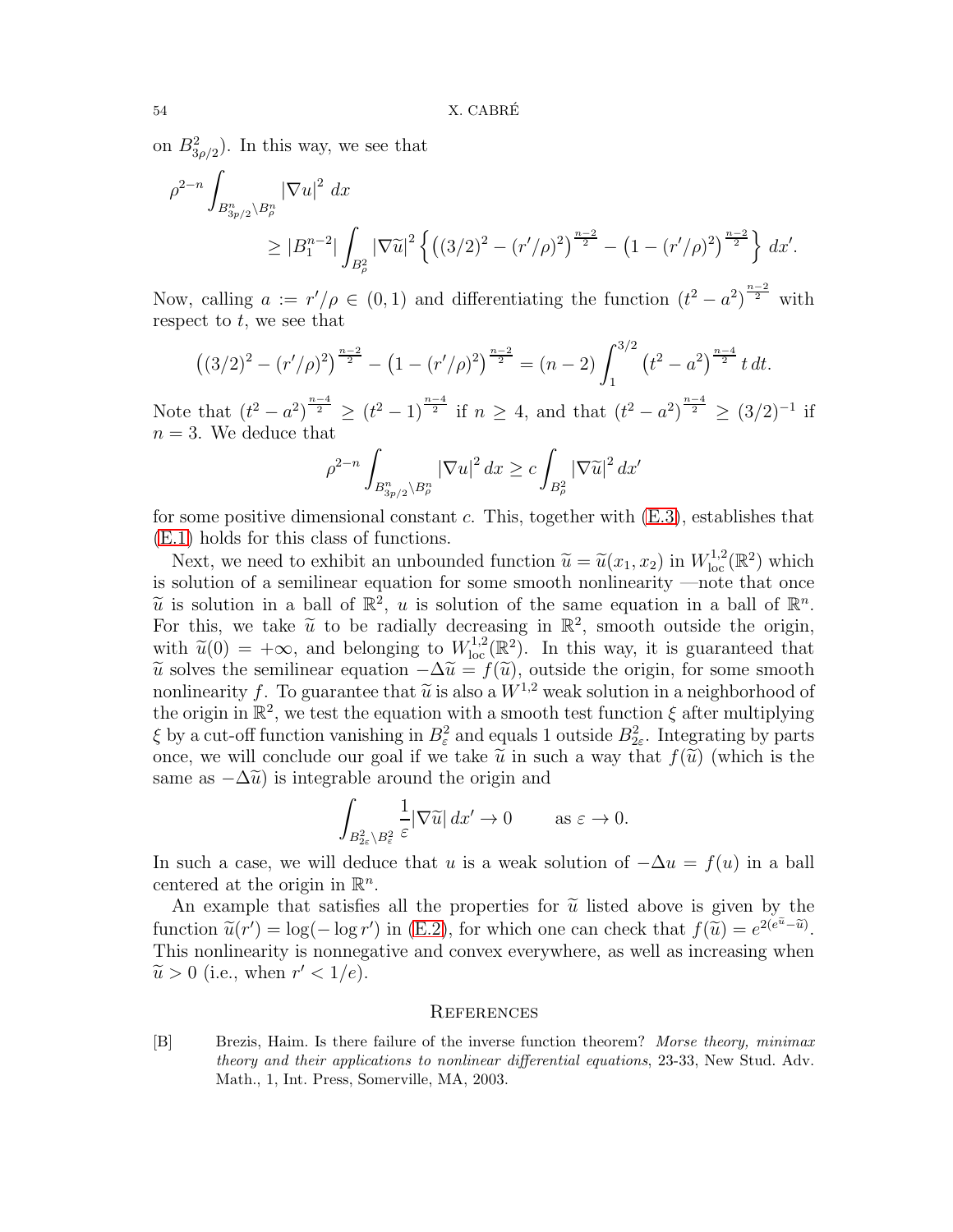- <span id="page-54-12"></span>[BV] Brezis, Haim; Vázquez, Juan Luis. Blow-up solutions of some nonlinear elliptic problems. Rev. Mat.Univ. Complut. Madrid 10 (1997), 443-469.
- <span id="page-54-6"></span>[C1] Cabr´e, Xavier. Regularity of minimizers of semilinear elliptic problems up to dimension 4. Comm. Pure Appl. Math. 63 (2010), 1362-1380.
- <span id="page-54-9"></span>[C2] Cabr´e, Xavier. Boundedness of stable solutions to semilinear elliptic equations: a survey. Adv. Nonlinear Stud. 17 (2017), 355-368.
- <span id="page-54-7"></span>[C3] Cabré, Xavier. A new proof of the boundedness results for stable solutions to semilinear elliptic equations. Discrete Contin. Dyn. Syst. 39  $(2019)$ , 7249-7264.
- <span id="page-54-3"></span>[C4] Cabr´e, Xavier. Regularity of stable solutions to reaction-diffusion elliptic equations. To appear in Proceedings of the 8th European Congress of Mathematics. [arXiv:2112.08277](http://arxiv.org/abs/2112.08277)  $[math.AP]$ .
- <span id="page-54-5"></span>[CC] Cabr´e, Xavier; Capella, Antonio. Regularity of radial minimizers and extremal solutions of semilinear elliptic equations. J. Funct. Anal. 238 (2006), 709-733.
- <span id="page-54-8"></span>[CFRS] Cabr´e, Xavier; Figalli, Alessio; Ros-Oton, Xavier; Serra, Joaquim. Stable solutions to semilinear elliptic equations are smooth up to dimension 9. Acta Math. 224 (2020), 187-252.
- <span id="page-54-17"></span>[CMS] Cabré, Xavier; Miraglio, Pietro; Sanchón, Manel. Optimal regularity of stable solutions to nonlinear equations involving the p-Laplacian. Adv. Calc. Var. (2020), https://doi.org/10.1515/acv-2020-0055.
- <span id="page-54-18"></span>[CS] Cabré, Xavier; Sanz-Perela, Tomás. A universal Hölder estimate up to dimension 4 for stable solutions to half-Laplacian semilinear equations. J. Differential Equations 317 (2022), 153-195.
- <span id="page-54-0"></span>[CL] Chodosh, Otis; Li, Chao. Stable minimal hypersurfaces in  $\mathbb{R}^4$ .  $arXiv:2108.11462$  $[math.DG]$ .
- <span id="page-54-4"></span>[CR] Crandall, Michael G.; Rabinowitz, Paul H. Some continuation and variational methods for positive solutions of nonlinear elliptic eigenvalue problems. Arch. Ration. Mech. Anal. 58 (1975), 207-218.
- <span id="page-54-2"></span>[D] Dupaigne, Louis. Stable Solutions of Elliptic Partial Differential Equations. Chapman & Hall/CRC Monogr. Surv. Pure Appl. Math. 143, CRC Press, Boca Raton, 2011.
- <span id="page-54-16"></span>[DF] Dupaigne, Louis; Farina, Alberto. Classification and Liouville-type theorems for semilinear elliptic equations in unbounded domains.  $arXiv:1912.11639$  [math.AP].
- <span id="page-54-10"></span>[E1] Erneta, Inigo U. Stable solutions to semilinear elliptic equations for operators with variable coefficients. Forthcoming.
- <span id="page-54-11"></span>[E2] Erneta, Iñigo U. Boundary regularity for stable solutions to semilinear elliptic equations. Forthcoming.
- <span id="page-54-13"></span>[EGG] Esposito, Pierpaolo; Ghoussoub, Nassif; Guo, Yujin. Mathematical analysis of partial differential equations modeling electrostatic MEMS. Courant Lecture Notes in Mathematics, 20. American Mathematical Society, Providence, RI, 2010.
- <span id="page-54-15"></span>[FZ] Figalli, Alessio; Zhang, Yi Ru-Ya. Uniform boundedness for finite Morse index solutions to supercritical semilinear elliptic equations.  $arXiv:2106.10959$  [math.AP].
- <span id="page-54-1"></span>[G] Gel'fand, Izrail' M. Some problems in the theory of quasilinear equations. Amer. Math. Soc. Transl. (2) 29 (1963), 295-381.
- <span id="page-54-20"></span>[GT] Gilbarg, David; Trudinger, Neil S. Elliptic partial differential equations of second order. Reprint of the 1998 edition. Classics in Mathematics. Springer-Verlag, Berlin, 2001.
- <span id="page-54-21"></span>[L] Leoni, Giovanni. A first course in Sobolev spaces. Graduate Studies in Mathematics, 105. American Mathematical Society, Providence, RI, 2009.
- <span id="page-54-19"></span>[LL] Lieb Elliot H.; Loss, Michael. Analysis. Second edition. Graduate Studies in Mathematics, 14. American Mathematical Society, Providence, RI, 2001.
- <span id="page-54-14"></span>[LY] Lin, Fanghua; Yang, Yisong. Nonlinear non-local elliptic equation modelling electrostatic actuation. Proc. R. Soc. Lond. Ser. A Math. Phys. Eng. Sci. 463 (2007), 1323-1337.